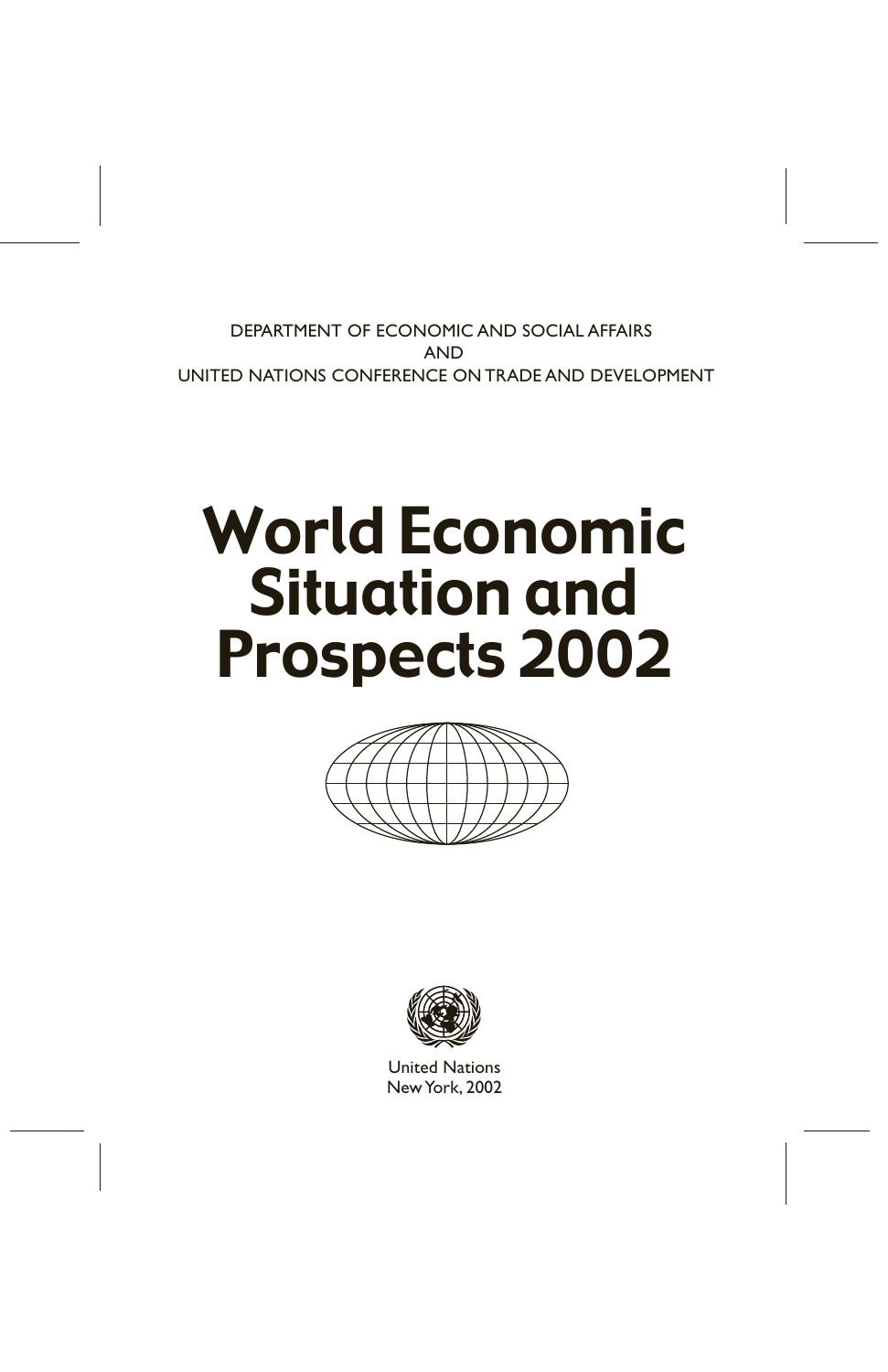This report is a joint product of the Department of Economic and Social Affairs (DESA) and the United Nations Conference on Trade and Development (UNCTAD). It provides an overview of recent performance and short-term prospects for the world economy and of some key global economic policy developments and issues. One of its purposes is to serve as a point of reference for discussions on economic, social and related issues taking place in various United Nations entities in the first half of 2002.

The material contained in this report is based on information available as of 30 November 2001.

# **FOR FURTHER INFORMATION, PLEASE CONTACT:**

# **In New York In Geneva**

Mr. Ian Kinniburgh Mr. Carlos Fortin Director Deputy Secretary-General Development Policy Analysis Division **Example 20 United Nations Conference on** Department of Economic and Social Affairs<br>
Room DC2-2170<br>
Palais des Nations, Room United Nations, New York 10017 1211 Geneva 10 U.S.A. Switzerland

| Phone:  | (212) 963-4838    | Phone   | (41)(22) 907-5789 |
|---------|-------------------|---------|-------------------|
| Fax:    | (212) 963-1061    | Fax:    | (41)(22) 907-0057 |
| E-mail: | kinniburgh@un.org | E-mail: | fortin@unctad.org |

Palais des Nations, Room E-9052

| Phone   | (41)(22) 907-5789 |
|---------|-------------------|
| Fax:    | (41)(22) 907-0057 |
| E-mail: | fortin@unctad.org |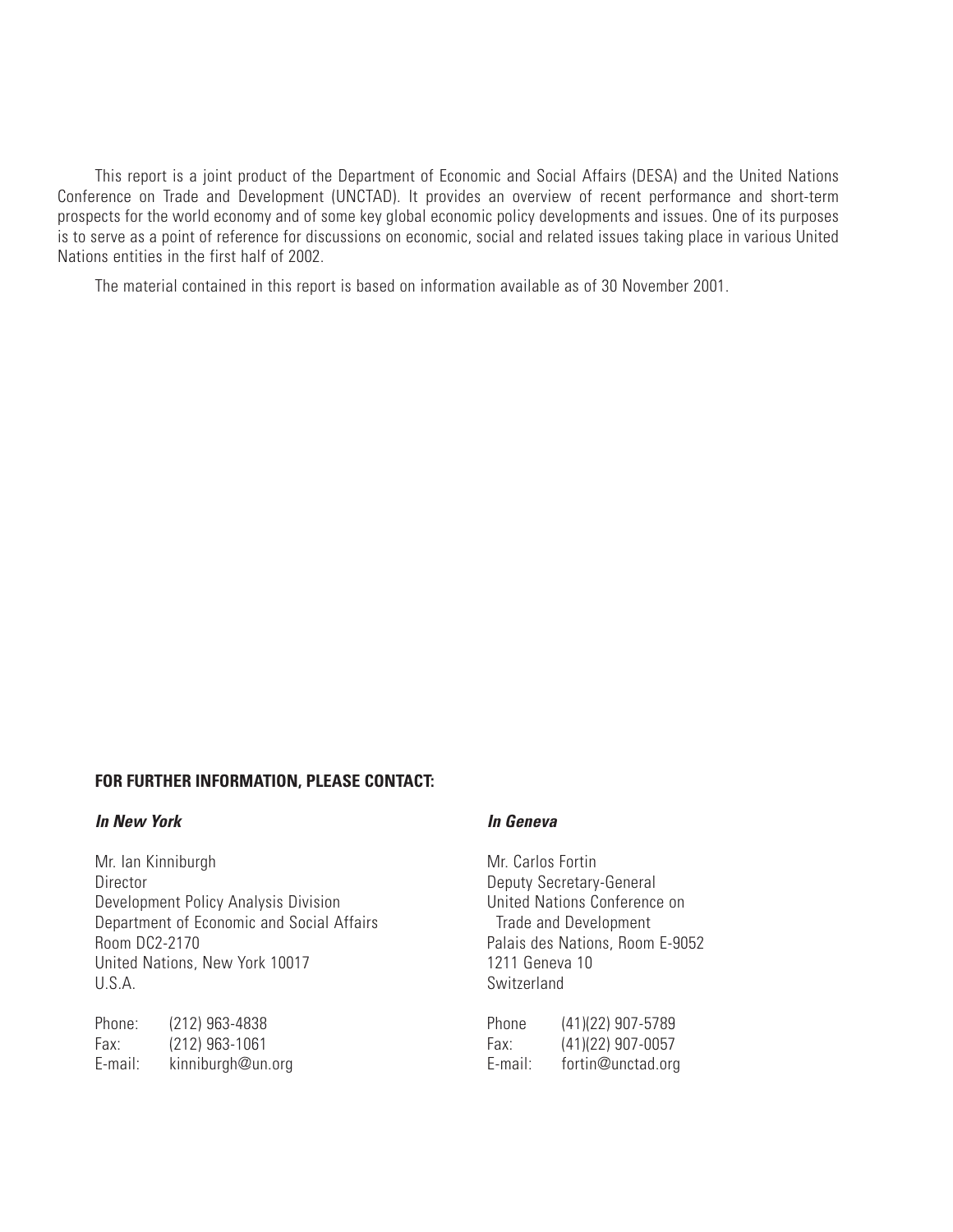| TABLE OF CONTENTS (III) |  |  |  |
|-------------------------|--|--|--|
|-------------------------|--|--|--|

# **CONTENTS**

| Chapter      |                                                                                 | Page |
|--------------|---------------------------------------------------------------------------------|------|
| $\mathbf{L}$ |                                                                                 |      |
| П.           | Hesitant financial flows to developing countries and economies in transition 15 |      |
| Ш.           |                                                                                 |      |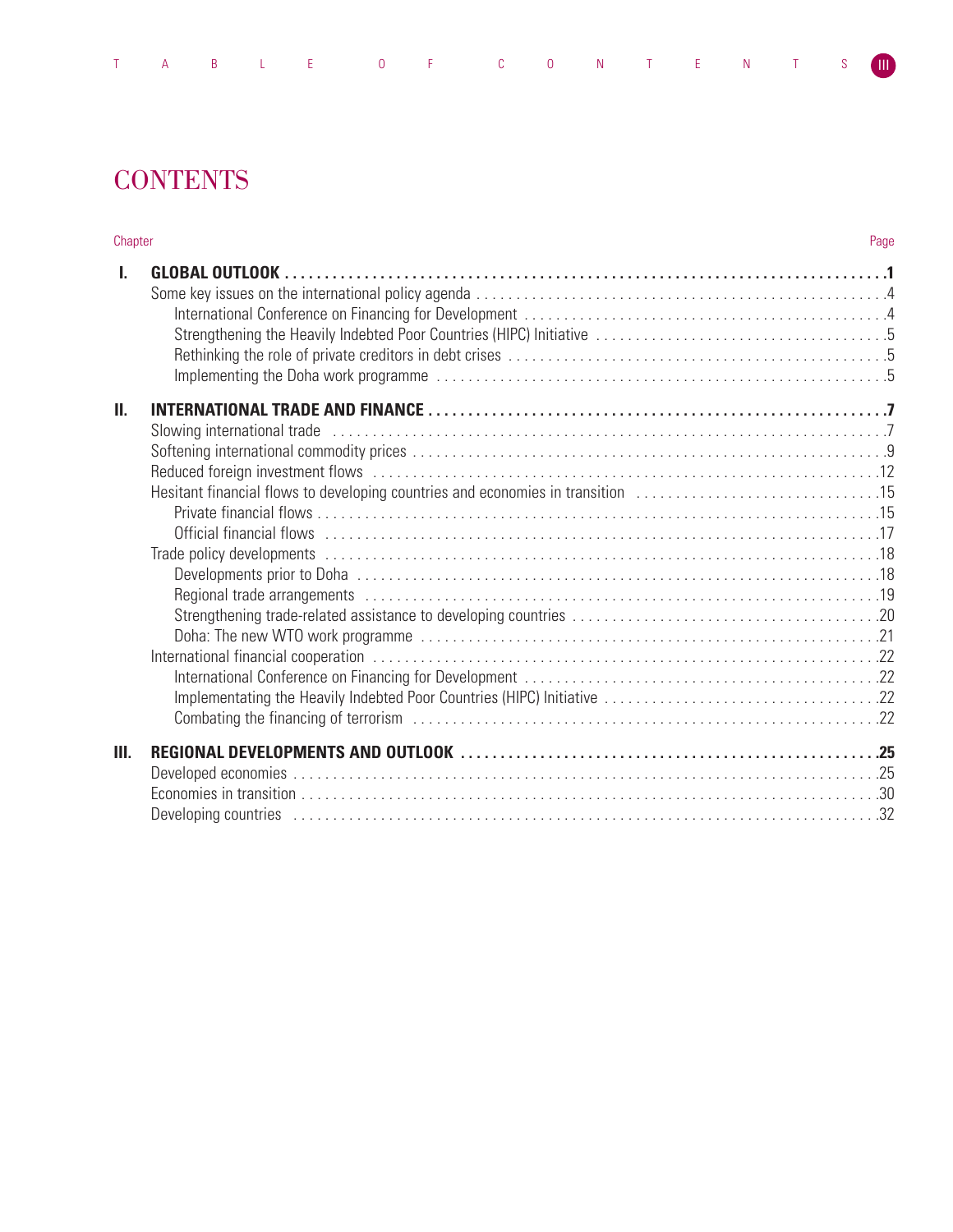# FIGURES

| 1. OPEC production quota and the price of Brent crude oil, January 2001-January 2002                 |  |
|------------------------------------------------------------------------------------------------------|--|
|                                                                                                      |  |
|                                                                                                      |  |
|                                                                                                      |  |
|                                                                                                      |  |
|                                                                                                      |  |
|                                                                                                      |  |
| III.2. Annual rate of change in consumer price index in the Euro zone, January 2000-November 2001 28 |  |
|                                                                                                      |  |
| III.4. Selected developing countries: seasonally adjusted quarterly rate of growth of real GDP,      |  |
|                                                                                                      |  |
|                                                                                                      |  |

# TABLES

| 1.2. Developing countries: frequency of high and low growth of per capita output, 1999-2002 3                       |  |
|---------------------------------------------------------------------------------------------------------------------|--|
|                                                                                                                     |  |
| II.2. Most-favoured economies by region: share of responses citing an economy as a priority location in a region 14 |  |
|                                                                                                                     |  |
|                                                                                                                     |  |

# Page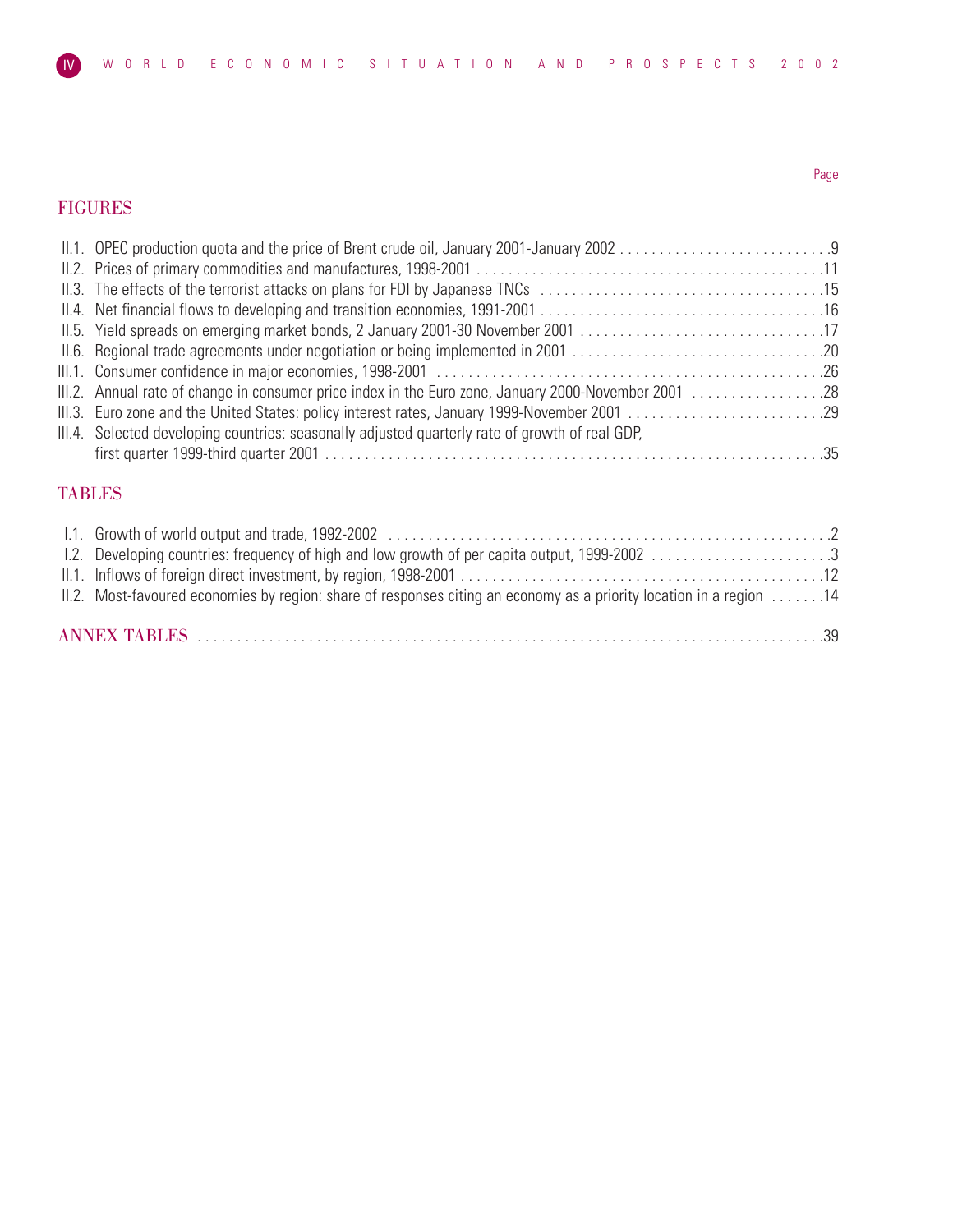|  |  | EXPLANATORY NOTES <mark>V</mark> |  |  |  |  |  |  |  |  |  |  |  |  |  |
|--|--|----------------------------------|--|--|--|--|--|--|--|--|--|--|--|--|--|
|--|--|----------------------------------|--|--|--|--|--|--|--|--|--|--|--|--|--|

# EXPLANATORY NOTES

# **The following symbols have been used in the tables throughout the report**

- **.. Two dots** indicate that data are not available or are not separately reported.
- **A dash** indicates that the amount is nil or negligible.
- **A hyphen (-)** indicates that the item is not applicable.
- **A minus sign (-)** indicates deficit or decrease, except as indicated.
- **. A full stop (.)** is used to indicate decimals.
- **/ A slash (/)** between years indicates a crop year or financial year, for example, 1990/91.
- **Use of a hyphen (-)** between years, for example, 1990-1991, signifies the full period involved, including the beginning and end years.

**Reference** to "dollars" (\$) United States dollars, unless otherwise stated.

**Annual rates** of growth or change, unless otherwise stated, refer to annual compound rates.

In most cases, the growth rate forecasts for 2001 are rounded to the nearest quarter of a percentage point.

Details and percentages in tables do not necessarily add to totals, because of rounding.

# **The following abbreviations have been used:**

| <b>ACP</b>     | African, Caribbean and Pacific (Group of) States |
|----------------|--------------------------------------------------|
| <b>AGOA</b>    | Africa Growth and Opportunity Act                |
| <b>AIDS</b>    | acquired immunodeficiency syndrome               |
| <b>ASEAN</b>   | Association of Southeast Asian Nations           |
| <b>ATC</b>     | Agreement on Textiles and Clothing               |
| bps            | basis points                                     |
| <b>CACM</b>    | Central American Common Market                   |
| <b>CARICOM</b> | Caribbean Community                              |
| <b>CEE</b>     | Central and Eastern European (countries)         |
| <b>CEO</b>     | Chief Executive Officer (World Bank)             |
| <b>CFA</b>     | Communauté financière africaine                  |
| CIS.           | Commonwealth of Independent States               |
| <b>CPC</b>     | Caspian Pipeline Consortium                      |
| CPI            | consumer price index                             |
| <b>DAC</b>     | Development Assistance Committee (of OECD)       |
| <b>DDO</b>     | deferred drawdown option (World Bank)            |
| <b>DME</b>     | developed market economy                         |
| <b>ECB</b>     | European Central Bank                            |
| EU             | European Union                                   |
| <b>FATF</b>    | Financial Action Task Force on Money Laundering  |
| FDI            | foreign direct investment                        |
| <b>FIUs</b>    | financial intelligence units (IMF)               |
| <b>FSAP</b>    | Financial Sector Assessment Programs (IMF)       |
| FTA            | free trade agreement (WHO)                       |

| FTAA             | Free Trade Agreement of the Americas                        |
|------------------|-------------------------------------------------------------|
| GATT             | General Agreement on Tariffs and Trade                      |
| <b>GDP</b>       | gross domestic product                                      |
| <b>GNP</b>       | gross national product                                      |
| <b>GWP</b>       | gross world product                                         |
| <b>HICP</b>      | Harmonized Index of Consumer Prices                         |
| <b>HIPC</b>      | heavily indebted poor countries                             |
| HIV              | human immunodeficiency virus                                |
| IBRD             | International Bank for Reconstruction                       |
|                  | and Development                                             |
| <b>ICT</b>       | information and communications technology                   |
| <b>IDA</b>       | International Development Association                       |
| IF               | Integrated Framework for Trade-related Technical            |
|                  | Assistance to Least Developed Countries (WTO)               |
| ШF               | Institute of International Finance                          |
|                  |                                                             |
| <b>IMF</b>       | International Monetary Fund                                 |
| <b>IMFC</b>      | International Monetary and Financial Committee              |
| <b>JETRO</b>     | Japan External Trade Organization                           |
| <b>LDCs</b>      | least developed countries                                   |
| M&As             | mergers and acquisitions                                    |
| mbd              | million barrels per day                                     |
| <b>MERCOSUR</b>  | Southern Cone Common Market                                 |
| <b>NAFTA</b>     | North American Free Trade Agreement                         |
| <b>Nasdaq</b>    | <b>National Association of Securities Dealers</b>           |
|                  | <b>Automated Quotations System</b>                          |
| <b>NATO</b>      | North Atlantic Treaty Organization                          |
| NG <sub>0</sub>  | non-governmental organization                               |
| <b>NPL</b>       | non-performing loan                                         |
| <b>ODA</b>       | official development assistance                             |
| <b>OECD</b>      | Organisation for Economic Cooperation                       |
|                  | and Development                                             |
| <b>OPEC</b>      | Organization of the Petroleum                               |
|                  | <b>Exporting Countries</b>                                  |
| pb               | per barrel                                                  |
|                  | Project LINK international collaborative research group for |
|                  | econometric modelling, coordinated jointly by the           |
|                  | Development Policy Analysis Division of the                 |
|                  | United Nations Secretariat, and the                         |
|                  | University of Toronto                                       |
| <b>PRSP</b>      | Poverty Reduction Strategy Paper (IMF and                   |
|                  | World Bank)                                                 |
| <b>PSI</b>       | private sector involvement                                  |
| <b>RTAs</b>      | regional trade arrangements (WTO)                           |
| <b>TMB</b>       | Textile Monitoring Body (WTO)                               |
| <b>TNC</b>       | transnational corporation                                   |
| <b>TRIMS</b>     | Trade-related Investment Measures (Agreement on)            |
| <b>TRIPS</b>     | Trade-related Aspects of Intellectual Property              |
|                  | Rights (Agreement on)                                       |
| <b>UNCTAD</b>    | United Nations Conference on Trade                          |
|                  | and Development                                             |
| <b>UN/DESA</b>   | Department of Economic and Social Affairs of the            |
|                  | <b>United Nations Secretariat</b>                           |
| <b>UNLDC III</b> | Third United Nations Conference on the Least                |
|                  | <b>Developed Countries</b>                                  |
| WT <sub>0</sub>  | World Trade Organization                                    |
|                  |                                                             |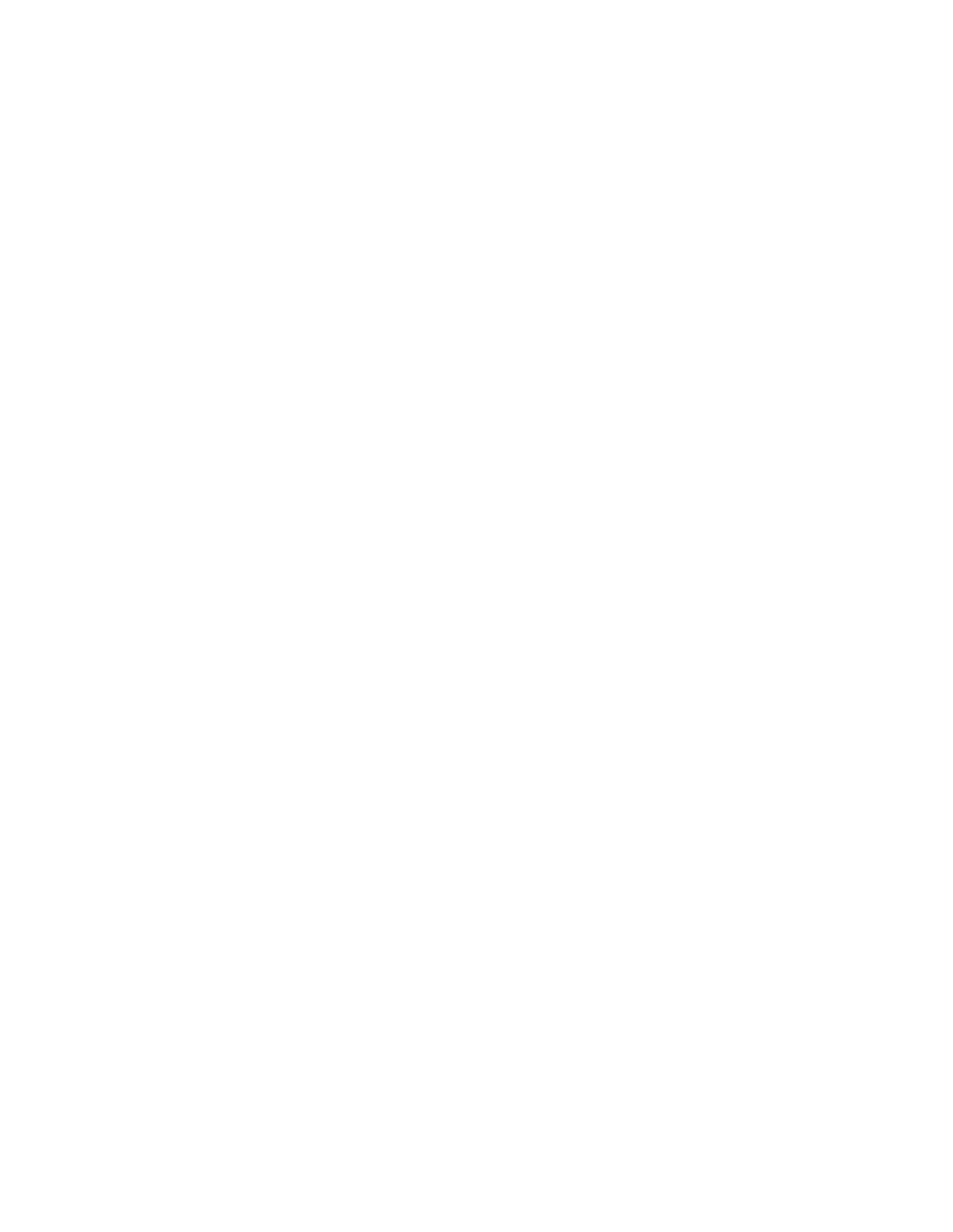# CHAPTER I: GLOBAL OUTLOOK

**A pervasive slowdown in the world economy, aggravated by the terrorist attacks in the United States of America, has led to the lowest growth of gross world product (GWP) in a decade. GWP grew little more than 1 per cent in 2001 and the volume of world trade stagnated (see table I.1). The weakness became more widespread as the year progressed, with three quarters of the world's economies registering lower economic growth than in the previous year. Meanwhile, more than a dozen economies, accounting for more than two-thirds of world output and including the world's three largest economies, were falling into recession.** 

**For the year as a whole, growth in the developed countries was the lowest in a decade. The economies in transition grouping exhibited greater resilience but their average growth also declined. With the exception of the year following the Asian crisis, annual average growth in the developing countries as a group was also the lowest since the beginning of the 1990s. Output registered an absolute decline in several of these countries and output per capita fell in West Asia, East Asia and Latin America and the Caribbean when averaged for the regions as a whole. Africa was less adversely affected, with average growth changing little from the previous year. The largest developing countries—China and, to a lesser extent, India—were among those best able to sustain their growth in the face of the slowdown.**

The key concern of economic policy makers at the beginning of 2002 is to ensure a prompt and widespread economic recovery. This report forecasts a gradual recovery beginning in 2002, with GWP expected to grow by only 1½ per cent and world trade by 3 per cent. Such limited growth in 2002 implies no growth in per capita world output for two consecutive years. As in 2001, countries accounting for two-fifths of the population of the developing world are expected to increase output per capita by less than 3 per cent in 2002 (see table I.2), compounding the challenge of reducing the number of people living in poverty in these countries.

The global recovery expected in 2002 depends to a large extent on the anticipated revival of the United States economy, which led the global slowdown in 2001.**1** By the end of 2001, a number of the forces that had contributed to the slowdown in the United States and in the world economy generally had improved, partially because of more accommodative monetary policy and fiscal stimulus

in the major developed economies. The global consolidation in the information and communications technology (ICT) sector appeared to be ending; energy prices had fallen considerably; other primary commodity prices had softened; and world equity markets had rebounded, albeit tentatively. These developments presage a halt to the deterioration in the world economy early in 2002. The recovery is then expected to gather momentum gradually during the second half of the year (see chapter III).

The overall strength and the breadth of the economic recovery in 2002 are, however, likely to be limited. In addition, in contrast with the synchronization among economies in the slowdown, diversity is expected in the upturn. First of all, only a slow recovery of business investment is expected in the major developed economies, especially in the ICT sector. Secondly, the lingering trade imbalances within and among the major developed economies are likely to dampen their recovery. Thirdly, the frail international economic environment, including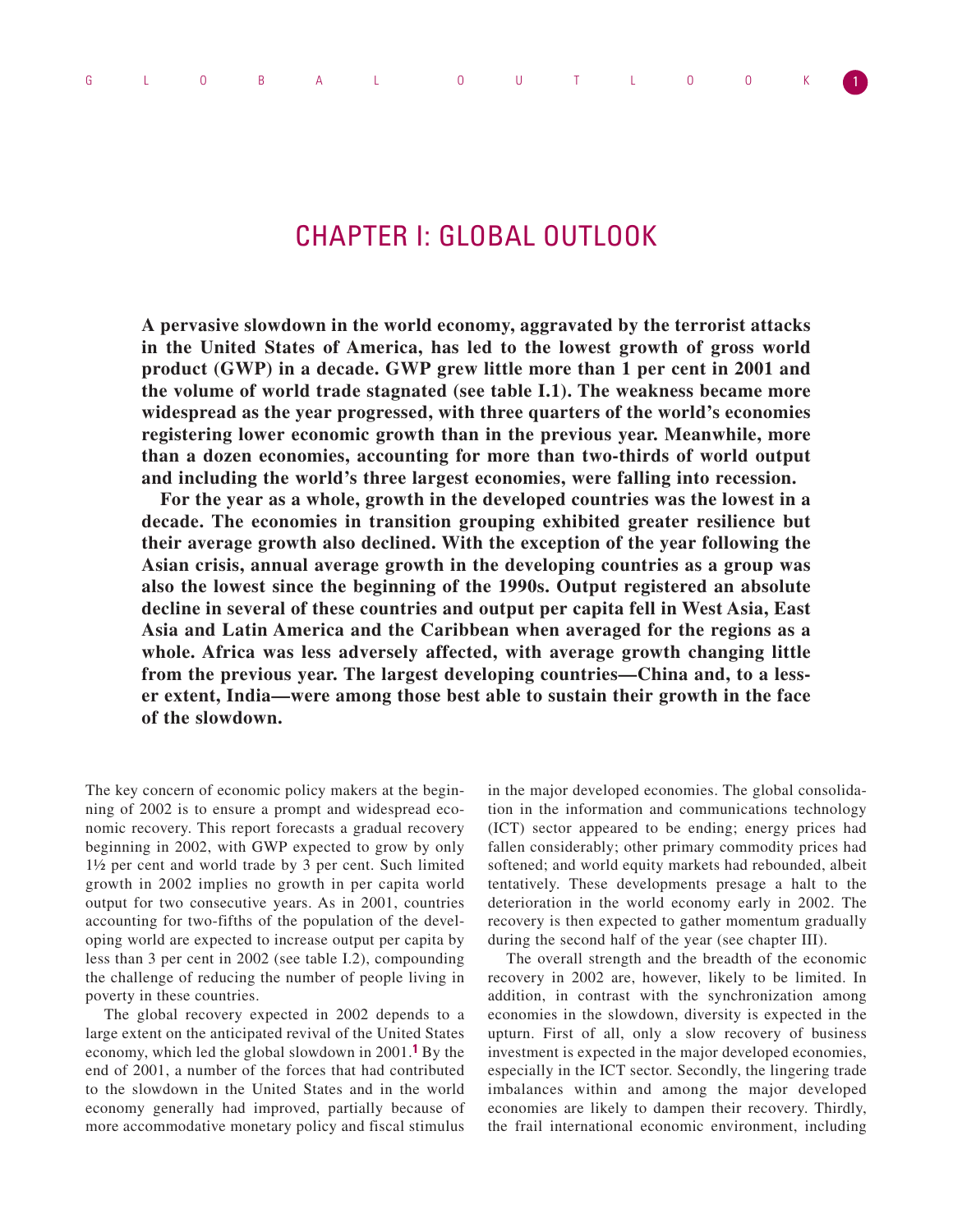# Table I.1. GROWTH OF WORLD OUTPUT AND TRADE, 1992-2002

| Annual percentage change                                   |         |        |        |        |        |      |        |      |      |       |                   |  |  |
|------------------------------------------------------------|---------|--------|--------|--------|--------|------|--------|------|------|-------|-------------------|--|--|
|                                                            | 1992    | 1993   | 1994   | 1995   | 1996   | 1997 | 1998   | 1999 | 2000 | 2001a | 2002 <sub>b</sub> |  |  |
| World output <sup>c</sup><br>of which:                     | 1.7     | 1.4    | 3.1    | 2.7    | 3.2    | 3.5  | 2.3    | 2.9  | 4.0  | 1.3   | $1\frac{1}{2}$    |  |  |
| Developed economies                                        | 1.7     | 0.9    | 2.9    | 2.3    | 2.7    | 3.0  | 2.5    | 2.7  | 3.5  | 0.9   | $\frac{3}{4}$     |  |  |
| Economies in transition                                    | $-11.8$ | $-6.7$ | $-7.2$ | $-0.6$ | $-0.1$ | 2.2  | $-0.7$ | 3.0  | 6.0  | 4.3   | 33⁄4              |  |  |
| Developing economies                                       | 4.8     | 5.1    | 5.6    | 5.0    | 5.7    | 5.4  | 1.6    | 3.5  | 5.8  | 2.3   | $3\frac{1}{2}$    |  |  |
| World trade <sup>d</sup>                                   | 5.7     | 4.6    | 10.5   | 8.6    | 5.5    | 9.2  | 3.3    | 5.2  | 11.4 | 0.8   | 3                 |  |  |
| World output growth with<br>PPP-based weights <sup>d</sup> | 1.9     | 1.8    | 3.8    | 3.5    | 3.9    | 4.1  | 2.6    | 3.4  | 4.6  | 2.2   | $2\frac{1}{2}$    |  |  |

**Sources**: UN/DESA.

**a** Partly estimated.

**b** Forecasts.

**c** Calculated as a weighted average of individual country growth rates of gross domestic product (GDP), where weights are based on GDP in 1995 prices and exchange rates of  $\mathbf{d}$ , Employing an alternative scheme for wei **d** Employing an alternative scheme for weighting national growth rates of GDP, based on purchasing power parity (PPP) conversions of national currency GDP into international dollars (for explanation, see the introduction to the statistical tables in the World Economic and Social Survey 2001).

the slow growth of international trade, weak primary commodity prices and restrained external financing conditions, is unlikely to improve until the recovery in the developed economies is well advanced; these factors will delay the recovery of the developing countries and economies in transition.

For their part, a large number of developing countries and economies in transition are constrained in their ability to stimulate domestic demand, either because of their weak fiscal position or because of the implicit restrictions on their policy options imposed by their integration into the world economy. The room for fiscal expansion in many of these countries is limited because budget deficits are already large—either because of diminishing government revenue as a result of lower commodity prices (in many African countries) or because of continued public expenditures relating to the 1997-1998 financial crises (in several Asian and Latin American countries). Commitment to fiscal consolidation, either induced by pressures from global capital markets or required by agreements with the Bretton Woods institutions, has also precluded the use of stimulus measures in some countries. At the same time, monetary policy in many developing countries and economies in transition has been directed exclusively to target either the exchange rate or inflation, leaving little room for counter-cyclical easing. Only a small number of developing countries and economies in transition have been able to undertake monetary easing and to use fiscal stimuli simultaneously. The lack of room for policy manoeuvre will contribute to the slowness of the recovery in many developing countries and economies in transition.

The collapse in the growth of international trade, exacerbated by the disruption caused by the terrorist attacks, was a key feature of the slowdown in 2001 (see chapter II). Only a limited improvement in the growth of world trade is expected for 2002, while the tepid global recovery suggests that international commodity prices, including that of oil, will remain soft during the year.

The modest increase in net financial flows to developing countries and economies in transition in 2001 is not expected to be sustained in 2002. Total flows of foreign direct investment (FDI) to these countries had seemed relatively immune to the crises of the previous few years but fell in 2001 and are expected to drop further in 2002. Meanwhile, other private capital flows to developing countries and economies in transition remain subdued and their costs, having risen in the wake of the terrorist attacks, had not returned to their previous levels by year-end.

The lower exposure of developing countries to shortterm capital flows and the adoption of more flexible exchange-rate regimes meant that external shocks through international financial channels in 2001 were smaller than in the 1997-1998 international financial crises. Nevertheless, a few countries, notably Argentina and Turkey, suffered from a combination of, and interaction between, domestic and international financial difficulties in 2001. Despite some large depreciations in 2001, there was a greater degree of stability in the exchange rates of developing countries and economies in transition than in the past few years. However, the adverse developments on both the current and capital accounts mean that a number of developing economies, notably those in Latin America highly dependent on external financing, are fac-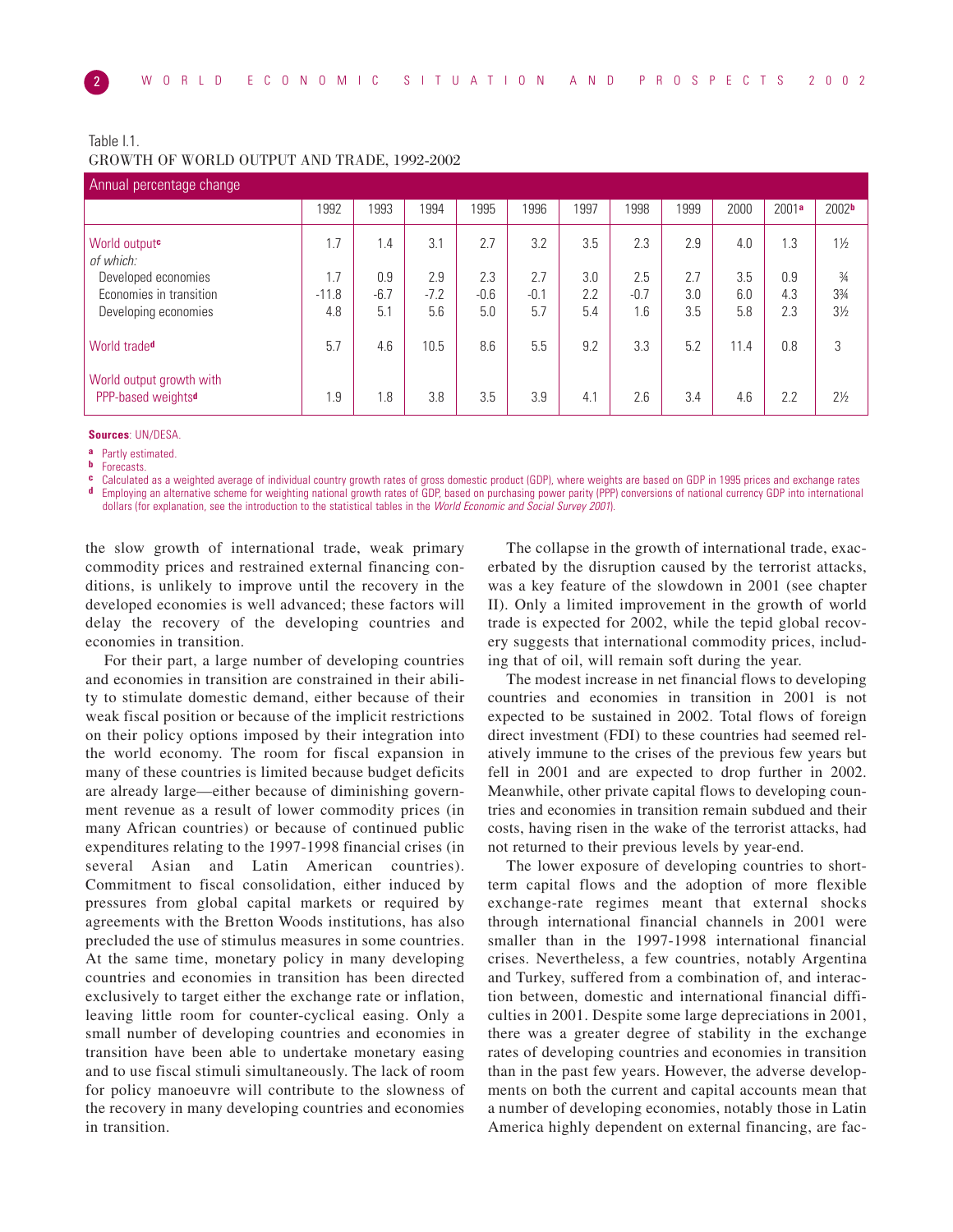|  |  | G L O B A L O U T L O O K 3 |  |  |  |  |
|--|--|-----------------------------|--|--|--|--|
|  |  |                             |  |  |  |  |

Table I.2.

DEVELOPING COUNTRIES: FREQUENCY OF HIGH AND LOW GROWTH OF PER CAPITA OUTPUT, 1999-2002

|                                   | Number of                |              |      |                           | Growth of GDP per capita |                |                |                      |                   |  |
|-----------------------------------|--------------------------|--------------|------|---------------------------|--------------------------|----------------|----------------|----------------------|-------------------|--|
|                                   | countries                |              |      | Decline in GDP per capita |                          |                |                | exceeding 3 per cent |                   |  |
|                                   | monitored                | 1999         | 2000 | 2001a                     | 2002 <sub>b</sub>        | 1999           | 2000           | 2001 <sup>a</sup>    | 2002 <sup>b</sup> |  |
|                                   |                          |              |      |                           | Number of countries      |                |                |                      |                   |  |
| Developing countries<br>of which: | 95                       | 39           | 25   | 32                        | 16                       | 24             | 35             | 21                   | 21                |  |
| Latin America                     | 24                       | 12           | 6    | 13                        | 7                        | 6              | 7              | 3                    |                   |  |
| Africa                            | 38                       | 15           | 15   | 9                         | 4                        | $\overline{7}$ | 8              | 10                   | 9                 |  |
| Eastern and Southern Asia         | 18                       | $\mathbf{2}$ |      | 5                         | 1                        | 9              | 13             | 6                    | 9                 |  |
| Western Asia                      | 15                       | 10           | 3    | 5                         | 4                        | $\overline{2}$ | $\overline{7}$ | $\overline{2}$       | $\overline{2}$    |  |
| Memo items:                       |                          |              |      |                           |                          |                |                |                      |                   |  |
| Least developed countries         | 41                       | 17           | 17   | 12                        | 13                       | 8              | 7              | 8                    | 9                 |  |
| Sub-Saharan Africa                | 31                       | 13           | 14   | 9                         | 4                        | $\overline{4}$ | 5              | $\overline{7}$       | 9                 |  |
|                                   | Percentage of population |              |      |                           |                          |                |                |                      |                   |  |
| Developing countries<br>of which: | 95                       | 22.5         | 6.5  | 11.2                      | 4.2                      | 63.0           | 74.3           | 59.3                 | 59.7              |  |
| Latin America                     | 24                       | 69.1         | 11.8 | 42.9                      | 13.9                     | 25.2           | 59.7           | 4.9                  | 0.2               |  |
| Africa                            | 38                       | 46.6         | 28.6 | 19.7                      | 10.1                     | 19.1           | 16.7           | 23.2                 | 20.4              |  |
| Eastern and Southern Asia         | 18                       | 6.7          | 0.2  | 1.7                       | 0.0                      | 83.4           | 90.6           | 80.6                 | 82.7              |  |
| Western Asia                      | 15                       | 58.1         | 9.1  | 41.2                      | 20.1                     | 9.9            | 71.3           | 9.9                  | 10.0              |  |
| Memo items:                       |                          |              |      |                           |                          |                |                |                      |                   |  |
| Least developed countries         | 41                       | 32.8         | 24.9 | 18.1                      | 19.7                     | 39.2           | 38.0           | 51.0                 | 51.6              |  |
| Sub-Saharan Africa                | 31                       | 43.2         | 38.0 | 29.6                      | 13.8                     | 13.6           | 9.7            | 28.6                 | 33.4              |  |

**Source**: UN/DESA, including population estimates and projections from World Population Prospects: The 2001 Revision (United Nations publication, Sales No. E.01.XIII.8).

**a** Estimates.

**b** Forecasts.

ing a balance-of-payments shock that is likely to persist in 2002.

Unemployment is on the rise in the overwhelming majority of countries, with little improvement foreseen in 2002. In 2000 and early 2001, unemployment fell in most economies, reflecting not only improved economic growth after the setbacks of 1997-1998, but also structural reforms of labour markets in some cases. Nevertheless, for many developing economies in Asia, the recovery in labour markets was insufficient to reduce unemployment rates to the levels prevailing before the Asian crisis and was short-lived. Since mid-2001, the global economic deterioration has aggravated the high levels of unemployment in this region, as well as in other developing countries. In the developed economies, the improvements in unemployment rates over the past few years also began to be reversed in the second half of the year, with the unemployment rate in the United States rising from its recent historical lows and that in Japan breaking its record

highs. One exception to the global trend is the Russian Federation, where unemployment fell in 2001 and real wage rates increased. In addition to the cyclical weakness in most labour markets, structural unemployment remains high in many economies.

Inflation is not an imminent global concern; to the contrary, deflation remains worrisome in a number of countries. After a mild upturn in inflation during the first half of 2001, caused by the pass-through of higher prices of energy in the previous period and increased food prices, the majority of developed countries experienced disinflation as a result of weakening global demand, falling prices of primary commodities, particularly oil, growing excess capacity in manufacturing, rising unemployment and increasing international competition. For most developing countries and economies in transition, restrictive policies were successful in controlling inflation. Relatively stable exchange rates also contributed to the non-inflationary environment; even for the few countries whose currencies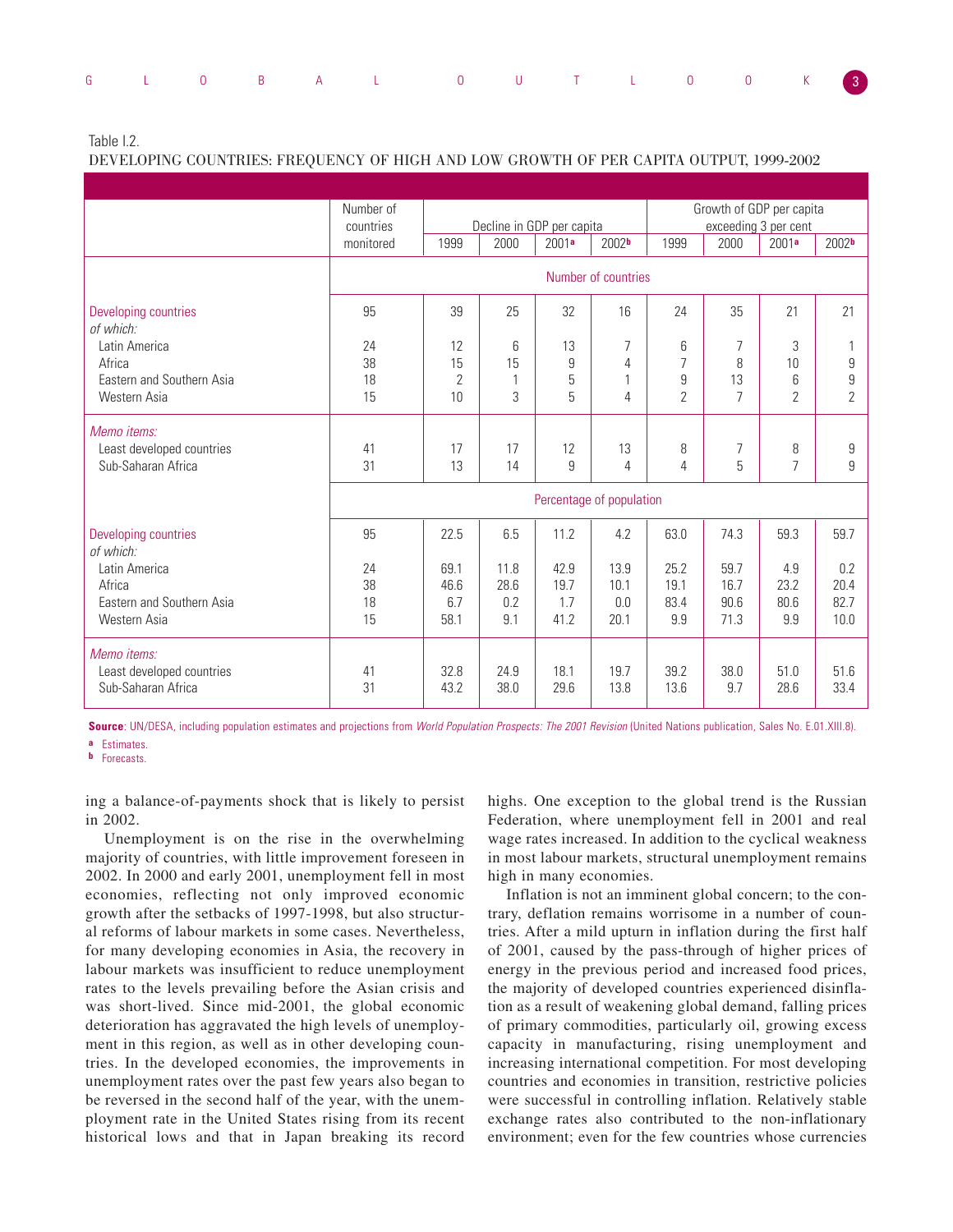depreciated, there was little pass-through to domestic prices, with the exception of Turkey. These factors are expected to sustain global disinflation in 2002. For most developed economies, inflation rates are expected to fall below 2 per cent and many developing countries and economies in transition are expected to achieve a further decline in inflation. In a small but increasing number of economies, notably Japan and a few Asian countries, fighting deflation has become the challenge.

The outlook for 2002 encompasses unusual caveats, particularly in terms of international political or military developments regarding terrorism. On the economic front, the high dependency of the global economy on the recovery of the United States involves risks because of the country's persisting imbalances. For example, equity prices, although somewhat lower, are still above traditional benchmarks; household saving rates are still at an extremely low level; and private sector debt is at historical highs. Internationally, the country's external deficits have diminished somewhat but remain large and the risks of an abrupt adjustment in the trade imbalances among major economies and of a sudden fall in the value of the dollar remain.

There are also downside risks in other economies. The deep recession and the protracted financial difficulties in Japan, the world's second largest economy, create downside risks not only for Japan itself, but also for many Asian developing economies and for the global financial system. The depreciation of the Japanese currency at the end of 2001 has also placed pressure on other currencies in Asia and will create difficulties for their export sectors. Elsewhere, the debt crisis in Argentina had limited financial contagion effects for other developing countries in 2001, but the country's continued recession and the lack of a resolution to the crisis was giving rise to a large amount of uncertainty in financial markets and was having adverse effects on other countries in the region at the end of 2001.

# SOME KEY ISSUES ON THE INTERNATIONAL POLICY AGENDA

Developments in 2001 underlined once again the high degree of interdependence between developed and developing countries. The global economic slowdown has become deeper and more widespread than anticipated and has fully enveloped the developing countries, adding to the difficulties that remained from the disruptions of the late 1990s. For the developing countries and economies in transition, global linkages have amplified the impact of the vicissitudes in world economic growth in the past few years. Moreover, the impact has often been asymmetric, with most developing countries tending to benefit less than the leading developed economies in the upturns but suffering equally, or more so, in the downturns. A continuation of this pattern of growth threatens the attainment of the Millennium Development Goals, notably the target of reducing the number of poor by half by 2015.

These developments suggest that the current challenges for policy makers worldwide are not only to extricate the global economy from the current slowdown, but also to seek more balanced and stable global growth in the longer run. Maintaining accommodative macroeconomic policies, particularly in major developed economies, is crucial for securing the recovery. However, it is equally important to also sustain the longer-term agenda that seeks to ensure that developing countries and economies in transition can participate more effectively in the globalized world economy and become less vulnerable to its periodic gyrations. This requires both continued reform in the developing countries and economies in transition themselves and strengthened international economic cooperation. In 2001, there was increasing recognition of the need for further reforms in the international trade and financial systems and for an increase in financial transfers to poor countries. The following are some of the areas where progress needs to be consolidated and carried forward in 2002 and subsequent years.

# **International Conference on Financing for Development**

It is widely accepted that the attainment of the Millennium Development Goals will require additional resources, new approaches and a new partnership among all development stakeholders. The overall objective of the International Conference on Financing for Development, to be held in Monterrey, Mexico, in March 2002, is to identify the common ground on these issues, in particular to promote innovative thinking and initiate consideration of new proposals for financing for development. One broad goal is to agree on a number of national policies and institutional changes that will improve the mobilization of domestic resources for development within developing countries. A necessary complement will be to agree on the policies and institutions necessary to mobilize additional private and public international resources to support developing countries in their development efforts. In addition, the Conference will consider issues related to the international financial architecture, global economic governance and the role of the United Nations and the United Nations system in ensuring general policy coherence and coordination.

Within this agenda, some of the specific issues to be considered include facilitating access to financial services by low-income people, particularly women, in devel-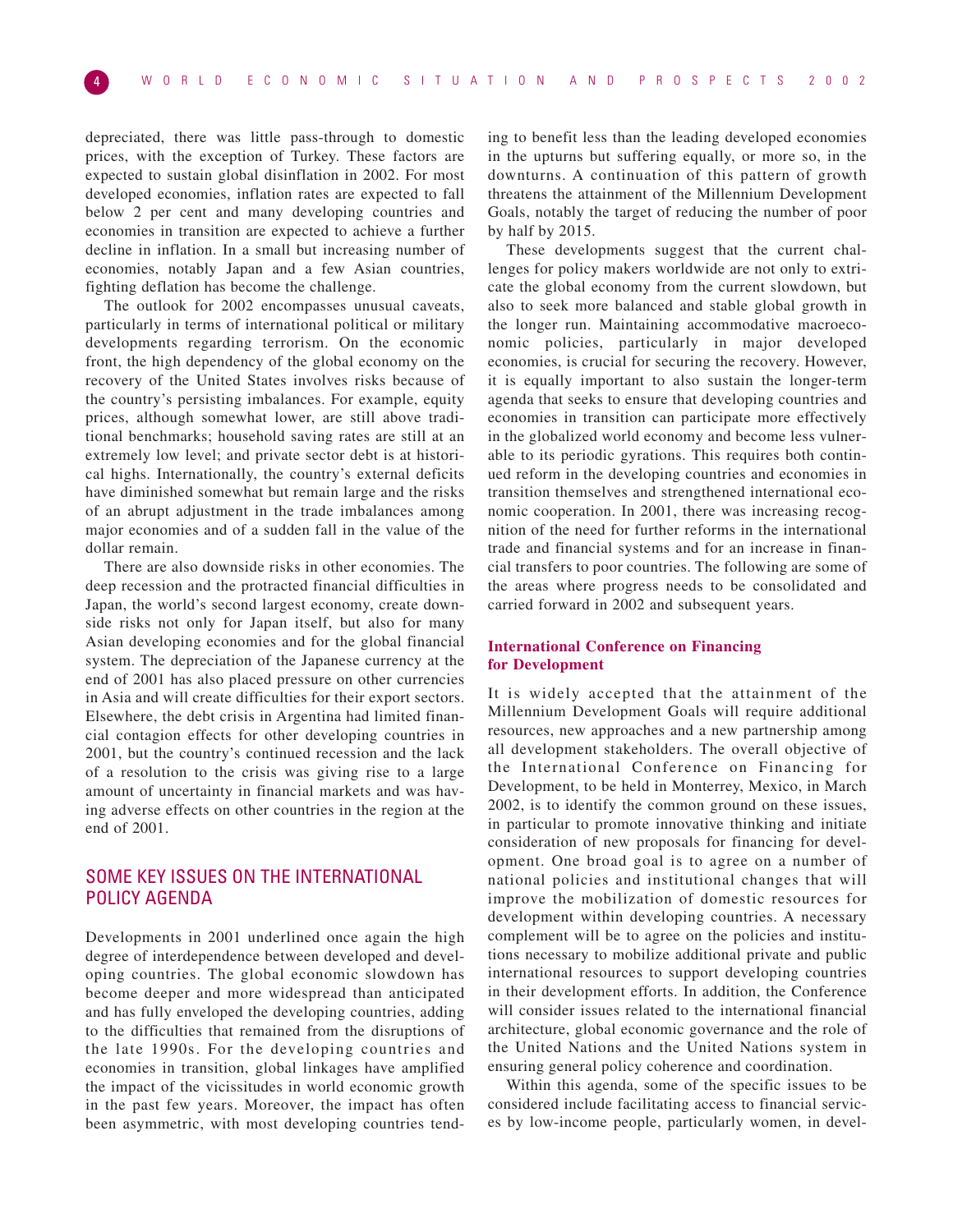|  |  |  | G L O B A L O U T L O O K 5 |  |  |  |  |
|--|--|--|-----------------------------|--|--|--|--|
|  |  |  |                             |  |  |  |  |

oping countries; building investor confidence in direct and portfolio investment in emerging economies; boosting support for development as a guideline in international trade policy negotiations; significantly raising the volume and efficiency of official development assistance; helping to devise mechanisms to address external debt crises; enhancing international cooperation to combat corruption; addressing various multinational tax matters, including reducing evasion; and raising the participation of developing countries and other relevant stakeholders in the consensus building needed for coherent and consistent international policy on financing for development.

# **Strengthening the Heavily Indebted Poor Countries (HIPC) Initiative**

Despite the progress to date, challenges to expeditiously complete the HIPC Initiative remain. One is to ensure that eligible countries reach the completion point as expeditiously as possible. A second is to help more countries, especially those emerging from conflict situations, to qualify for relief under the Initiative. Another is to ensure sufficient flexibility in the programme so as to assist countries whose debt situation is worsened by shocks, such as natural disasters or a fall in the prices of commodity exports. A fourth is that the low level of funding of the HIPC Trust Fund could impede debt relief: as of November 2001, paid-in contributions totalled only 41 per cent of the pledged amount. Additional efforts are required to mobilize the resources necessary to implement the Initiative fully.

# **Rethinking the role of private creditors in debt crises**

Since the 1997-1998 international financial crises, there has been growing consensus among Governments on the need to improve arrangements for "private sector involvement" (PSI) in the prevention and resolution of such crises. This led to an agreement at the 2000 IMF-World Bank Annual Meetings on a voluntary and nonbinding framework that employs a case-by-case approach, based on an assessment of each country's balance-of-payments situation and prospects for regaining access to international capital markets. The basic principles of the framework are that the use of official financing in resolving crises should be limited and that private investors and creditors should bear the consequences of their decisions.

The application of the framework has brought mixed results thus far.**2** The major lesson after a number of cases is that the present arrangements do not guarantee an orderly and timely solution to debt crises. No accepted mechanism has emerged to treat the sovereign debt of middle-income countries that cannot pay. The lack of a legal infrastructure for changing debt-servicing obliga-

tions encourages debtors to postpone necessary restructuring for as long as possible in the hope that their payment capacity will recover. At the same time, uncertainty about how the 2000 framework would be applied has contributed to the widening withdrawal of private creditors from emerging markets.

In the face of the debt crises in Turkey and then in Argentina, there is now increasing support for a systematic, rule-based approach, rather than the present ad hoc arrangements. There is a growing appreciation that an arrangement akin to an international bankruptcy procedure could establish a clear set of rules for how sovereign borrowers with debt problems should negotiate with creditors over debt rescheduling. This would reduce uncertainty and this, in turn, could enhance the sustainability of capital flows to emerging markets.

While many proposals have been made, no specific plan is widely accepted. The First Deputy Managing Director of the International Monetary Fund made a proposal in November 2001.**3** According to this proposal, a Government would be allowed to come to the IMF and request a temporary standstill on the servicing of its debts while it negotiated a rescheduling or restructuring with its creditors. If the Fund agreed, the country would be granted protection from those creditors for a limited period of time in exchange for entering into negotiations with its creditors, while adopting sound economic policies. During this period, it could impose capital controls to stem capital flight. Unlike the present framework, the proposal would create a mandatory process for restructuring. It has been argued that the very existence of the opportunity to invoke this process would create incentives for a debtor and its creditors to reach timely agreement on their own accord without the participation of the official sector.

Other proposals have been made by official authorities, non-governmental organizations, academics and private sector financial professionals. The formulation of policy is thus at an early conceptual stage, with various proposals being critiqued and sharpened. However, the imperative to work on this issue at the international policy level has been recognized and the need is to arrive at a consensus around a workable solution as soon as possible.

## **Implementing the Doha work programme**

International trade can make an important contribution to economic growth and development but many developing countries have confronted difficulties in taking advantage of the opportunities that international trade can offer. Many developing-country concerns regarding the international trading system that were raised in the Third WTO Ministerial Meeting in Seattle and reaffirmed in the Plan of Action adopted by UNCTAD X in Bangkok in February 2000 are included in the new WTO agenda, providing an opportunity to improve developing coun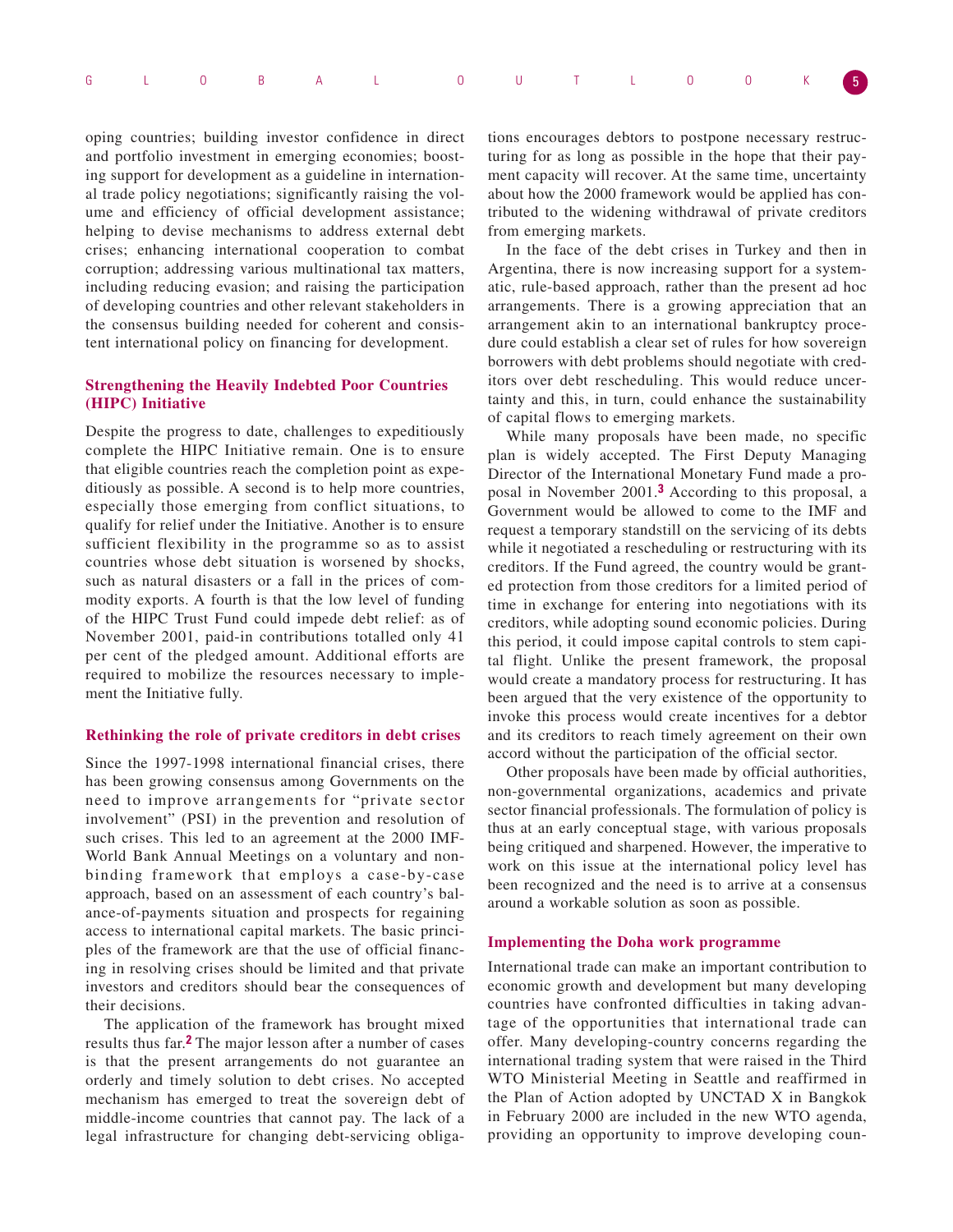tries' effective participation in international trade (see chapter II). However, the outcomes of the Doha Meeting constitute only the starting point of a negotiation process and the numerous provisions that reflect the concerns of the developing countries will have to be given substance in the agreed negotiations and other elements of the WTO work programme. Many developing countries will need assistance to engage in these negotiations meaningfully, as well as to implement the agreed conclusions.

Particular attention will need to be given to the longstanding issue of provisions for special and differential treatment that take into account the development perspective of developing countries. At the same time, the WTO agenda is expanding to incorporate so-called 'new' issues brought forward at the 1996 WTO Ministerial Conference in Singapore (investment, competition, government procurement, and trade facilitation). Some believe that further liberalisation in these areas will help developing country participants to attract foreign investment and to improve the operation of their economies, while also improving and securing access to other markets. Others believe that negotiations on these new issues do not necessarily create new opportunities for developing countries, but will impose burdens that these countries are illprepared to bear. The challenge will be to strike the right balance and to provide adequate support and safeguards during and after negotiations in these areas.

In the meantime, there is scope to build further on some recent initiatives. The United States' Africa Growth

and Opportunities Act and the European Union's Everything But Arms initiative, whereby Member States agreed to provide duty and quota-free access to most goods from the least developed countries (LDCs), were important steps forward but need to be followed by similar action by all developed countries. In addition, because their overall development and supply-side constraints will limit the LDCs' ability to use these new opportunities in the short term, initiatives such as the Integrated Framework for Trade-related Technical Assistance to Least Developed Countries (IF), which aims to address supply-side and domestic trade policy limitations, should be used in order to ensure that the poorest countries are able to participate effectively in, and benefit from, the global trading system.

# **Notes**

**1** See chapter 1 of World Economic and Social Survey 2001 (United Nations publication, Sales No. E.01.II.C.1).

**2** For details, see World Economic and Social Survey 2001, pp.51-53.

**3** Anne Krueger, "International Financial Architecture for 2002: A New Approach to Sovereign Debt Restructuring", Address to the National Economists' Club Annual Members' Dinner, Washington, D.C., 26 November 2001 (available at http://www.imf.org).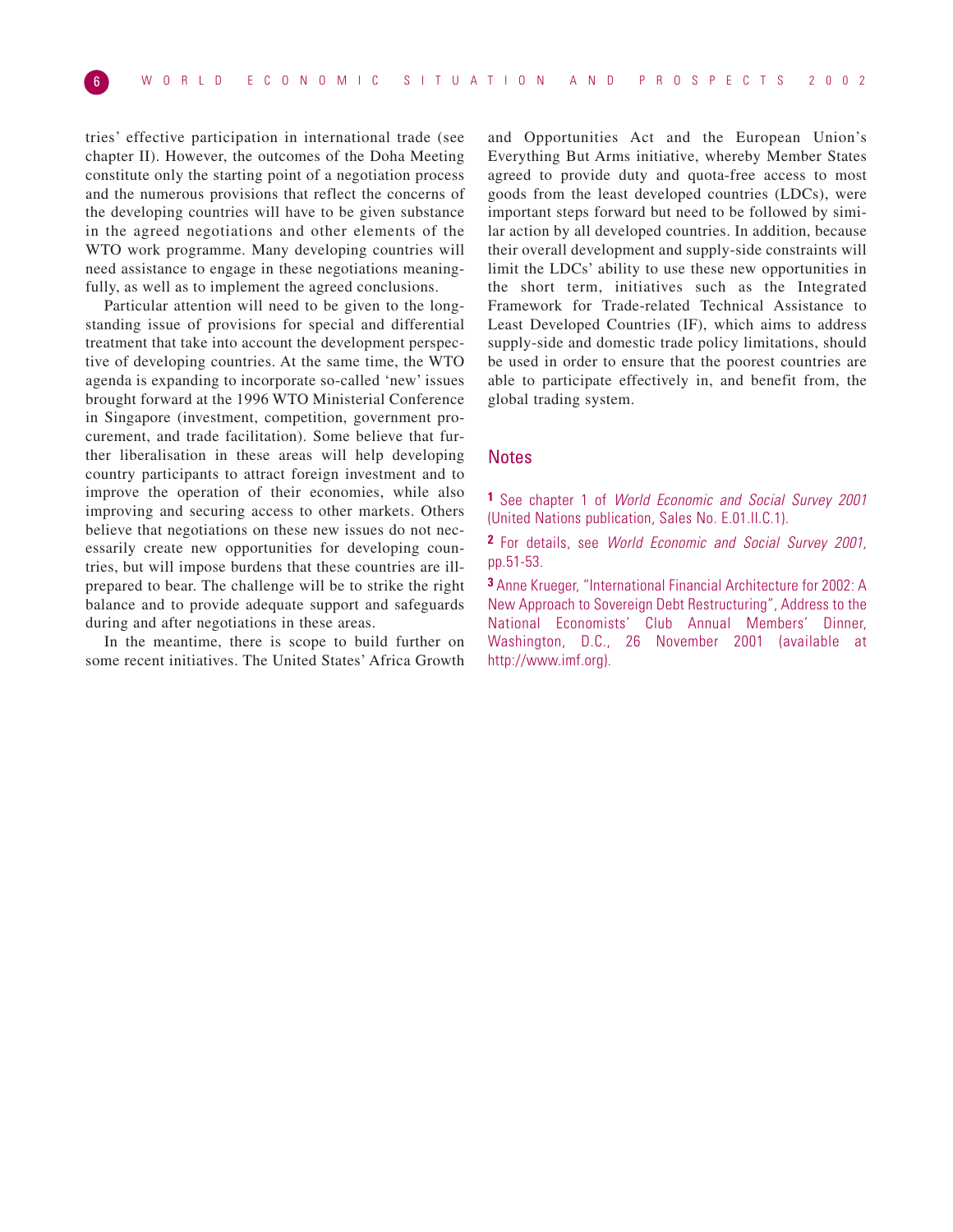# CHAPTER II: INTERNATIONAL TRADE AND FINANCE

**International economic linkages increased in the 1990s and were one of the driving forces for economic growth during the decade. In 2001, their role was reversed as they transmitted economic weakness across nations, resulting in a synchronized global slowdown. With these enhanced global linkages, the terrorist attacks of 11 September, physically concentrated in only two cities, were transformed into worldwide economic shocks.**

**Amidst the global slowdown, the international economic environment deteriorated in 2001, particularly for many developing countries and economies in transition: international trade stagnated at the global level and declined significantly for many countries; the international prices of many commodities on which the exports of a large number of developing countries are still concentrated fell substantially; net capital flows to developing countries remained at a low level; and the external financing conditions for these economies became more stringent. While some improvement is expected, many developing countries and transition economies continue to face a challenging external situation in 2002.** 

**Despite these discouraging short-term developments, some international policy developments augur well for the longer term. The Fourth Ministerial Meeting of the WTO was successful in setting an agenda for international trade negotiations, with the prospect that these might particularly address some of the difficulties confronting developing countries and economies in transition. There were also tentative signs of a strengthening of international financial cooperation, including a possible bottoming out of flows of official development assistance and greater attention to the need for a clear framework for private sector involvement in external debt crises.**

# SLOWING INTERNATIONAL TRADE

World trade decelerated dramatically over the course of 2001, growing by less than 1 per cent in terms of the volume of world total exports, a significant decline from growth of over 11 per cent in 2000 (see table A.9). This slowdown emanated primarily from the decline in global demand for ICT-related products, particularly in major developed economies. As the weakness in the global economy intensified in the second half of the year, exacerbated by the terrorist attacks, a general reciprocal reduction in import demand across nations led to a sharp dwindling in all trade categories: manufactured goods, primary commodities, and services. With a gradual recovery in global economic activity over the course of 2002, world trade is expected to pick up; however, the uncertain prospects for the ICT sector, the slow recovery of investment and the obstacles to commerce created by enhanced security measures mean that the growth of international trade is likely to be in the region of only 3 per cent.

The **import** demand of *developed economies*, particularly of the United States, remains the key for the dynamics of world trade. The aggregated imports of developed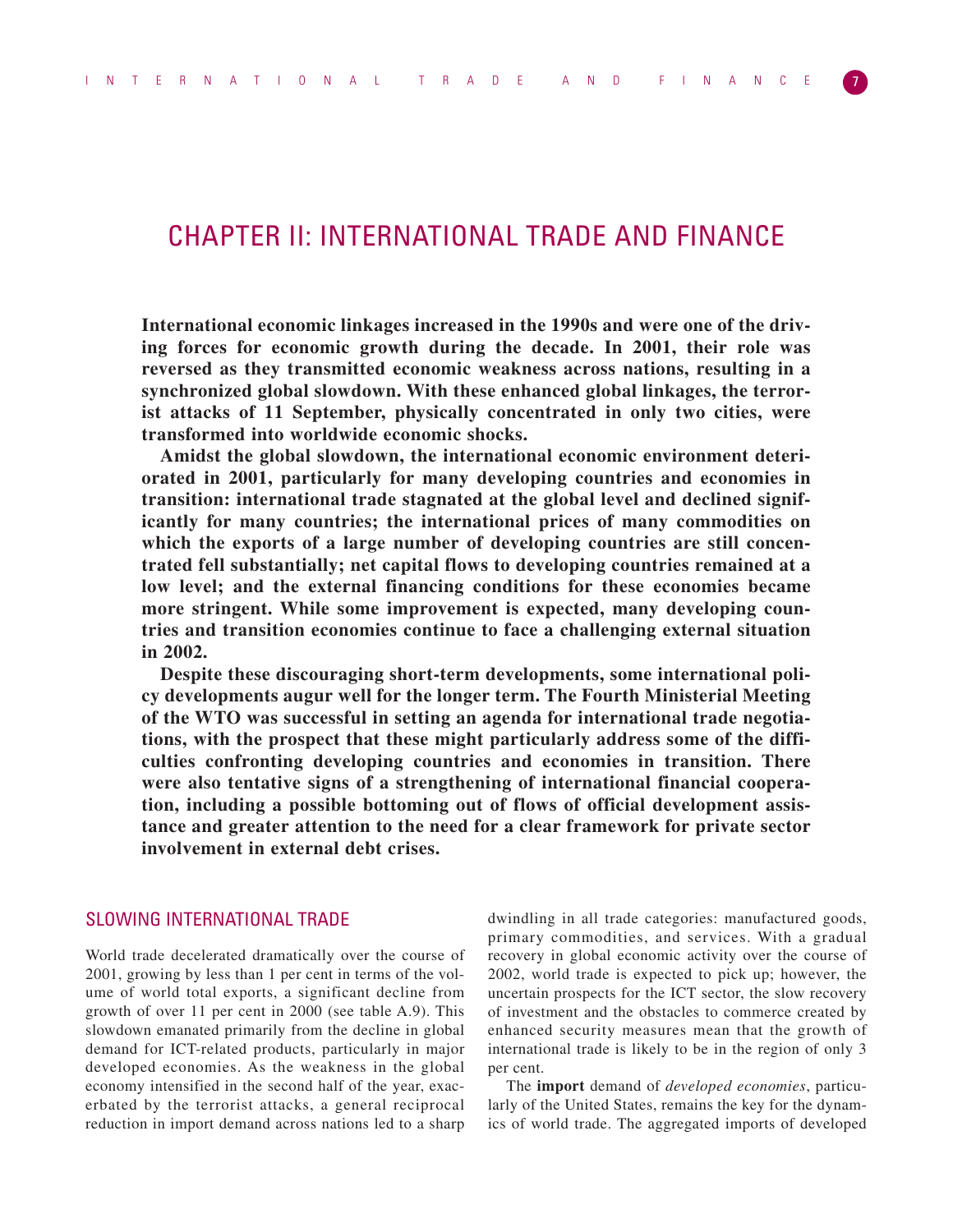economies as a group registered virtually no growth in 2001. Imports of the United States declined by more than 3 per cent, leading to a negative contribution of about 1 per cent to world trade.**1** The decline in import demand was led mainly by the contraction of investment spending, but the terrorist attacks had also caused severe disruption in trade, with the value of United States' merchandise imports dropping by 14 per cent in September 2001 compared to the same month of the previous year. The growth of European Union imports also decelerated as early as the first quarter of 2001. Despite some cushioning from the appreciation of the euro, the decline accelerated in the second half of 2001. Excluding intra-EU trade, imports of EU from the rest of the world were even weaker. Meanwhile, import demand in Japan weakened continuously during the course of 2001, along with a significant decline in exports and a prolonged contraction in industrial production. The weakness intensified in the second half of the year: the slowdown in the ICT sector resulted in reduced demand for related parts and imports of other goods, and services also decreased.

The prospects for a rebound in import demand from the major developed countries remain lacklustre in 2002. The anticipated economic recovery in most developed economies, at least in the early phase, will be driven mainly by policy stimuli; corporate capital spending is expected to remain weak until late 2002, while private consumption is expected to remain moderate.

Import demand in most *economies in transition* was robust in 2001. Recovery in domestic demand in many economies in this group fuelled imports, with investment goods accounting for a large share. Except Poland, most economies in the group registered double-digit growth of imports in 2001, although a slight deceleration was witnessed compared with 2000. A further moderation in the growth of imports for the group is expected for 2002, as the weakness in the external sector of these economies accumulates.

The deceleration in imports was more significant for *developing countries* than for other groups, a swing from growth of 16 per cent in 2000 to less than one per cent in 2001. A general trend of weakening domestic demand was a common reason for the sharp decline in the growth of imports in many developing countries, with other factors varying from country to country. For many economies in Asia and Latin America, which have large share of intra-industry trade, or so-called "processing trade", a slowdown in the demand from the rest of the world, particularly from major developed countries, led to a slowdown of the same magnitude in the imports of raw materials and intermediate goods. For many commodity-exporting countries, a deterioration in their terms of trade restrained their import demand. Meanwhile, reduced external financial flows (see below) also curbed imports in some developing countries. Only a moderate recovery to about 5 per cent in the growth of imports is expected for developing countries in 2002, as the improvement in both income and the terms of trade for most of these economies will be limited.

**Export** performance was homogeneously weak across major *developed countries* in 2001. Both North America and Japan registered outright declines in the volume of exports of 3 and 5 per cent respectively, while Western Europe's growth was less than 3 per cent, including intraregional trade.

Many *economies in transition* maintained a doubledigit growth of exports in 2000, partly because of the relatively low exposure of their exports to the markets of major developed countries—more than one third of their exports were within the group. Meanwhile, with improvement in both the quality and the composition of their exports, many economies in Central and Eastern Europe have gained market shares in Western Europe. At the same time, the continued stabilization and recovery of the Russian economy has generated more synergy for international trade among many economies in transition.

The export performance of the *developing countries* varied, but a large number of them suffered a double blow: a decline in the volume of exports combined with a drop in the prices of their exports. For example, both the volume and the value of East Asia's total exports fell in 2001, with export values declining most, largely because of the plunge in both the demand and the prices of ICT products.**2** The export slowdown in the Republic of Korea, Malaysia, the Philippines, Singapore and Taiwan Province of China,**3** was particularly sharp, and the high degree of intraregional industrial linkages exacerbated the set back to trade in East Asia.**4** The situation was not unique to the economies with a large share of ICT products in their exports. Many economies in Latin America and Africa, where exports consist to a greater extent of general manufacturing goods and/or primary commodities, also experienced a decline in both the prices and the volume of their exports, although to a lesser degree. Many oil-exporting countries faced the same situation as they cut the volume of exports when the prices of oil fell, although a few non-OPEC countries managed to maintain, or even to increase, their volume of exports.

As developing countries have increased their share of exports in the global economy,**5** none of them could be immune to such a deep and broad external demand shock, but a number of them have attempted to alleviate the situation by various measures. For example, in Africa, currency depreciation in several countries improved export competitiveness and provided a stimulus for exports. Non-traditional exports (such as horticultural products) increased in several countries, while others benefited from increased exports of textiles and clothing as a result of the improved access to the United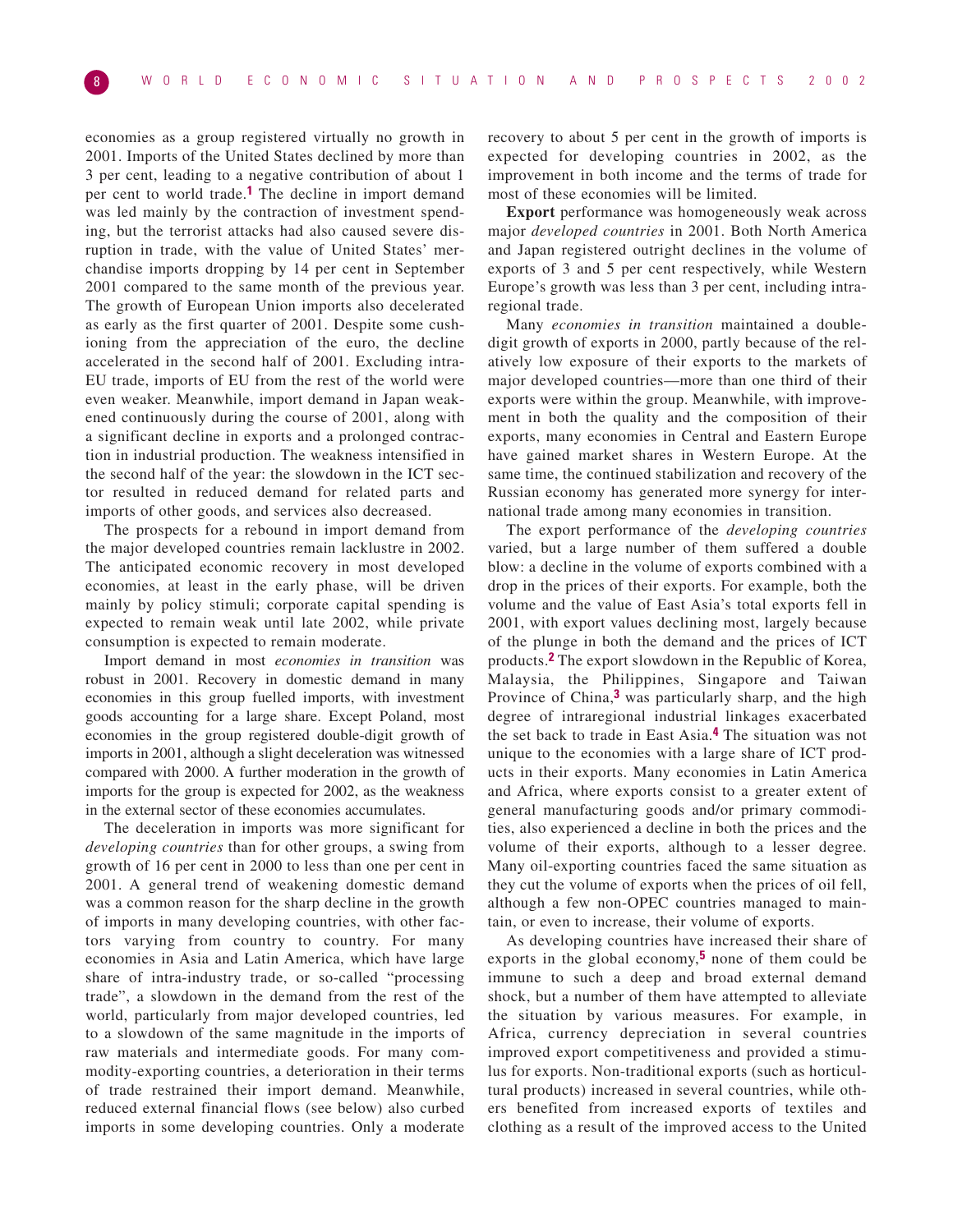States market provided under the Africa Growth and Opportunity Act (AGOA). Privatization led to efficiency gains and increased exports in some minerals-producing countries. Meanwhile, a few countries were able to take advantage of the weaker international prices of some commodities to increase export volumes and thus sustain export revenues.

Matching the projected mediocre recovery of import demand in major developed economies, the outlook for global export growth remains weak in 2002. The growth of exports of the major developed economies will improve only moderately in 2002, the momentum of the relatively strong exports from the economies in transition is expected to soften, and the pace of exports for many developing countries will remain far below their average performance of the last decade.

The large fluctuation in international trade has been accompanied, as almost always, by considerable adjustments in external balances across countries. Among the major developed economies, the United States, as expected, reduced its external deficits from \$450 billion to about \$400 billion in 2001, but the remaining deficit is still large enough to be an unstable factor for the world economy. While Western Europe improved its external balance moderately, Japan's surplus dwindled by more 15 per cent. For a majority of developing countries and economies in transition, the improvement in their external balance in 1999-2000 from the 1997-1998 international crises reversed markedly during 2001. A further deterioration in the external balance for the group of developing countries and economies in transition is likely in 2002, posing a challenge for these economies.

# SOFTENING INTERNATIONAL COMMODITY PRICES

The *prices of oil* exhibited considerable volatility in the final months of 2001. For the year as a whole, the price of Brent crude oil averaged \$24.5 per barrel (pb) but is expected to decline to about \$20 dollars pb in 2002. The decline primarily reflects weak demand, strained cohesion within the Organization of the Petroleum Exporting Countries (OPEC), and increased supply from non-OPEC producers.

Prior to the terrorist attacks of 11 September, oil prices in 2001 fluctuated within the OPEC target range of \$22 to \$28 pb,**6** partly due to OPEC cutting its production quotas three times by a total of 3.5 million barrels per day (mbd) (see figure II.1). Developments since the terrorist attacks have posed OPEC with a dilemma. Prices far below the target range would constrain spending and aggravate fiscal imbalances in most member countries. Overly aggressive quota policies in the context of a global slowdown and a campaign against international terrorism would alienate major consumers. Furthermore, at the same time as OPEC has cut production, non-OPEC producers have increased their output, undermining OPEC's ability to influence prices. Responding to these challenges, OPEC's ministerial meeting on 14 November 2001 maintained the goals of achieving market stability and minimizing price volatility and called for other oil-exporters to cooperate in order to meet these goals. OPEC announced a further reduction in production of 1.5 mbd, effective 1 January 2002, subject to a firm commitment from key non-OPEC

## Figure II.1.





**Sources:** International Energy Agency, Middle Eastern Economic Survey and IMF.

**Note:** OPEC refers to OPEC-10. It excludes Iraq.

January 2002 quota reflects the proposal at OPEC's ministerial meeting on 14 November 2001.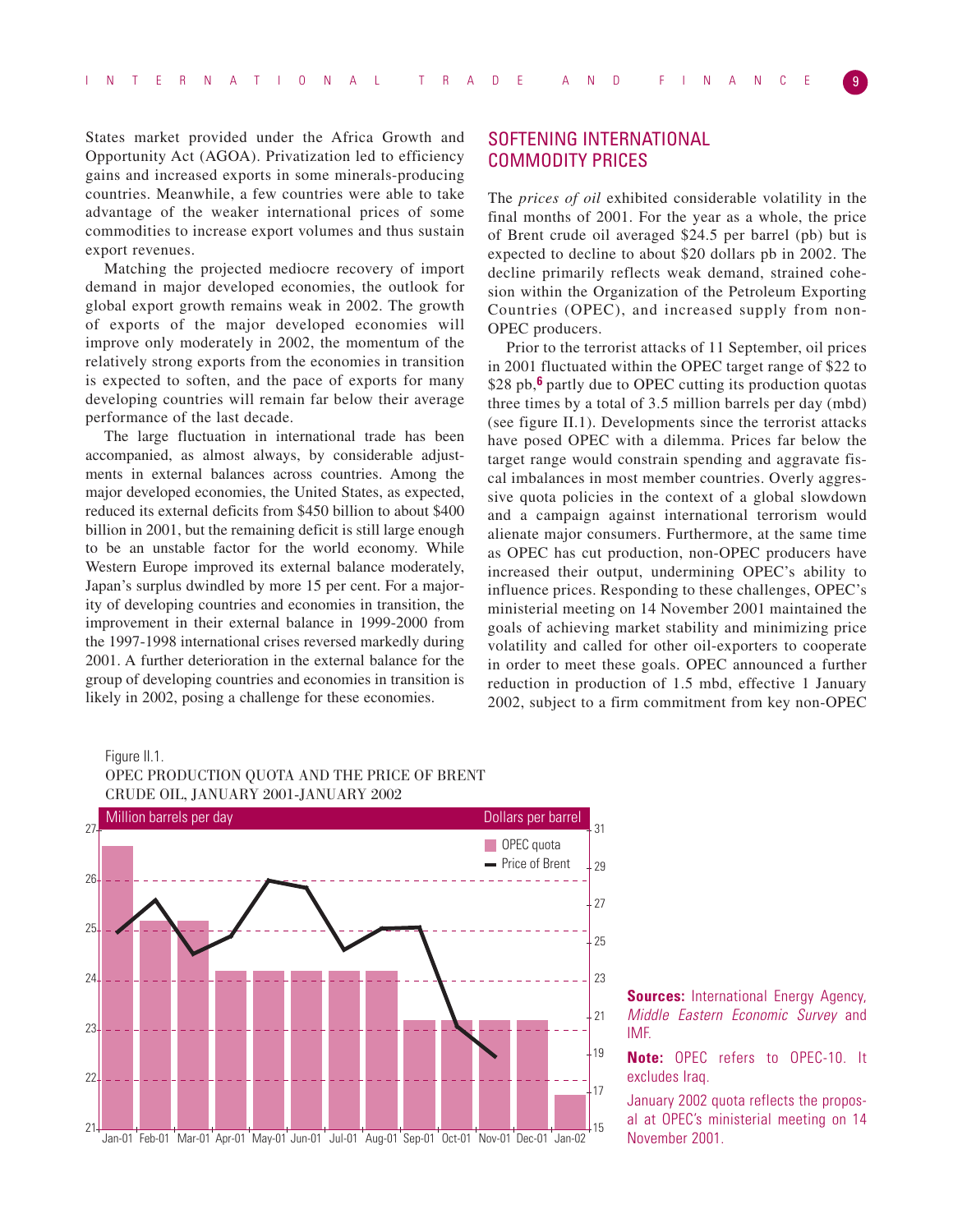oil producers to concomitantly reduce their production by a total volume of 0.5 mbd.

The incentive for the non-OPEC producers to avoid a collapse in prices is high. Their production costs generally exceed OPEC's, and they rely heavily on oil for exports and government revenues. For instance, half of Russian export revenues are from sales of oil and gas. As of early December 2001, Mexico, Norway, and Oman had made conditional pledges to cut their production by 100,000 bd between 150,000 bd, and 40,000 bd, respectively. The Russian Federation, which initially had offered to cut exports by 30,000 bd, expanded its offer to 150,000 bd. Subsequent to these announcements, OPEC sought to ensure that the cuts would endure beyond the first quarter of 2002 and at least until mid-2002.

The risks to the price forecast are primarily on the downside and are generally related to potential increases in supply. First, following the reduction in quotas in 2001, OPEC's share of the world oil market shrunk from nearly 40 per cent at the end of 2000 to 34 per cent at the end of 2001, reducing the Organization's leverage in the market. At the same time, OPEC has nearly 5 mbd of spare capacity. Additionally, OPEC was producing significantly in excess of quotas in late 2001 – in October, overproduction was estimated at almost 1 mbd. Secondly, even though a cooperative effort involving non-OPEC producers appeared likely, past history indicates that there might be a difference between commitments and implementation. Although the non-OPEC producers' pledge to curb production in 1999 had a positive effect on market sentiment and prices increased, the implementation of their commitments, particularly in the case of the Russian Federation, was imperfect. In 2002, the market may be more wary of the credibility of the pledges made.

There are also some upside risks to the price forecast. First, the supply of oil from Iraq, which accounts for around 3.5 per cent of global oil production, remains uncertain. The oil-for-food programme was renewed for another six months at the end of November 2001 but, in the event of more discussions in the Security Council in 2002 concerning revisions of the sanctions regime, there is a possibility of further disruptions in the supply of oil from Iraq. Moreover, although events in Afghanistan have had limited effects on oil prices so far, a spillover to other countries could change the situation as demonstrated by the Gulf crisis of 1990/1991.

Non-oil commodity prices fell by about 2.5 per cent, on average, in 2001 (see figure II.2). Prospects for 2002 are for a slight price increase across most categories in the non-fuel commodity index, as world demand and manufacturing activity start to recover gradually, while excess supplies continue to moderate price increases in several markets.

Among the various commodity groups, the prices of *foods and grains* improved after the second quarter of 2000. Nonetheless, this recovery ended towards the end of 2001, as the rate of increase of the price index of food and grains decelerated during the year. Average food and grains prices remain significantly below their level before the Asian crisis.

Trends, however, have been divergent among the main components of the *food* category. For instance, the price of s*ugar* was affected throughout the past decade by increasing production, particularly in Brazil, the largest producer. After a strong upturn, which started in 2000 and lasted until the first half of 2001, the price of sugar fell in the third quarter of 2001 due to increased stocks. Conversely, the price of *bananas* benefited from production cuts and growing demand from countries in Asia and Central and Eastern Europe. The price increased by about 45 per cent in 2001, but is expected to moderate significantly in 2002.

*Grains* have also shown different price trends: the prices of *maize* and *wheat* rose in 2001, whereas the price of *rice* reflected the high level of stocks and continued to decline. All these major grains are forecast to post some increase in prices in 2002 in view of the expected reduction of stocks during the 2001-2002 season. Nonetheless, due to the continued relatively high level of stocks, the price of rice is forecast to advance more moderately than the prices of maize and wheat in 2002.

The prices of *tropical beverages* continued to slide in 2001. As in other commodity categories, trends have been very divergent among the main components of the group. For instance, due to supply restrictions in Côte d'Ivoire and strong demand from the Russian Federation and the Central and Eastern European countries, *cocoa* prices recovered significantly in 2001. This recovery is expected to continue in 2002. Conversely, the prices of tea and coffee were weak in 2001. *Tea* prices suffered from the impact of production increases, as well as the devaluation in Sri Lanka in 2001. *Coffee* prices have continuously fallen since 1998 and declined sharply in 2001, reflecting oversupply due to large crops in major producers, such as Brazil and Viet Nam, as well as the ineffectiveness of supply restriction measures—export retention attempts by the Association of Coffee Producing Countries—in the face of declining world demand. The weakening of the Brazilian currency also contributed to the fall in coffee prices in 2001. The decline is expected to moderate in 2002 if normal weather conditions prevail; prices, however, are not anticipated to recover in the near term.

The prices of *vegetable oilseeds and oils* have been falling since their recovery in 1998. They continued to weaken during the first half of 2001, mainly due to continued production increases, particularly for soybeans and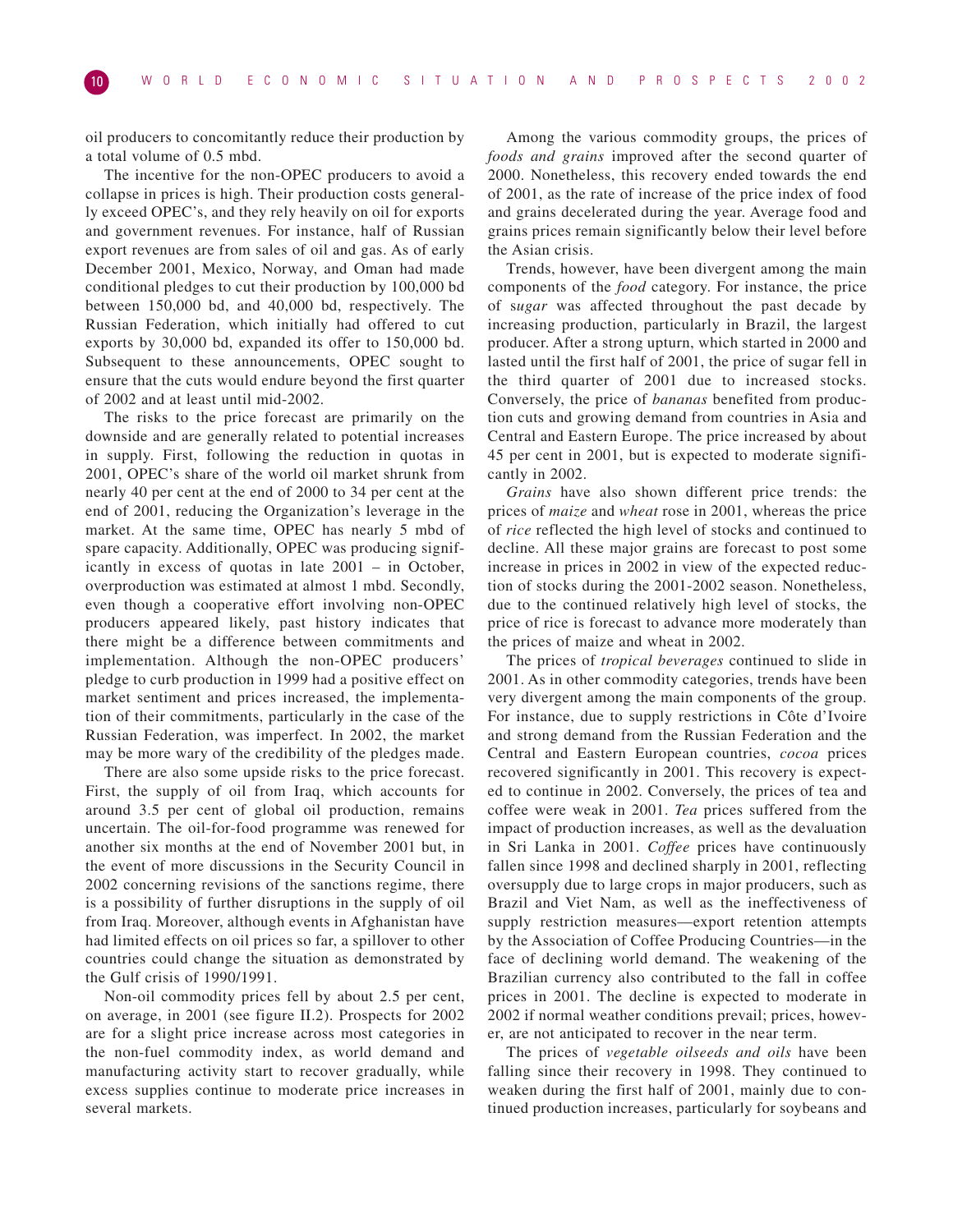Figure II.2.

PRICES OF PRIMARY COMMODITIES AND MANUFACTURES, 1998-2001



**Sources:** UNCTAD, *Monthly Commodity Price Bulletin* and IMF.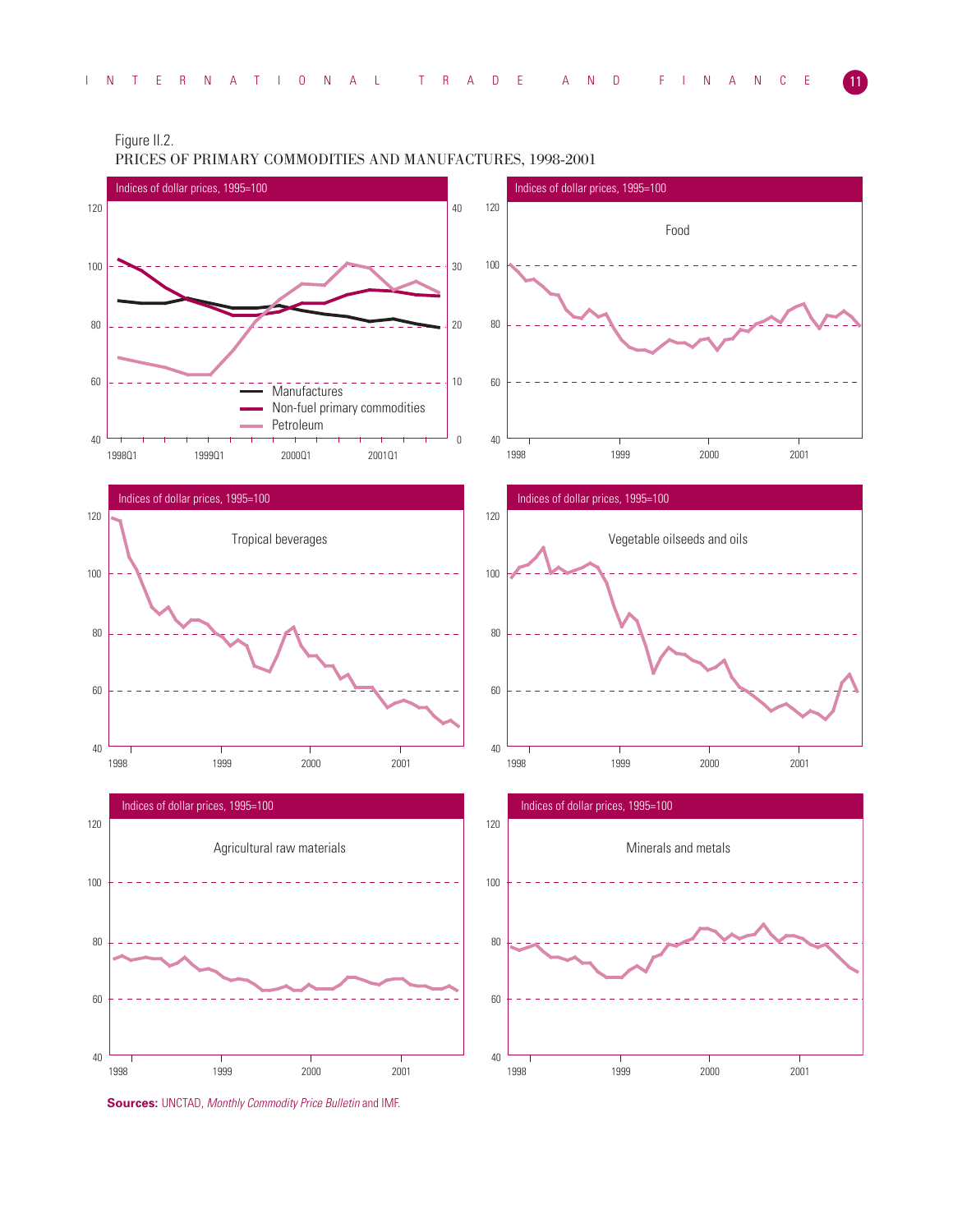palm oil, the two largest components of this group. However, some encouraging signs were recorded towards the end of the year, as prices improved in the third quarter of 2001 (see table A.8). A small increase in production is anticipated for the period 2001-2002, which, along with good demand prospects in China and India, suggests a continued moderate recovery in prices in 2002.

The prices of *agricultural raw materials* did not sustain their limited gains of the second half of 2000 and early 2001. The combined price index recorded a 5 per cent decrease in the third quarter of 2001 when compared with the same period of the previous year, in a path that tends to follow the economic cycle more closely than other agricultural commodity groups. The price of *cotton* is expected to have declined by about 12 per cent in 2001 due to a record crop in the United States and increased stocks. Due to expanded planting and stagnant global demand, prices are not expected to recover in 2002. The price of natural *rubber* also declined significantly in 2001, reversing the gains of 2000. Despite large increases by China, world demand for natural rubber slowed significantly as production kept growing, notably in Viet Nam and Thailand. Nevertheless, a modest upturn in demand and a slower growth of supply are expected to reduce excess stocks and have a positive impact on prices in 2002. A supply management arrangement is being negotiated among the three largest producers of natural rubber—Thailand, Indonesia and Malaysia. The initiative, however, is unlikely to yield major results if the outcomes of similar cooperative arrangements for other agricultural commodities are used as indicator.

Prices of *minerals, ores and metals* declined in 2001 (see table A.8), closely following the downturn in world economic growth and the resulting increases in stocks. The combined price index of this commodity group is expected to have declined by at least 8 per cent in 2001. Demand for *aluminium* and *copper* has been especially hurt by the downturn in key manufacturing activities, such as the automotive sector in the case of aluminium and the electronics sector in the case of copper. Lower demand from stainless steel makers led to a sharp fall in the price of nickel in 2001. During the past few months, producers have been reacting to the lower prices by cutting output; this has brought supply more in line with demand averting steeper price declines. As a result, some recovery in the prices of copper, aluminium and nickel was recorded towards the end of 2001. This notwithstanding, for the year as a whole, the price of c*opper* and *nickel* are expected to have declined by between 14 and 30 per cent, while the price of *aluminium* declined more moderately, partly due to more substantial production cutbacks and partially because of the electricity supply crises in the United States and Brazil. Conversely, the price of *lead* recovered moderately in 2001: the weak demand in developed countries was met by tight supply and stocks declined. The outlook for most metals and minerals is not encouraging, as prices will remain affected by large stocks and the expected slow recovery of world manufacturing activity. Further cutbacks in supply may be required to sustain prices in the near term.

# REDUCED FOREIGN INVESTMENT FLOWS

UNCTAD estimates just before the terrorist attacks showed that world foreign direct investment (FDI) flows were likely to decline by 40 per cent in 2001, to \$760 billion (see table II.1). This would represent the first drop in FDI flows since 1991 and the largest in three decades.**7** Furthermore, to the extent that the world economy slowed more than anticipated at that time and since FDI flows tend to be pro-cyclical, the decline in world FDI flows in 2001 may be even larger than estimated and may dip to the 1998 level of less than \$700 billion.

The decline in FDI flows in 2001 is mainly the result of the decline in world economic growth and, in particular, in cross-border mergers and acquisitions (M&As).

## Table II.1.

# INFLOWS OF FOREIGN DIRECT INVESTMENT, BY REGION, 1998-2001

| <b>Billions of dollars</b>        |      |         |         |       |
|-----------------------------------|------|---------|---------|-------|
|                                   | 1998 | 1999    | 2000    | 2001a |
| World                             | 693  | 1 0 7 5 | 1 2 7 1 | 760   |
| Developed countries               | 483  | 830     | 1 005   | 510   |
| Developing countries <sup>b</sup> | 188  | 222     | 240     | 225   |
| Africac                           | 8    | 9       | 8       | 10    |
| Latin America and the Caribbean   | 83   | 110     | 86      | 80    |
| Asia and the Pacific              | 96   | 100     | 144     | 125   |
| South, East and South-East Asia   | 86   | 96      | 137     | 120   |
| <b>Central and Eastern Europe</b> | 21   | 23      | 25      | 25    |
| in the former Yugoslavia          | 22   | 25      | 27      | 27    |
| including the countries           |      |         |         |       |

**Sources**: UNCTAD, FDI/TNC database.

- **a** Preliminary estimates, made on 3 September 2001, on the basis of 51 countries that accounted for more than 90 per cent of FDI inflows in 2000. The data cover the first two quarters or the first several months of this year. Estimates for 2001 were derived by annualizing these data. See UNCTAD, "World FDI flows to drop this year", Press release, TAD/INF/PR30 (18
- September 2001). **<sup>b</sup>** Including the countries in the former Yugoslavia.
- **c** If South Africa is included, the figures are 8 in 1998, 10 in 1999, 9 in 2000 and 11 in 2001.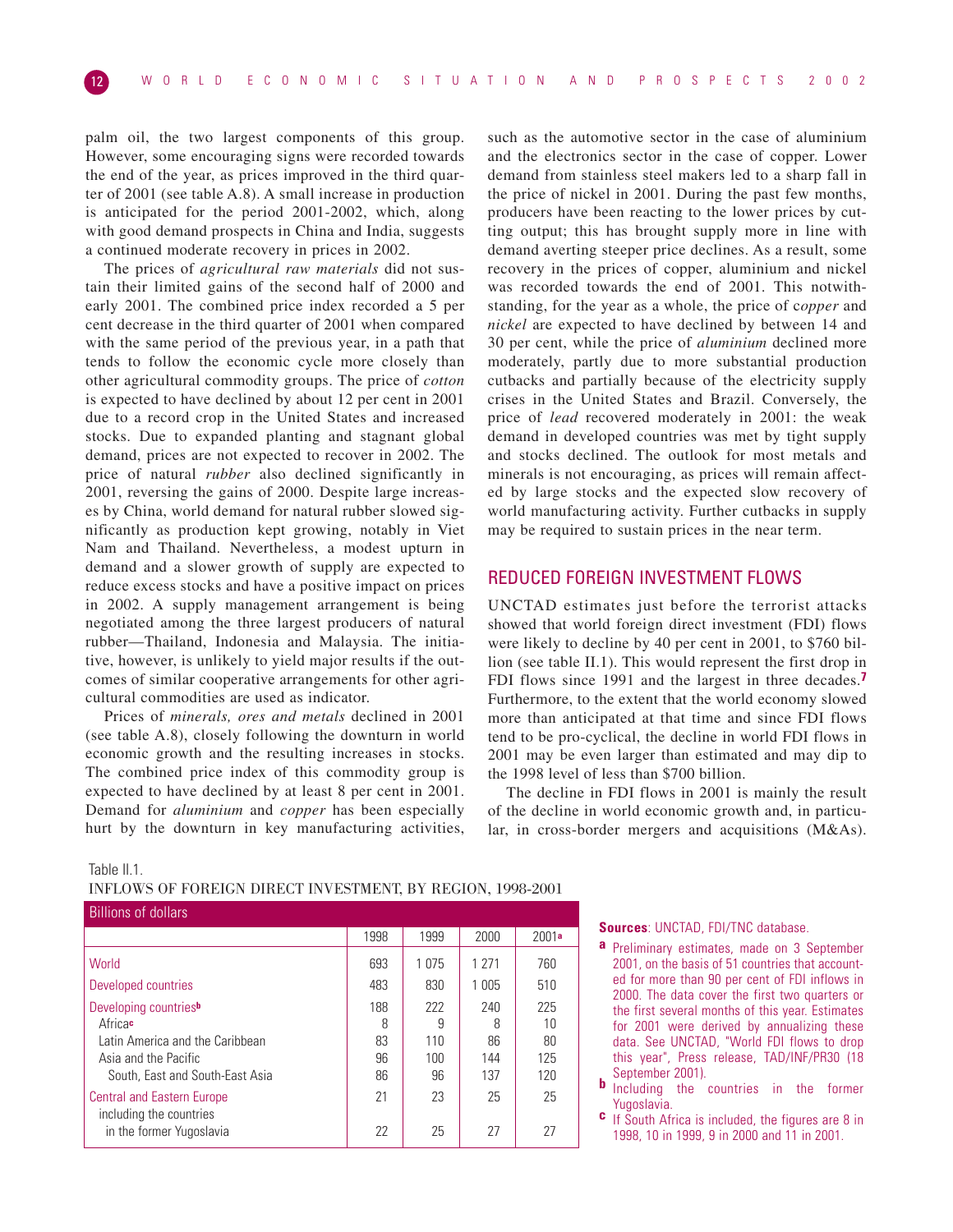M&As account for the bulk of FDI and the dramatic increases in cross-border M&As led to unprecedented FDI flows during 1999-2000.**8** A lull in the consolidation processes in certain industries through M&As (e.g. telecommunications, automobiles) also played a role. The value of cross-border M&As completed between January and 10 December 2001 stood at some \$533 billion, about one half of the value during the same period of 2000.**9** This dip in cross-border M&As is a reflection of a decline in the overall number of cross-border M&As, in particular of large-scale deals.

During the period of January-10 December, the total number of cross-border M&As declined from some 7,500 in 2000 to 5,500 in 2001. During the same period, the number of cross-border deals worth over \$1 billion declined to 100, worth \$336 billion, compared to 163 and \$812 billion, respectively, the year before. The significant increases in FDI flows in 1999 and 2000 – by some 50 per cent and 18 per cent, respectively – were driven by these mega M&A deals, for example, the \$200 billion acquisition of Mannesmann (Germany) by VodafoneAirTouch (United Kingdom) in 2000 and the \$60 billion deal of AirTouch Communications (United States) and Vodafone Group (United Kingdom) in 1999. The value of worldwide M&As (both domestic and foreign) in 2001 is expected to be \$1.6 trillion, half the value reported for the previous year.**10**

The declining number of cross-border M&As was combined with a lower average value because of lower share prices. The exchange of shares had become important in financing M&A transactions; in 2000, shares were used to finance some 56 per cent of cross-border M&As.**11** Falling share prices in 2001 dampened the ability of firms to use equity as consideration in many potential M&A deals.**12** With the market value of all stocks listed in the six major stock exchanges falling by one-third in the first nine months of 2001(from \$29 trillion at the peak in 2000 to \$19 trillion at the end of September 2001),**13** the nominal value of a given number of crossborder M&A deals also falls if shares are used to finance M&As, lowering the recorded value of the investment.

Lower share prices also make it difficult for companies to raise funds in financial markets by issuing new stocks. As a part of these funds is used to finance FDI, the more limited availability of funds can lead to a decrease in FDI flows. For example, Japanese TNCs financed some 30 per cent of their capital expenditures in their affiliates in the United States and Europe with funds raised through stocks (as well as corporate bonds) in 1998.**14**

The M&A-led decline in FDI flows in 2001 affected mostly developed countries, with flows to developing countries relatively unchanged. This is because cross-border M&As are particularly important between developed countries, while FDI through greenfield investment is

more important for developing countries. Consequently, UNCTAD estimates that FDI flows to developed countries will fall to \$510 billion in 2001 from \$1 trillion in 2000 (i.e. by about half), while FDI flows to developing countries are expected to decrease by only 6 per cent, from \$240 billion to \$225 billion, between 2000 and 2001.**15** Decreases in FDI inflows are expected in both Latin America and developing Asia, while FDI flows to Central and Eastern Europe are expected to remain stable in 2001.

Assuming that the basic firm-specific conditions inducing outward FDI will remain the same, the most important economic determinants of FDI flows are market size and market growth in the various countries or regions that are actual or potential investment locations for production activities by transnational corporations (TNCs).**16** Even before the terrorist attacks, a weakening of demand in some of the world's largest economies had already had a dampening effect on FDI. For example, a survey during early 2001 indicated that two-thirds of United States TNCs expected to maintain FDI in 2001 at the level of the previous year, while 13 per cent were expected to cut FDI.**17** This is in sharp contrast to 2000, when nearly 60 per cent of United States TNCs were optimistic about the global environment and their FDI plans.

Despite this immediate dampening impact, the investment plans of TNCs for the coming three years are still promising. Major TNCs plan to sustain the pace of their international expansion.**18** The expansion is likely to focus on production and distribution functions and the preferred mode of expansion continues to be cross-border M&As in developed countries and greenfield investment in developing countries. According to this survey, the most favoured locations for FDI by TNCs for the next three years are the United States, for developed countries as a whole; Germany, the United Kingdom and France, for Europe; China, for Asia; Brazil, for Latin America; Poland, for Eastern Europe; and South Africa, for Africa (see table II.2). This survey gauged the attitudes of major TNCs for the medium term, in light of the fact that direct investment typically is motivated by longer-term considerations. Similarly, as many as 72 per cent of Japanese TNCs said that they will strengthen and expand their foreign operations, a jump of 55 per cent compared to the previous year.**19**

The effects of the terrorist attacks of 11 September on FDI flows are difficult to gauge. Company surveys suggest that they would be limited.**20** In October/November 2001, the UNCTAD *et al*. survey revisited a number of the firms they had surveyed just before 11 September and found that few expected to change their FDI plans in the light of the attacks. Similarly, the Japan External Trade Organization (JETRO) found in October 2001 that nearly half of all firms surveyed did not expect to change their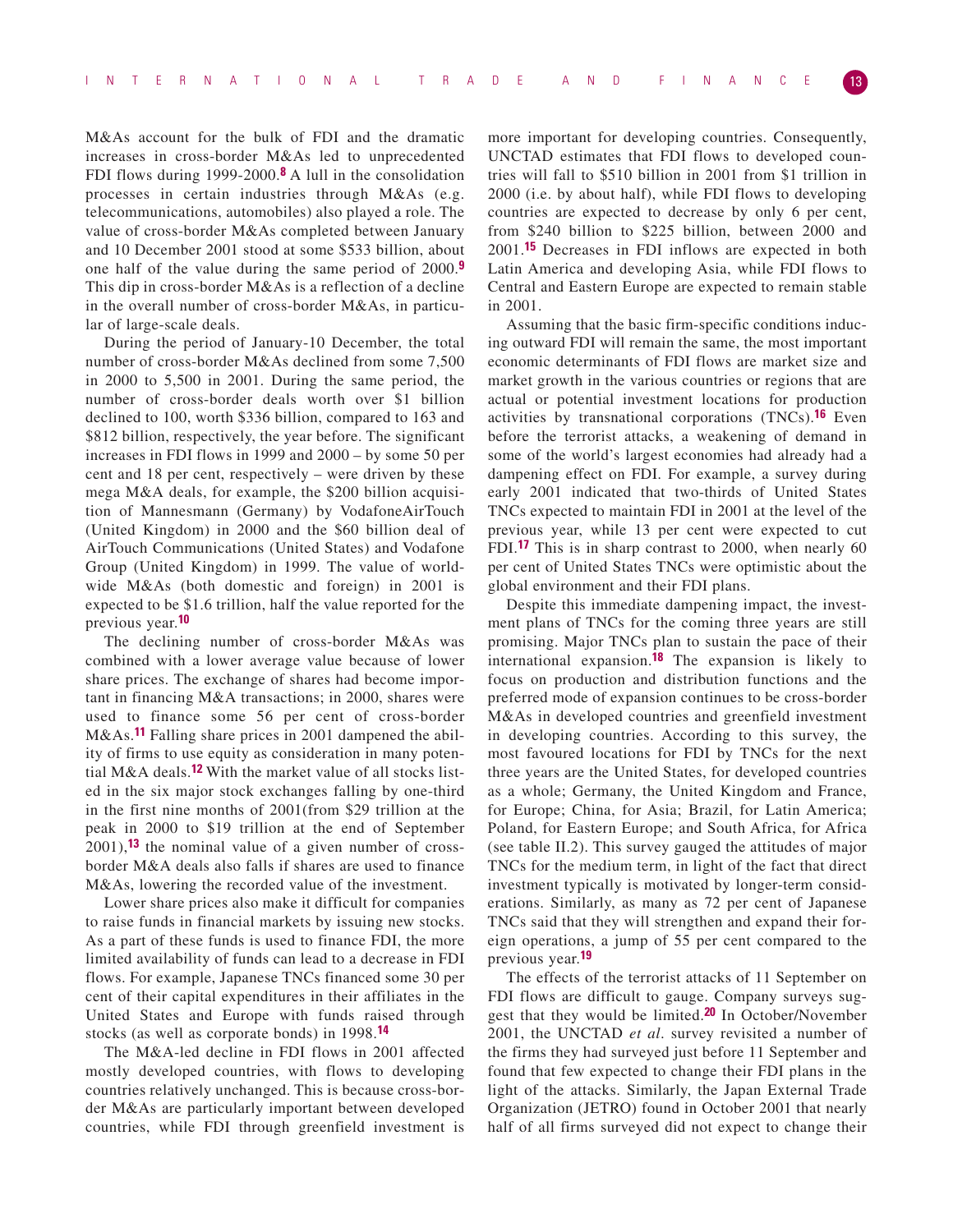| lable |  |
|-------|--|
|-------|--|

MOST-FAVOURED ECONOMIES BY REGION: SHARE OF RESPONSES CITING AN ECONOMY AS A PRIORITY LOCATION IN A REGION

| Percentage                                                                                                                                 |                                                                                                                                                                                                                                                |                                                   |                                                                                                    |                                               |                                                                                                                    |                                                       |                                                                                                                                             |                                                  |
|--------------------------------------------------------------------------------------------------------------------------------------------|------------------------------------------------------------------------------------------------------------------------------------------------------------------------------------------------------------------------------------------------|---------------------------------------------------|----------------------------------------------------------------------------------------------------|-----------------------------------------------|--------------------------------------------------------------------------------------------------------------------|-------------------------------------------------------|---------------------------------------------------------------------------------------------------------------------------------------------|--------------------------------------------------|
| Developed economies                                                                                                                        | Developing Asia                                                                                                                                                                                                                                |                                                   | Latin America                                                                                      |                                               | Central and Eastern<br>Europe and<br>Commonwealth of<br>Independent States                                         |                                                       | Africa and<br>West Asia                                                                                                                     |                                                  |
| Economy                                                                                                                                    | $\%$<br>Economy                                                                                                                                                                                                                                | $\frac{1}{2}$                                     | Economy                                                                                            | $\frac{0}{0}$                                 | Economy                                                                                                            | $\%$                                                  | Economy                                                                                                                                     | $\frac{0}{0}$                                    |
| 27<br><b>United States</b><br>Germany<br>12<br>United Kingdom<br>France<br>Italy<br>Japan<br>Spain<br>Sweden<br>Canada<br>Ireland<br>Other | China<br>16<br>Indonesia<br>Thailand<br>10<br>Malaysia<br>6<br>India<br>5<br>Korea, Republic of<br>5<br><b>Taiwan Province</b><br>3<br>of China<br>3<br>Viet Nam<br>2<br>Hong Kong,<br>13<br>SAR of China<br>Philippines<br>Singapore<br>Other | 27<br>10<br>10<br>9<br>9<br>5<br>4<br>4<br>4<br>4 | Brazil<br>Mexico<br>Argentina<br>Chile<br>Colombia<br>Peru<br><b>Bolivia</b><br>Venezuela<br>Other | 31<br>20<br>15<br>10<br>5<br>4<br>3<br>3<br>8 | Poland<br>Hungary<br>Czech Republic<br><b>Russian Federation</b><br>Romania<br><b>Bulgaria</b><br>Ukraine<br>Other | 33<br>20<br>18<br>11<br>4<br>4<br>$\overline{2}$<br>7 | South Africa<br>Egypt<br>Turkey<br>Morocco<br>Nigeria<br>Saudi Arabia<br><b>United Arab</b><br>Emirates<br><b>Israel</b><br>Angola<br>Other | 17<br>12<br>8<br>8<br>6<br>6<br>5<br>2<br>2<br>4 |

**Source**: UNCTAD, "Transnational corporations expected to continue worldwide expansion, but full impact of economic slowdown still unknown", Press Release, TAD/INF/PR27/Rev.1 (5 December 2001). Based on the survey conducted by UNCTAD/AFII/Andersen.

FDI plans, with most of the balance not yet able to make an assessment (figure II.3).**21** These findings are also consistent with a survey undertaken by A.T. Kearney in September/October 2001: two-thirds of corporate executives of the world's 1,000 largest firms said that they still intended to invest abroad at almost the same levels as already planned, while 16 per cent said that their FDI in 2001 would increase and 20 per cent said that it would decline.**22**

The impact of the terrorist attacks on FDI is likely to be through their effect on economic growth, one of the principal determinants of FDI flows. In particular, if the attacks continue to aggravate the economic slowdown, it is likely that FDI flows will decline further. Such an additional decline could be limited geographically. In particular, companies and countries that rely heavily on United States markets may be affected more. For example, FDI outflows from the United Kingdom – a good part of which are being directed to the United States – are expected to decline considerably in 2001, according to UNCTAD estimates. On the other hand, China will receive record FDI inflows, fueled not only by continued economic growth but also by the impact of China's accession to WTO. Industries in which FDI may be affected negatively include transportation services, financial services and tourism because they were particularly affected by the attacks. A number of companies are restructuring, being acquired or are going bankrupt. Difficulties of this

kind reduce the capacity of TNCs in these industries to invest abroad.

More generally, the higher level of uncertainty created by the attacks, including the perception of increased political risk associated with war and terrorism, may induce some companies to adopt a "wait-and-see" position and to delay planned investment until they gain a better comprehension of world economic prospects and the longer-term impact of the attacks on the United States – a possibility reflected in the JETRO survey reported above.**23**

On the other hand, if the economic policy response to the events helps to counteract the economic slowdown, it may also help to stabilize FDI flows. Moreover, the slowdown in the world economy adds to competitive pressures in many industries, forcing companies to enhance their cost-efficiency. Faced by more price-driven competition, some TNCs may expand production facilities in low-cost countries; in this case, there may be some redistribution of FDI flows towards developing countries. This effect could be even stronger if developing countries continue to liberalize their regulatory regimes in order to attract FDI.**24**

On balance, the decline of FDI flows in 2001 is not likely to be recouped in 2002. For developing countries, developments are likely to be uneven, with the overall result difficult to predict. On the positive side, the potential for FDI is far from exhausted in many countries and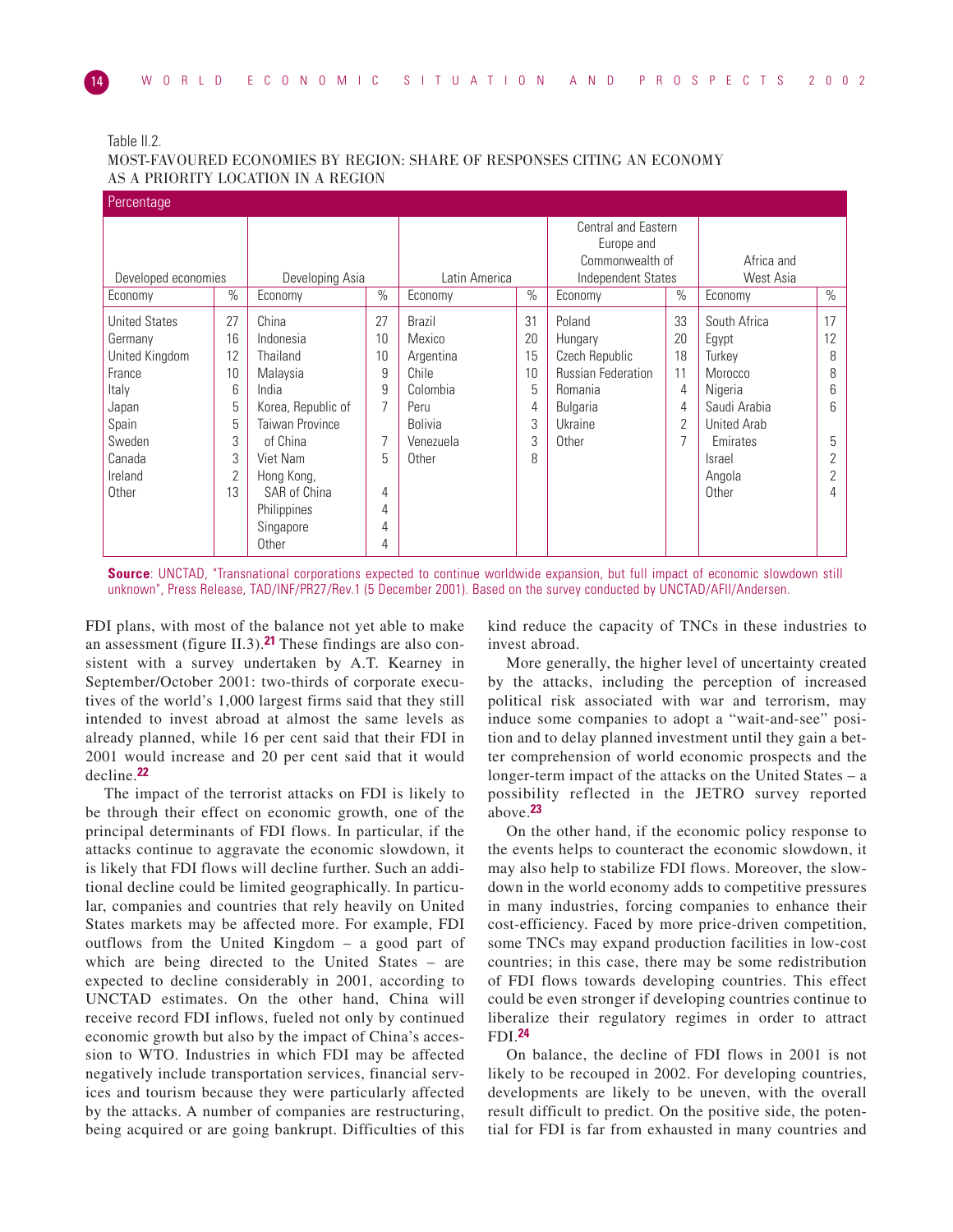



**Source:** Data provided by JETRO, International Economic Research Division.

**Note:** On the basis of 659 Japanese TNCs that responded to this question in the survey conducted by JETRO in October 2001.

preliminary data for countries such as China, Mexico and South Africa suggest a substantial increase in FDI flows. Many developing countries have only started to allow FDI in utilities and other services, while others that have already done so might benefit from "sequential" investment following the initial privatization phase. Also, as the stock of FDI in developing countries is growing, the potential for FDI through reinvested earnings from prior investments (especially in countries where high profits are realized) is increasing. On the other hand, most developing countries will not be able to de-link themselves from global economic developments and their effects on investment.

In the longer run, the key is economic growth. To the extent that consumer confidence and economic growth can be restored, FDI flows are likely to increase again. This is particularly the case because other basic factors determining FDI flows – such as the quality of infrastructure, the availability of skills and technological capacity in host countries – have not changed. Nor have the factors driving cross-border M&As in the international market for firms.**25** And neither have the principal driving forces of the growth of international production: the combination of the liberalization of FDI regimes (which permits and encourages the growth of FDI, supported further by active efforts to attract investment), developments in information and communication technologies (which make it possible to manage worldwide affiliate networks on an ongoing basis) and competition between firms (which encourages them to seize the possibilities offered by liberalization and technology).

# HESITANT FINANCIAL FLOWS TO DEVELOPING COUNTRIES AND ECONOMIES IN TRANSITION

In 2001, there was a net financial flow to developing countries and transition economies of almost \$37 billion. This was tiny by the standards of the mid-1990s, but larger than the amount in 2000 (see figure II.4). Almost all of the net inflow in 2001 was accounted for by net official financial flows, mainly because of the rise in assistance to countries in financial difficulties. FDI continued to be the mainstay of net private financial inflows although, as indicated in the previous section, it declined from its level in 2000. Portfolio investment and other investment, mainly bank credit, were the sources of substantial net private financial outflows from developing countries and transition economies in 2001. A recovery in private financial flows to these countries is not expected in 2002, although official financial flows may be further bolstered by an increase in multilateral assistance to economies adversely affected by the global economic slowdown and financial difficulties.

## **Private financial flows**

Investor concern about risk rose in mid-2001 with growing evidence of a global economic slowdown and the consequent deterioration of growth prospects for developing countries and transition economies. The terrorist attacks and the deepening financial difficulties of Argentina towards year-end exacerbated the situation. This was seen in both credit and equity markets and FDI flows.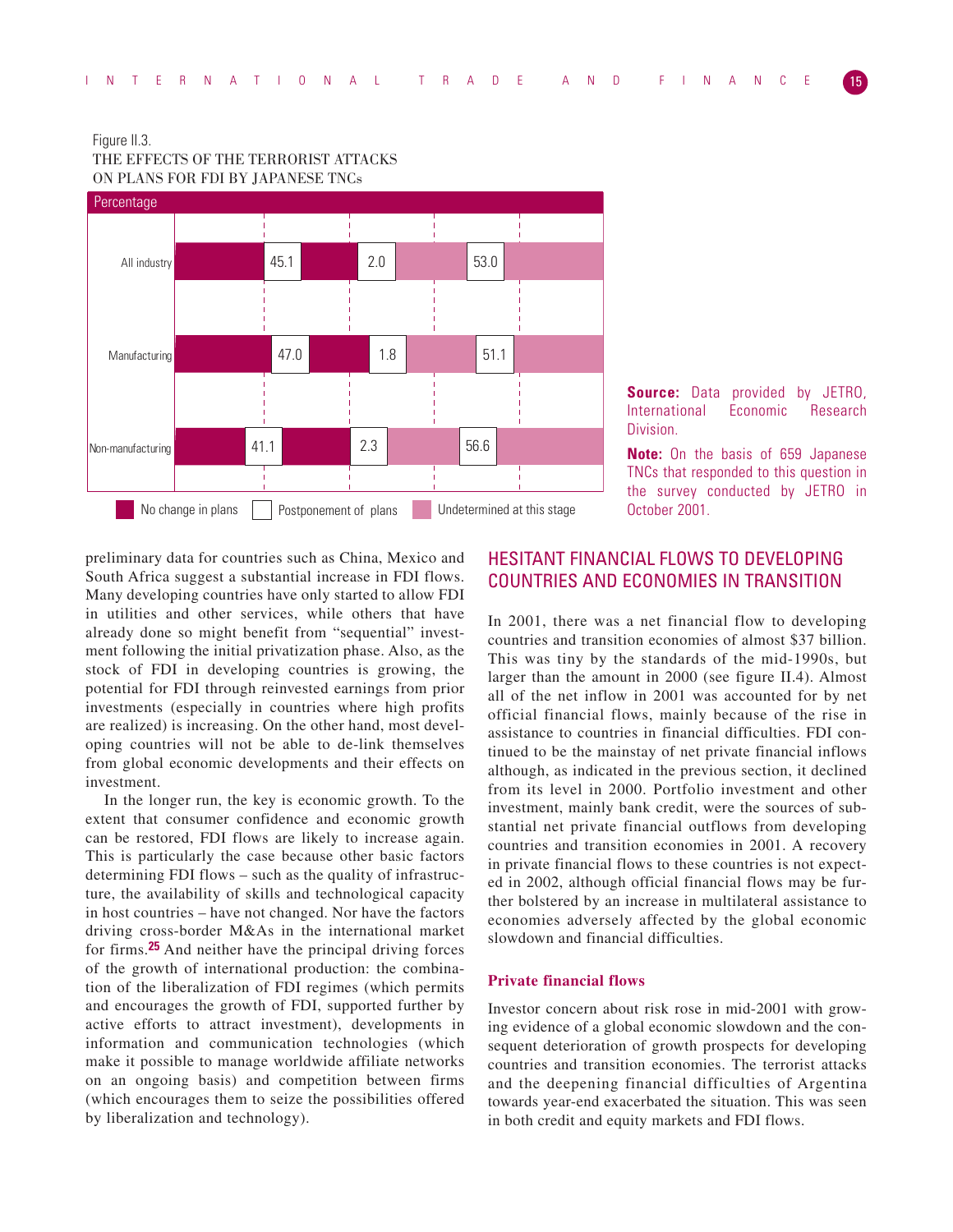Figure II.4.



NET FINANCIAL FLOWS TO DEVELOPING AND

**Sources:** International Monetary Fund, World Economic Outlook database (online), December 2001 and UN/DESA.

**a** Including portfolio debt and equity flows.

**b** Including short- and long-term bank lending. It may include some official flows owing to data limitations. **c** Estimate.

In July and August, financial uncertainties in Argentina and Turkey and the strong spillover effect on Brazil increased the perception of investment risk in these markets and, to a lesser extent, in other emerging markets. This was reflected in the widening spreads between the yields on international bonds of Turkey and Latin American countries and the yield on United States Treasury bonds, the risk-free benchmark (see figure II.5). After the terrorist attacks, already-high investor risk aversion rose sharply, raising spreads again and thereby further deterring borrowing. Although there was a subsequent improvement in sentiment towards investment in some emerging markets, creditors largely took defensive positions by selecting investment-grade issues.**26**

Argentina's announcement in November of a proposal to restructure its public debt to avoid default and its subsequent imposition of banking and exchange controls to prevent a collapse of the banking system were additional negative developments for financial flows to emerging markets. The immediate effect on investment risk beyond Argentina and its major trading partner, Brazil, was modest. Nevertheless, uncertainty about the vulnerability of international bonds to forced restructuring by sovereign debtors, such as Argentina, placed a chill on investment in emerging market debt.

A number of emerging market economies faced difficulty in rolling over maturing bonds with new issues in late 2001, and this is expected to persist into 2002. The result was large net outflows from Argentina and Turkey and a decline in net bond financing for Brazil. The overall credit flow from the issuance of bonds by emerging

markets as a group was sharply lower in 2001 as a result.

With the outflow of funds to banks exceeding the inflow in 2001, international banks reduced their exposure to emerging market economies, continuing a trend since the Asian financial crisis. Paralleling the bond markets, there were large net repayments by Argentina and Turkey, substantial but declining repayments by Asian economies and only modest net bank lending to other emerging market economies.**27** At the same time, slowing economic growth reduced demand for credit and currency weakness in some developing countries deterred foreign currency borrowing. In addition, high liquidity levels in domestic banks in regions other than Latin America boosted local borrowing. Loan activity was further subdued after the terrorist attacks owing to the postponement of loans and the "flight to quality".**28**

Net portfolio equity investment flows to emerging markets in 2001 were substantially lower than in the previous year, especially following the terrorist attacks. Price declines in emerging equity markets began early in the year in parallel with markets in developed economies and intensified after mid-year as a result of the deteriorating global economic growth prospects followed by the terrorist attacks. This raised the cost of new equity financing while weakening economic conditions soured the outlook for profits. Equity prices in oil-exporting countries, such as Malaysia, Mexico and the Russian Federation, rose because of strong oil prices during most of the year, but prices in countries facing balance-of-payments difficulties and in economies whose exports are most vulnerable to the global economic slowdown suf-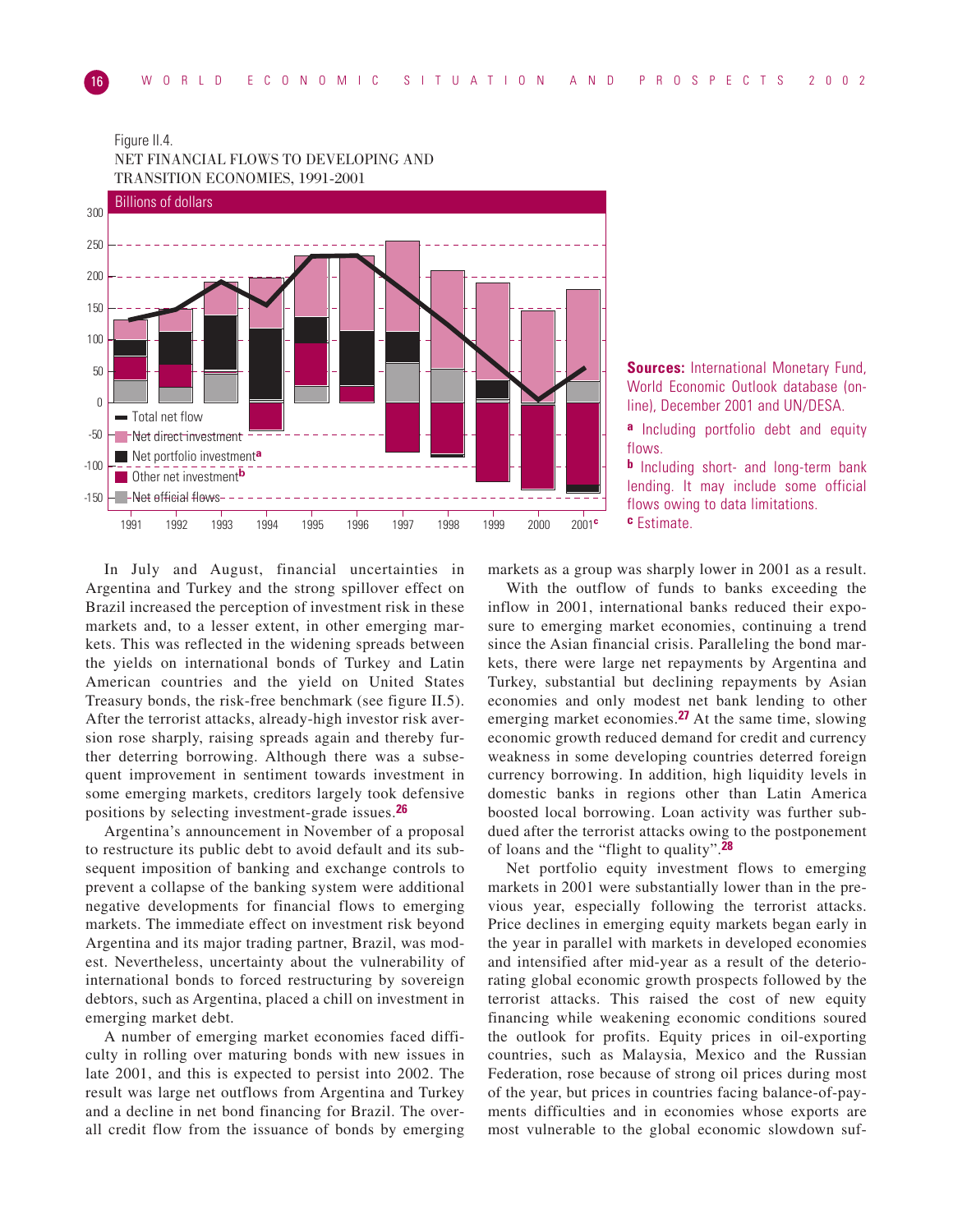Figure II.5.



**Source:** Data of J.P. Morgan Co., New York.

fered declines. Primary equity issuance by emerging market firms was negligible in late 2001 as many planned issues were delayed or cancelled. Issuance in 2002 is not expected to rebound substantially, given the expected continued weakness of overall economic and financial market conditions.

As elaborated in the preceding section, FDI also declined in 2001, although it remained the main source of net private financial flows to developing countries and transition economies for the fourth consecutive year.

# **Official financial flows**

A new round of financial rescue packages for countries in financial distress spurred the increase in official flows in 2001. Nevertheless, the International Monetary Fund remained a net recipient of funds from the developing countries during the first nine months of 2001, although on a markedly reduced level compared to the same period of 2000 (\$2.4 billion versus \$7.2 billion). The release of about \$4.7 billion of the \$15.5 billion stand-by facility to Brazil and sizeable drawings by other countries, such as Turkey, against stand-by facilities approved in previous years were the major disbursements. Loan repayments by previously crisis-affected countries of Asia and by the Russian Federation have begun to wind down. The total net flow of funds to the IMF from the transition economies also declined sharply as disbursements rose in tandem with higher loan commitments.

Net lending by the World Bank rose moderately in 2001, although concessional loans from the Bank's International Development Association (IDA) rose strongly owing to a sharp rise in lending to Africa during the year. The sizeable disbursements to Ethiopia in support of post-conflict rehabilitation and to Kenya in support of its structural adjustment programme contributed to the increase. IDA disbursements included several Africa-wide programmes, such as a concerted response to the HIV/AIDS crisis, and assistance early in the year to countries to adjust to high oil prices.

Net flows from the regional development banks increased as well, led by the European Bank for Reconstruction and Development whose net disbursements nearly doubled during the first three quarters of 2001.

Data on official development assistance (ODA) in 2001 were not available at the time of writing. In the preceding year, ODA declined by 6 per cent in nominal terms to \$53 billion.**29** This was equivalent to 0.22 per cent of the GNP of the member countries of the Development Assistance Committee of the OECD, the lowest ratio ever recorded. At the meeting of the Joint Ministerial Committee of the Boards of Governors of the Bank and the Fund (Development Committee) in Ottawa on 18 November 2001, ministers agreed that a substantial increase in ODA levels was needed to enable the lowincome countries to take advantage of opportunities arising from their implementation of sound policies. Several ministers pointed to the need to reach the target of 0.7 per cent of GNP called for in various United Nations forums.

The outlook for concessional lending by the World Bank for the fiscal years 2003-2005 improved as negotiators sought to complete agreement on the thirteenth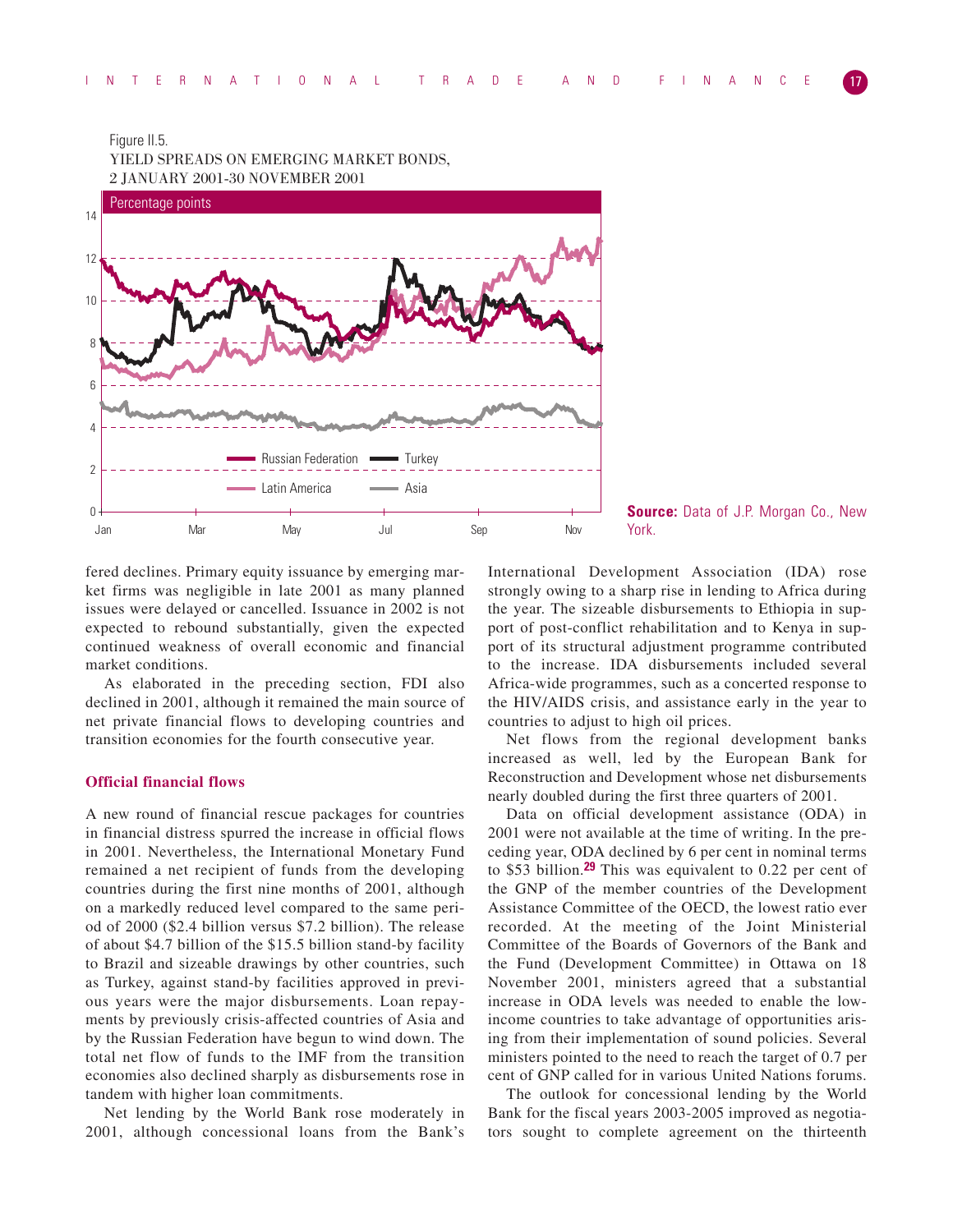replenishment of IDA resources (IDA-13) by early 2002. For the first time in IDA history, borrower countries as a group participated in the replenishment discussions in an effort to strengthen the development partnership.

Meanwhile, to respond to the economic dislocations resulting from the terrorist attacks, the World Bank is offering additional long-term financial assistance. Additional credits may be provided to those countries where adverse external factors dampen export demand and weaken commodity prices, on condition that the countries are maintaining sound macroeconomic policies and implementing reform programmes. For other strongly performing countries, the World Bank may accelerate the preparation of new adjustment operations. In addition, beginning on 1 May 2002, borrowing countries with sound macroeconomic policies and good programme implementation will be able to avail themselves of the "deferred drawdown option" (DDO), which is, in effect, a contingent credit line to protect their core structural programmes during times of reduced access to the financial markets.**30** It will be available to countries qualified either to borrow from the World Bank or to use both Bank resources and IDA credits**.**

# TRADE POLICY DEVELOPMENTS

The preparations for the Fourth WTO Ministerial Meeting in Doha, Qatar dominated trade discussions in 2001. Other trade policy developments during the year stemmed from the so-called 'built-in agenda' of the WTO. New negotiations on services and agriculture, envisaged when the WTO Agreement was approved in 1994, were begun in 2000 and continued in 2001. In addition, there were talks within the WTO on other aspects of the implementation of the results of the Uruguay Round. There was also intensive debate inside and outside the WTO on the effects of the Agreement on Trade-related Aspects of Intellectual Property Rights (the "TRIPS Agreement") on access to medicines to treat HIV/AIDS. Other developments included the continuing rapid growth in the number of regional trade agreements and further progress towards enhanced assistance that would enable developing countries to participate more effectively in the international trading system.**31**

The Third United Nations Conference on the Least Developed Countries (UNLDC III), held in Brussels in May 2001, stressed the importance of enhancing market access opportunities for LDCs and concluded with a Programme of Action that praised the efforts of a number of countries to improve market access for LDCs. It noted the EU's decision to extend duty and quota-free access to most goods from the LDCs**32** and encouraged other major developed countries to do likewise. However, it was also noted that, with the exception of a few products, even

with such enhanced market access in place, LDCs' capacity to use these new opportunities will remain strongly affected by, and linked to, domestic supply-side and policy constraints, in addition to remaining market access barriers, such as rules of origin and non-tariff measures.

Given these constraints, for a large number of WTO developing-country members the most challenging task in Doha was to make any new trade negotiations a 'development round' by ensuring that their concerns were reflected in the negotiating mandates, i.e., in particular regarding implementation, TRIPS and public health, special and differential treatment, transfer of technology, trade, debt and finance, and technical cooperation.

## **Developments prior to Doha**

Negotiations within the WTO on **agriculture** started in early 2000 and continued during 2001 on the basis of Article 20 of the WTO Agreement on Agriculture. One hundred and twenty one countries submitted various negotiating proposals during this period. The most important issues on the agenda were tariff quota administration, tariffs, export subsidies, export credits, state trading enterprises, export restrictions, food security, food safety, and rural development. A number of proposals referred to the need to eliminate tariff peaks and tariff escalation, particularly for products of export interest to developing countries.

On domestic support, many developing countries called for provisions that were more responsive to those countries' specific needs and special situations, especially with respect to food security, rural development and poverty alleviation. Virtually all developing-country negotiating proposals called for the elimination of export subsidies. There were also proposals for improved measures in favour of least developed and net food-importing developing countries.

The planned negotiations on **services** entered into a next phase, following the adoption of the Negotiating Guidelines and Procedures by the WTO Council for Trade in Services in March 2001. During 2001, negotiations were extended to emergency safeguard measures (Article X); government procurement (Article XIII); and subsidies (Article XV). Unlike trade in goods, countries have maintained their right to introduce new regulations on the services sectors and the need for this flexibility for developing and least developed countries was further emphasised. The Negotiating Guidelines and Procedures stress the need for developing countries to liberalize at a pace consistent with their development situations and emphasize the liberalization of sectors and modes of supply that are of export interest to them. So far, developing countries have been particularly interested in specific services sectors (construction, energy, tourism, and air transport) and specific modes of supply (Mode 4 - tem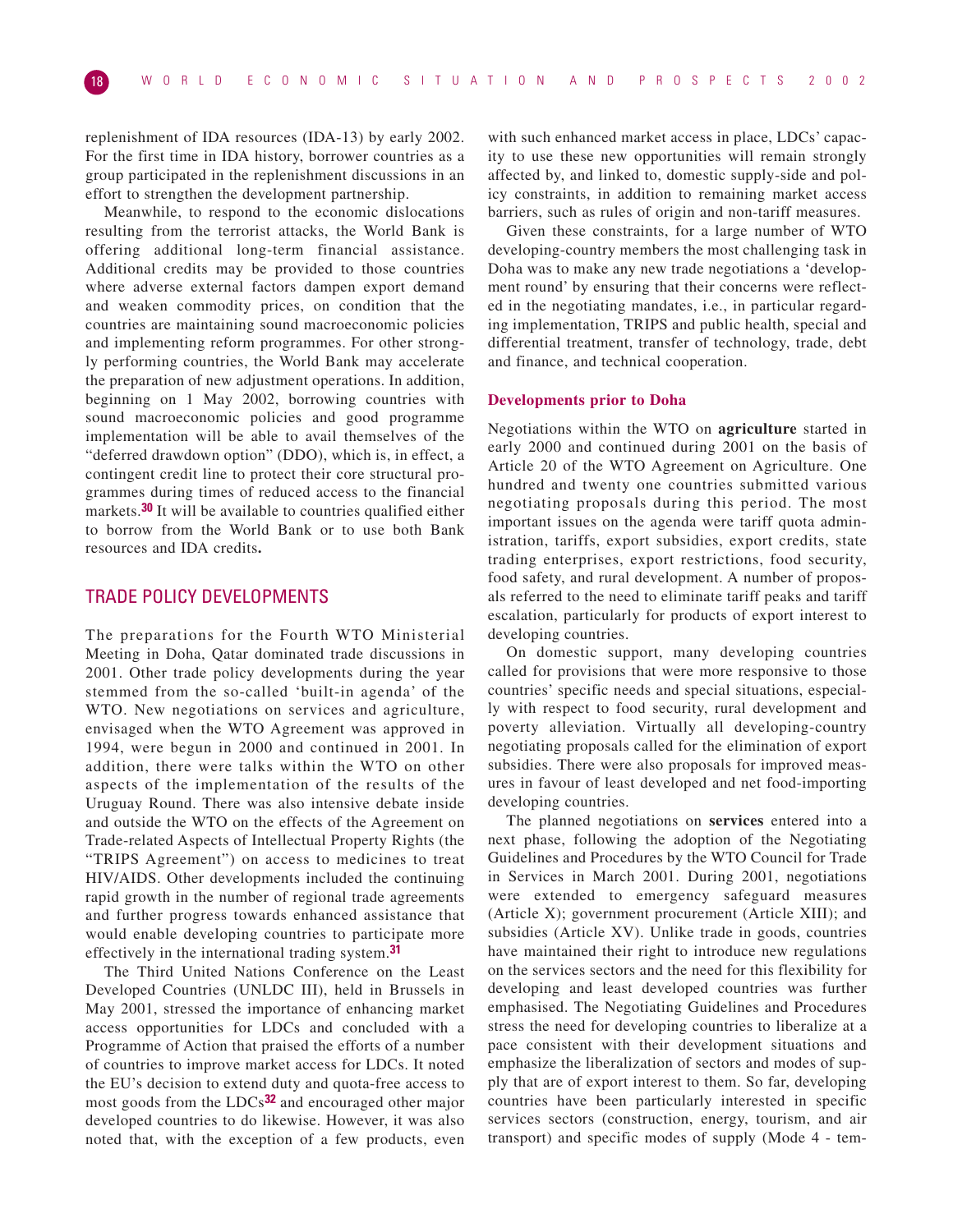porary movement of natural persons), and have made a number of proposals in these areas.

Liberalization in **textiles** (the "integration of textiles and clothing into the GATT 1994") in 2001 proceeded according to the provisions on the implementation of the Agreement on Textiles and Clothing (ATC). The ATC defines three successive phases for liberalisation: 1995- 1997, 1998-2001, and 2002-2004. On 1 January 2005, the textiles and clothing sector should be in full compliance with the rules of GATT 1994. For the end of the second phase, the WTO Textile Monitoring Body (TMB) prepared a report on ATC implementation.**33** The report, while taking note of the progress towards bringing trade in textiles under the GATT 1994 disciplines, concludes that a significant number of restrictions are still in place. This perceived lack of integration of products with potential significance for trade has disappointed a large number of developing countries that are major textile exporters. The slow progress is evident when looking at market access for textiles in major developed markets.**34** For instance, in its 1997 report, the TMB had noted that the products selected for liberalization were mostly low value-added products.**35** Furthermore, while the overall liberalization target of 51 per cent by 1 January 2002 is likely to be met, only about 20 per cent of the imports under specific quota restrictions have been liberalized by the United States and the European Community.**36**

The implementation of the Agreement on Trade-related Investment Measures (**TRIMs Agreement**), which came into force in 1995, required notified policies inconsistent with that agreement to be brought into conformity within two years for developed countries, five years for developing countries and seven for least developed countries. Of the twenty-seven developing countries that notified the WTO, ten requested an extension of their transition period.**37** After nearly one and a half years of negotiation, an agreement was reached on the extension requests from Argentina, Colombia, Malaysia, Mexico, Pakistan, the Philippines and Romania. On 31 July 2001, the WTO Goods Council adopted decisions granting an extension of the transition to 31 December 2001. Thailand was also granted a waiver until 31 December 2001 by the WTO General Council. Almost all cases relate to the use of local content schemes in the automotive industry, where the production of parts is a major source of employment in many developing countries.

During 2001, there was considerable controversy over the implementation of the WTO Agreement on Trade-Related Aspects of Intellectual Property Rights (**TRIPS Agreement**). The contentious issues and the slow implementation process are largely related to the distribution of the costs and benefits of the Uruguay Round agreements. More significantly, the conflict between the preservation of intellectual property rights and the interests of developing countries came to a head over access to essential

drugs in low-income countries. Developing countries and NGOs in developed countries argued that, by requiring developing countries to enforce pharmaceutical patents, the TRIPS Agreement enables pharmaceutical companies to charge prices for essential drugs that are unaffordable in developing countries; they viewed this as particularly reprehensible with regard to treatments for HIV/AIDS. TRIPS supporters counter-argued that patents are widely acknowledged as providing the incentive for investment in research and development (R&D) to bring new and more effective pharmaceutical products to market.

A World Bank study has estimated that only a handful of developed countries (United States, Germany, Japan, Switzerland, France, Spain, and Australia) will benefit from TRIPS once it is fully implemented.**38** The study shows that virtually all developing countries have to bear significant costs in terms of patent rights, although these might be offset by benefits from higher FDI inflows and technology transfers to countries with WTO-compliant systems of intellectual property rights.

On **other issues,** there was a continuation of the trend towards increased use of anti-dumping and other safeguard measures in 2001. This trend may be exacerbated by the economic slowdown, as indicated by the steel industry in the United States. Sanitary and phytosanitary measures are increasingly being used as trade measures and are at the centre of a number of disputes in the WTO. There is concern among developing countries about their capacity to meet higher standards and fears that such measures may be used as a form of protectionism. There are also concerns about new developments, such as the safety of organically modified organisms.

## **Regional trade arrangements**

The proliferation of regional trade arrangements (RTAs) continued during 2001. One view is that the slow pace of liberalization within the WTO has led countries to move faster within a regional framework, which is sometimes also seen to have the advantages of being a more controlled environment or a learning experience. Another view is that the very existence of RTAs diverts attention from the multilateral process within the WTO system (although the WTO provides for RTAs in goods and for regional integration arrangements in services).

Almost all WTO Members are partners in at least one RTA, and many are partners in two or more. The number of RTAs under negotiation or different stages of implementation during 2001 was estimated at 79**39**, compared to 68 in 2000.**40** Most of these are bilateral free trade agreements (FTAs) among countries in the same broad geographical region (see Figure II.6). There is, however, a tendency towards the formation of bilateral FTAs between countries belonging to different continents, especially between countries from Latin America and Asia.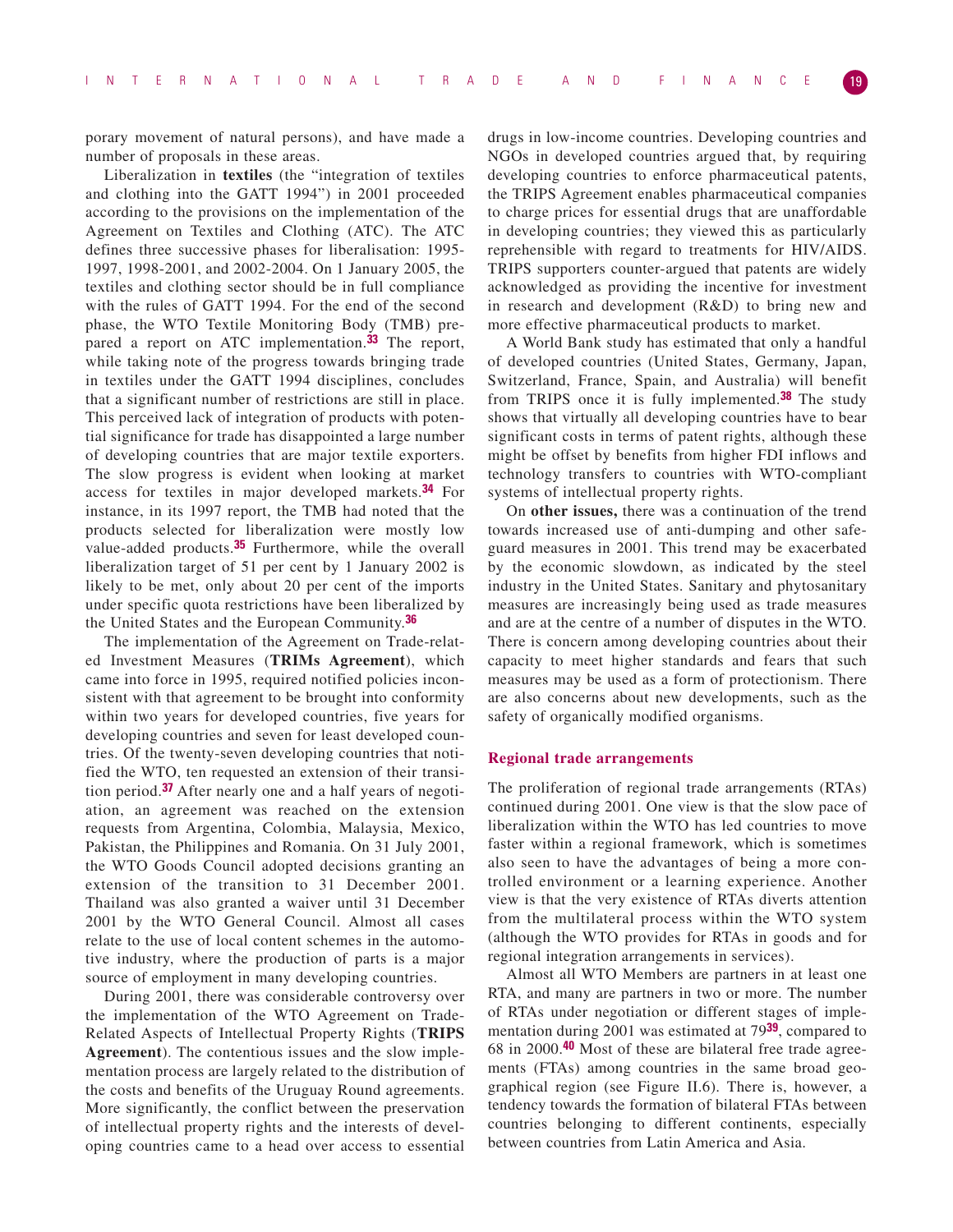Agreements involving developed and developing countries are a newer phenomenon. Among such mixed agreements, a major development in 2001 was the formal launch of negotiations on a Free Trade Agreement of the Americas (FTAA), linking 34 countries. Other free trade agreements continue to be implemented in the Americas, such as the North American Free Trade Area (NAFTA), sub-regional integration schemes (MERCOSUR, the Andean Community, CARICOM, and CACM) and a dense network of bilateral FTAs. Other interregional and intercontinental trade integration initiatives are also under way or concluded. The most notable are the Chile/Canada and the Mexico/European Union FTAs, the ongoing negotiations on FTAs between the European Union, on the one hand, and Chile and MERCOSUR, respectively, on the other hand, and the almost-concluded negotiations between Chile and the United States. A rising number of RTAs are planned or under negotiation in Asia, in particular involving Japan, which, until 2001, was among the few WTO Members not party to any RTA. Japan, like the Republic of Korea, has shifted its longstanding policy of only liberalizing trade in a multilateral framework in order to initiate negotiations on an FTA with Singapore, and has formed a study group to consider the feasibility of FTAs with the Republic of Korea and Mexico. Singapore is also actively forging preferential bilateral trade links with Australia, Canada, and Mexico. The ASEAN countries are making progress in their subregional integration, as well as with their Bangkok agreement that aims at a free trade area.

# **Strengthening trade-related assistance to developing countries**

Improvements in the implementation of the Integrated Framework for Trade-related Technical Assistance to Least Developed Countries (IF) in 2001 transformed the IF into a funded mandate and a viable mechanism for mainstreaming trade into national economic plans and poverty reduction strategies. There are four central elements in the revamped IF: (a) mainstreaming trade priority areas of action into national development plans and poverty reduction strategies; (b) improved governance, with the establishment of the IF Steering Committee and an expanded Inter-agency Working Group for improving coordination and transparency amongst donors, LDCs and the core agencies; (c) the establishment of the IF Trust Fund; and (d) coordination of trade-related technical cooperation within a coherent policy framework. A Pilot Scheme was launched in May 2001 in three countries and subsequently extended to eleven countries. Its objective is to assist LDCs, on a pilot basis, to develop a trade integration strategy through the preparation of a diagnostic study. The findings and policy recommendations of the study will form the basis for incorporating trade policies and priorities into national development strategies, as well as for an action plan for technical assistance to overcome constraints to trade development and integration into the global economy. The Doha Ministerial Declaration draws attention to the pressing need of "addressing supplyside constraints of LDCs and extension of the [IF] model to all LDCs". The renewed collective commitment on the part of the LDCs, donors and the core agencies reflected in the adoption of the new arrangements augurs well for meeting this challenge.

# Figure II.6. REGIONAL TRADE AGREEMENTS UNDER NEGOTIATION OR BEING IMPLEMENTATED IN 2001



**Source:** Based on Cernat, Lucian (2002) "Assessing regional trade agreements: same issues, many metrics: policy issues" in International Trade and Commodities, Geneva: UNCTAD, forthcoming.

- **a** Agreements between countries belonging to the same geographical region.
- **b** Agreements between countries on different continents.
- **c** Trading arrangements between two or more existing RTAs.
- **d** Agreements involving developing and developed countries.
- **e** Agreements involving only developing countries.
- **f** Agreements involving only developed countries.
- **g** Agreements involving one or more economies in transition.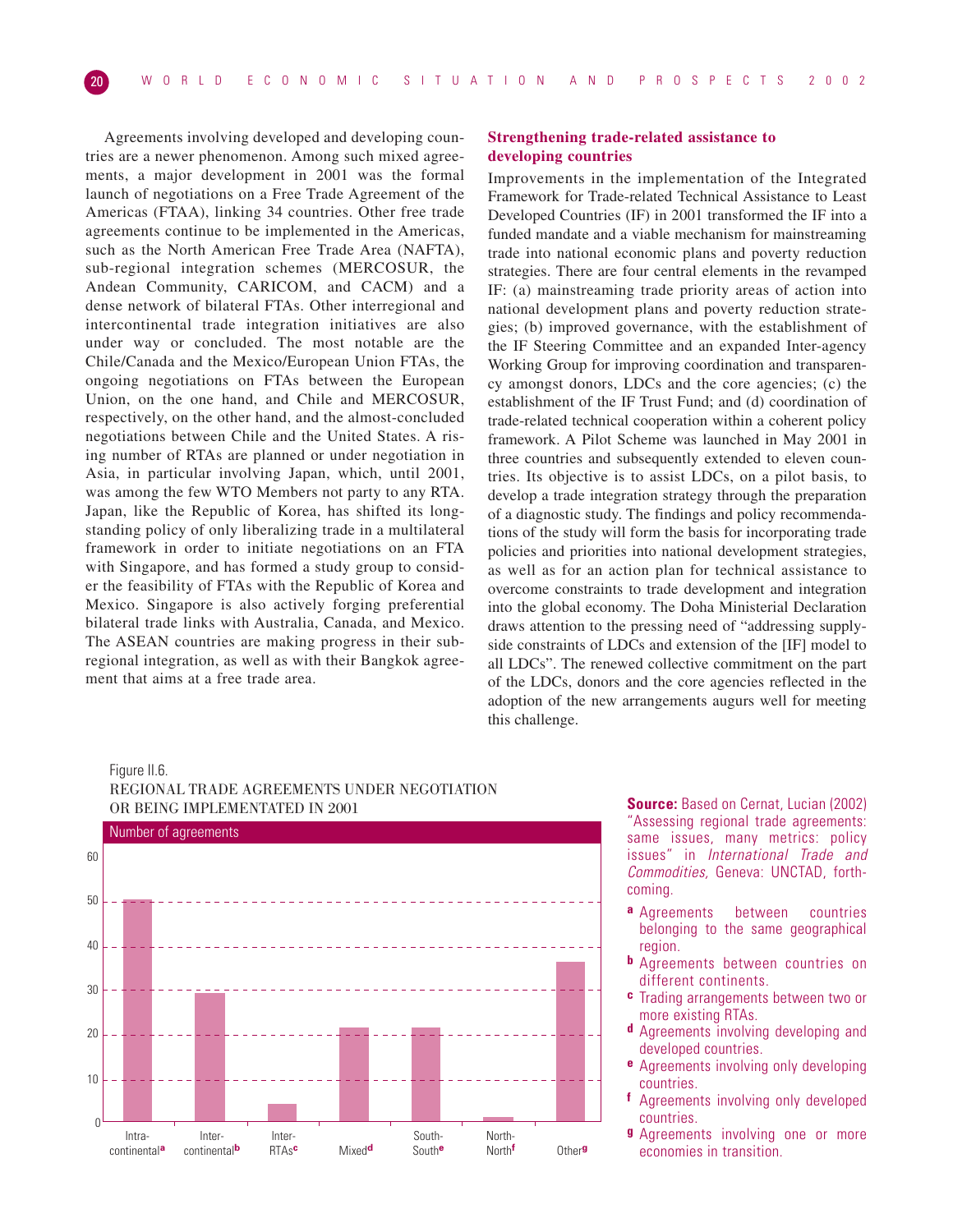## **Doha: The new WTO work programme**

On 14 November, WTO Members agreed in Doha to launch "a broad and balanced work programme which includes an expanded negotiating agenda and other important decisions and activities necessary to address the challenges facing the multilateral trading system". The agenda contains three types of future actions: topics for immediate negotiations; topics for future negotiations that are subject to 'explicit' consensus among WTO Members on modalities, to be decided at the Fifth Ministerial Meeting (scheduled for 2003); and issues for further examination in relevant WTO bodies.

The first category includes negotiations on agriculture, services, industrial goods, environment, WTO rules regarding anti-dumping, subsidies and countervailing measures, dispute settlement, regional agreements, and fisheries subsidies. The overall conduct of negotiations will be managed by a Trade Negotiations Committee that is to begin work by 31 January 2002. According to the Doha Ministerial Declaration, such negotiations are to be concluded by 1 January 2005. They are also to be covered by a "single undertaking", which means that all Members commit to all elements to be negotiated. Although the term "round" is not used, these procedural arrangements are typical of past GATT negotiating rounds.

Negotiations will continue in agriculture with a view to phasing out all forms of export subsidies and reducing other trade-distorting border measures and domestic support. On services, future negotiations will build on the progress achieved before the Doha meeting (see above). Countries are to submit initial requests for specific commitments by 30 June 2002 and initial offers by 31 March 2003. Immediate negotiations should also start on industrial goods, with the aim of reducing or eliminating tariff peaks and tariff escalation, as well as non-tariff measures affecting all products and, in particular, products of interest to developing countries.

Negotiations on trade-related environmental issues will address the relationships between WTO rules and multilateral environmental agreements. Negotiations should also aim at reducing or eliminating tariff and nontariff measures on environmental goods and services.

The topics for future negotiations include investment, competition, government procurement and trade facilitation. Negotiations on these issues could be launched if a consensus is reached during the Fifth WTO Ministerial Conference on the modalities of the negotiations. The WTO Committee on Trade and Environment will also continue to work on all issues on its work programme, in particular those related to market access aimed at sustainable development, the relationship to the TRIPs Agreement, and labelling requirements for environmental purposes.

Many of the issues for further examination in WTO bodies are of special interest to developing countries,

including the relationship between trade, debt and finance; transfer of technology; and problems faced by small and vulnerable economies. Of particular importance is a paragraph approving work on special and differential treatment of developing countries with a view to making such provisions "more precise, effective and operational". There are also frequent references to taking special account of the needs and capacities of developing countries, and to the provision of technical assistance for capacity building. The Ministerial Declaration also refers to the need for continuing WTO work with the Bretton Woods institutions "for greater coherence in global economic policy-making".

In addition to the Ministerial Declaration, Ministers also adopted the Decision on Implementation-Related Issues and Concerns. This brings further clarification and makes a series of recommendations with regard to provisions contained in GATT 1994, Agreement on Agriculture, Agreement on the Application of Sanitary and Phytosanitary Measures, Agreement on Textiles and Clothing, Agreement on Technical Barriers to Trade, TRIMS, Agreement on Rules of Origin, Agreement on Subsidies and Countervailing Measures, and TRIPS. It includes agreement to encourage accelerated liberalization of the textiles and clothing sector and a commitment to exercise restraint on the use of anti-dumping measures in the sector for two years after the full integration of the sector into the WTO. The mandates on the implementation issues contained in the Ministerial Decision have to be considered together with additional "outstanding" implementation issues identified by Member States and included in the Doha Work Programme.

The separate Ministerial Declaration on the TRIPS Agreement and Public Health acknowledges the right of developing countries to grant compulsory licences to domestic producers of generic drugs and thus to override patent rights in the event of public health crises and national emergencies. However, the issue of compulsory licensing as laid down in the TRIPS Agreement prevents countries from importing cheap medicines in such situations. Since this situation may negatively affect many developing countries, and LDCs in particular, the WTO Council for TRIPS was requested to find a solution before the end of 2002. It was also recommended that the transitional period for LDCs with respect to the treatment of pharmaceutical products under the TRIPS Agreements should be extended until 2016.

There was a separate decision to extend the transition period allowed under the WTO Agreement on Subsidies and Countervailing Measures (i.e., for industrial products) for developing countries to phase out export subsidies from 2003 to the end of 2007. Two further decisions were: (i) agreement on the waiver to allow the European Union to extend until the end of 2007 unilateral preferences under the Cotonou Agreement for African,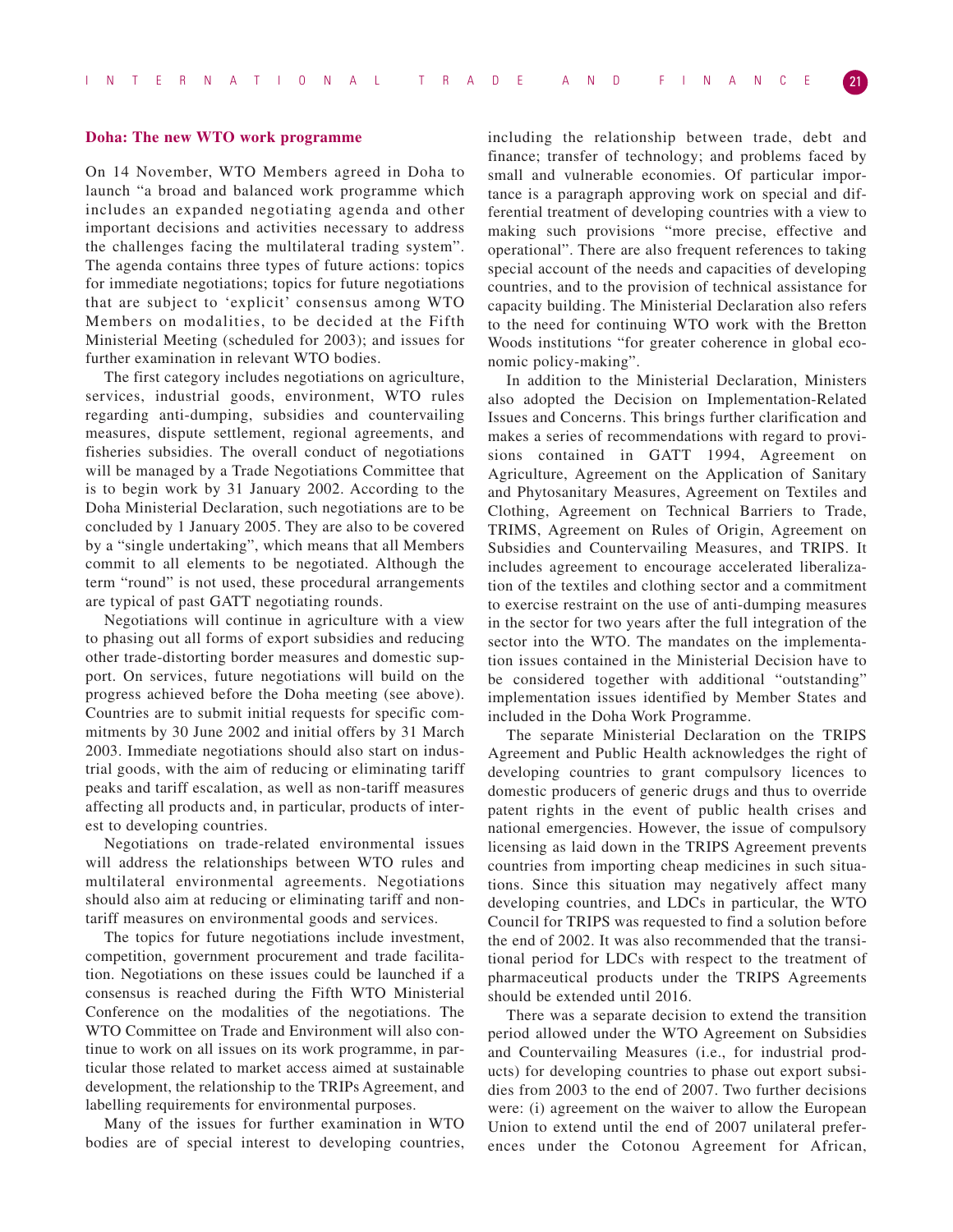Caribbean and Pacific (ACP) countries (the "EU-ACP Partnership Agreement"); and (ii) acceptance of EU transitional regime for banana imports.

The accession of China to the WTO was also formally approved during the Conference. WTO accession is expected to have important implications for China, but also for third countries. Overall, the Chinese economy is expected to draw significant benefits from the WTO accession, largely as a result of increased competition and FDI flows, as well as protection under WTO rules from arbitrary actions by other WTO Members. However, as domestic protection is reduced in accordance with the agreement on WTO accession, the Chinese agriculture and automotive sectors are likely to be negatively affected in the short term, because of their low levels of international competitiveness. Another important aspect of liberalization will be the likely positive impact of WTO accession on textile exports from China.

# INTERNATIONAL FINANCIAL COOPERATION

# **International Conference on Financing for Development**

Preparations for the International Conference on Financing for Development to be held in Monterrey, Mexico in March 2002 gathered momentum in 2001. In January, the Secretary-General issued a report containing proposals for consideration by the Conference, prepared by an interagency team that included staff of the IMF, the World Bank, WTO and several parts of the United Nations.**41** This report was a main focus of discussion of the Preparatory Committee for the Conference in the first half of 2001. At mid-year, a high-level panel on Financing for Development, appointed by the Secretary-General and chaired by Ernesto Zedillo, former President of Mexico, issued its report.**42** In October, the Preparatory Committee considered a first draft of the "outcome document" for the Conference, a revised version of which is to be discussed by the Committee in January 2002.

Since their inception, the preparations for this Conference have actively involved "all relevant stakeholders". The World Bank, IMF and WTO have cooperated with the United Nations at both the staff and intergovernmental levels throughout. In November 2001, the Development Committee of the International Monetary Fund (IMF) and the World Bank focused its attention on the Conference and issued a statement containing its views on items on the agenda. In addition, the Bureau of the Preparatory Committee met with the Executive Boards of the IMF and the Bank and with the Trade and Development Committee of the WTO. Other intergovernmental organizations, non-governmental organizations and private-sector organizations have also participated intensely in all stages the process.

# **Implementing the Heavily Indebted Poor Countries (HIPC) Initiative**

The enhanced HIPC Initiative is the primary international mechanism for the coordinated reduction of the debt service burden of 42 countries that meet specific debt criteria and have established a track record of reform and sound policies through IMF and World Bank-supported programmes. As of November 2001, 24 countries had reached the "decision point" under the Initiative, but only four countries (Bolivia, Mozambique, Tanzania and Uganda) had reached the "completion point". When the 24 decision-point countries complete the process, they will have received debt service relief amounting to some \$36 billion. Already, owing to interim relief, most indicators of the debt burden for the decision-point countries have improved, although they are still high.

Under the HIPC process, Governments of HIPC countries are required to prepare Poverty Reduction Strategy Papers (PRSPs) in cooperation with civil society. The objective of the PRSP is to focus attention on poverty reduction, including ensuring the most effective use of resources freed up in HIPC debt reduction. As of November 2001, 38 countries had completed interim PRSPs and eight countries their first full PRSPs. The World Bank and the IMF are currently reviewing the experience with the PRSPs in consultation with all stakeholders.

## **Combating the financing of terrorism**

The new global policy initiative to stop the flow of financial resources to terrorist organizations may affect the composition of financial flows in and out of developing countries and transition economies. This is because ordinary residents of these countries, as well as terrorists, use informal (and sometimes illegal) mechanisms for transferring funds. The new policies are expected to shift more transactions to the legal, traceable (and thus taxable) channels of the banking sector and this may have a dampening effect on their volume.**43**

On 28 September 2001, the United Nations Security Council adopted Resolution 1373, which requires that all Member States prevent and suppress the financing of terrorism. It also appointed a Committee to receive reports on compliance with the resolution within 90 days. In addition, the Financial Action Task Force on Money Laundering (FATF), on 30 October 2001, adopted eight new recommendations to criminalize the financing of terrorists and their organizations. It has requested all countries to undertake an immediate self-assessment against the new recommendations, which could assist the Security Council in evaluating compliance with Resolution 1373. In addition, FATF has decided to revise its 40 recommendations issued in April 1990 to make the international legal framework for combating the financing of terrorism more operational.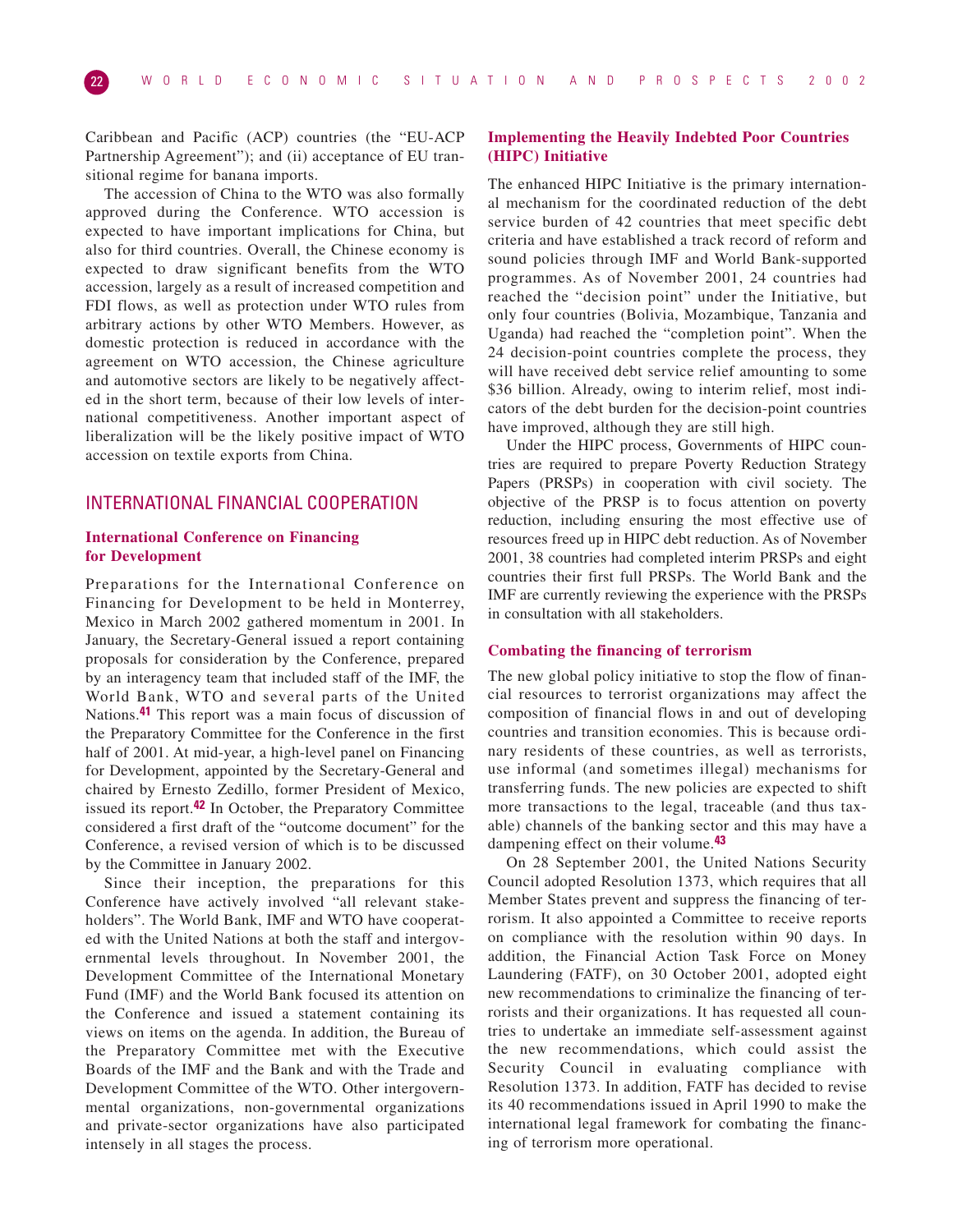Fighting cross-border money laundering and terrorist financing involves law enforcement, financial supervision, international and inter-agency information sharing and coordination. It requires a collaborative approach, with every partner concentrating on the activities within its mandate and expertise. It was in this spirit that the International Monetary and Financial Committee (IMFC) of the Board of Governors of the IMF endorsed, at its meeting in November 2001, an action plan to intensify IMF involvement in this area. It envisages, among other steps, enhancing the Financial Sector Assessment Programs (FSAP) and Offshore Financial Centre assessments to cover money laundering and terrorist financing. The Committee also called on all countries to set up financial intelligence units (FIUs) for information collection and analysis on related issues and to promote cooperation among these units, building on the work of the Egmont Group, established in 1995 as an informal association of FIUs in the fight against money laundering. Countries were urged to implement these measures as soon as possible, preferably by 1 February 2002. The IMF is also called upon to enhance its collaboration with the FATF to develop a global standard to be applied internationally on a uniform, cooperative and voluntary basis.

In addition, the finance ministers and central bank governors of the Group of 20 at its November 2001 meeting adopted a comprehensive action plan to deny terrorists access to their financial systems and to stop abuse of informal banking networks. The plan emphasized, among other measures, the promotion of international standards relevant to terrorist financing, money laundering, and financial sector regulation and supervision, as well as technical assistance to countries that need help in developing and implementing the necessary laws, regulations and policies.

# **Notes**

**1** An international multiplier of 1.5 is estimated for the imports of the United States. See "Global implications of the United States trade deficit adjustment", UN/DESA Discussion Paper No. 17, 2001 (available at www.un.org/esa/papers.htm).

**2** The price for a 128-megabyte DRAM chip fell by over 50 per cent during the first three quarters of 2001, but began to pick up towards the end of the year.

**3** ICT-related goods account for 30-70 per cent of these countries' total exports.

**4** The share of the United States and Japan in these countries' total exports exceeds 30 per cent and a significant part is ICTrelated. Intraregional exports account for about a third of their total exports.

**5** The share of developing countries in world total exports increased from 25 per cent in 1990 to 34 per cent in 2000.

**6** The OPEC target range refers to the price of the OPEC basket of oil, which is a calculated average and not a price observed in the markets. The OPEC basket price is usually around \$1-1.50 less than the price of Brent oil.

**7** In 1991, FDI inflows declined by \$47 billion, or 23 per cent. They also declined in 1976, 1982, 1983, 1985 but never by as large an amount or proportion as in 1991.

**8** For detailed account of trends and the impact of cross-border M&As on economic development, see UNCTAD, World Investment Report 2000: Cross-border Mergers and Acquisitions, and Development (United Nations publication, Sales No. E.00.II.D.20).

**9** The data cover completed cross-border M&As deals involving more than 10 per cent equity acquisition only, provided by Thomson Financial Securities Company.

**10** "M&A volume down almost a half in 2001", Financial Times, 10 December 2001.

**11** Data from UNCTAD, cross-border M&A database. This figure represents deals concluded through the exchange of shares.

**12** "Barely fast … hardly furious", press release of Thomson Financial, 3 July 2001 (www.tfibcm.com).

**13** The six stock exchanges included are those in Frankfurt, London, New York, Paris and Tokyo and the Nasdaq. Nihon Keizai Shimbun, 2 October 2001.

**14** The other means to finance FDI are loans from parent firms and commercial banks, and own funds. Japan, Ministry of Economy, Trade and Industry, Dai 29-kai Wagakuni Kigyo no Kaigai Jigyo Katsudo (Tokyo: Ministry of Finance Printing Bureau, 2001), pp. 166-172.

**15** Estimates of FDI flows to developing countries are strongly affected by the geographical coverage of estimates made by different sources. For example, the Institute of International Finance estimates \$130.2 billion in 2000 and \$124.4 billion in 2001 in direct equity investments for 29 emerging countries, which include seven countries in Central and Eastern Europe (see IIF, "Capital flows to emerging market economies", 20 September 2001). In comparison, UNCTAD's estimate for developing countries is based on data on FDI covering all of Africa (except South Africa), Asia (except Japan and Israel), Latin America and the Caribbean, Oceania (except Australia and New Zealand) and some developing European countries, while that for Central and Eastern Europe is based on all economies of that region.

**16** For example, the rank correlation between FDI inflows and GDP during 1998-2000 for 188 countries is 0.78.

**17** A.T. Kearney, FDI Confidence Index, February 2001. This survey covers the 1,000 largest TNCs in the world, 29 per cent of which are based in North America.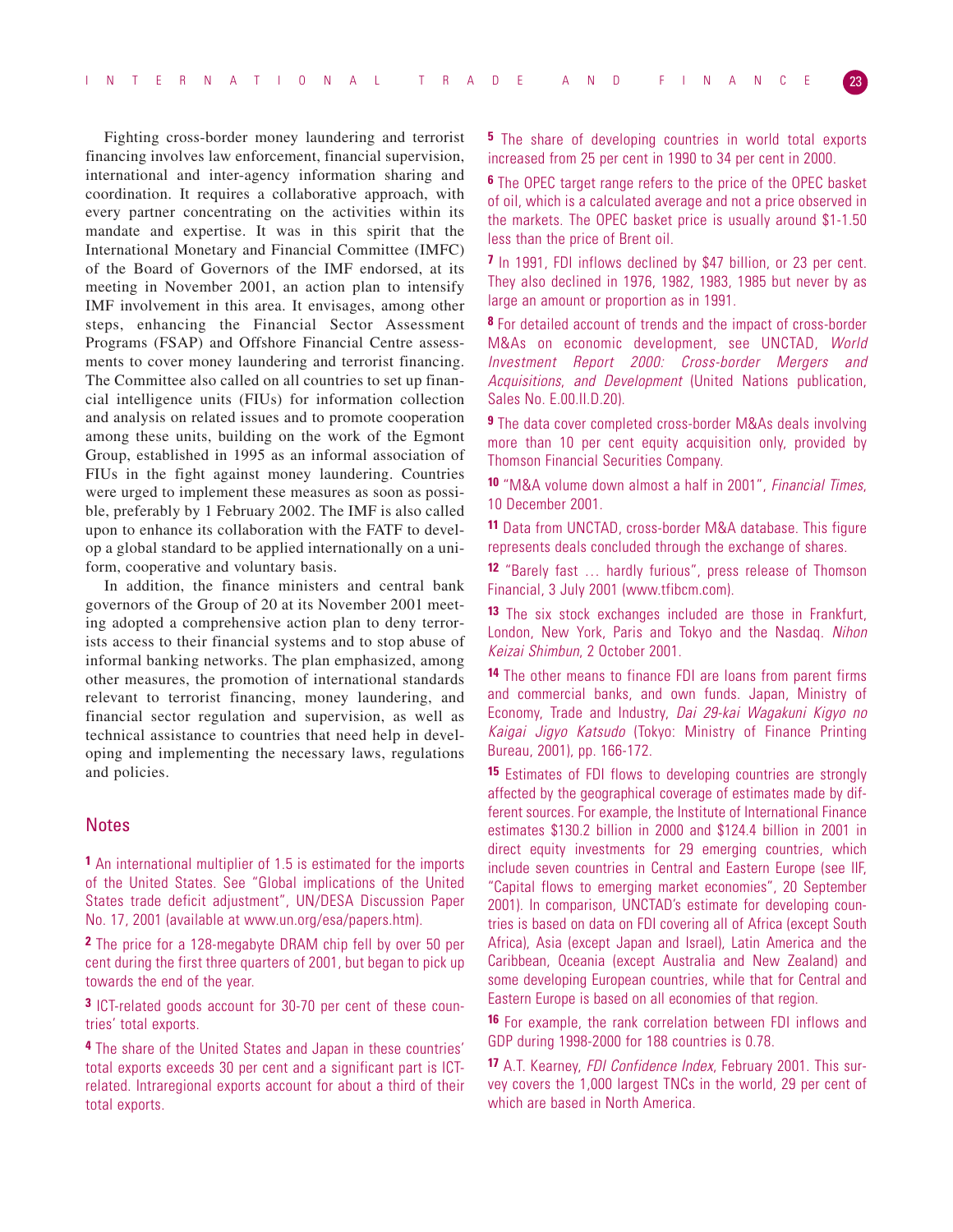**18** Based on a survey of 129 TNCs conducted from May to September 2001 and updated by telephone interviews in November 2001 by UNCTAD, the Agence Française pour les Investissements Internationaux and Andersen Consulting.

**19** Japan Bank for International Cooperation, "JBIC FY2001 survey: the outlook of Japanese foreign direct investment", 13 November 2001. The survey covered 501 manufacturing firms surveyed in July/August 2001.

**20** This applies to domestic investment as well. According to a survey by the World Economic Forum, 64 per cent of corporate executives do not expect to change their investment (domestic or foreign) plans, while 34 per cent expect a reduction by 10 per cent or more. "Slowdown and uncertainty: international economic networks in the wake of September 11, 2001", 5 October 2001, a survey of 90 Chief Executive Officers (CEOs) by the World Economic Forum.

**21** The survey was conducted by JETRO for 667 Japanese TNCs (both manufacturing and services) in October 2001. The results were made available to UNCTAD by the JETRO International Economic Research Division.

**22** "New A.T. Kearney survey captures CEO mood on global economic prospects in wake of the September 11 terrorist attacks", press release by A.T. Kearney on 9 October 2001.

**23** Some companies are reported to have cancelled previously planned investment after the 11 September events (Business Latin America (EIU), 24 September 2001).

**24** This is what a number of Asian countries did in partial response to the Asian financial crisis; see UNCTAD, World Investment Report 1998: Trends and Determinants (United Nations publication, Sales No. E.98.II.D.5.).

**25** For a discussion of the factors driving cross-border M&As, see UNCTAD, World Investment Report 2000, op. cit.

**26** International Monetary Fund, "Emerging market financing: quarterly report on development and prospects", 14 November 2001, p. 19.

**27** Institute of International Finance, "Capital flows to emerging market economies", Washington, D.C., 20 September 2001, p.7.

**28** International Monetary Fund, op. cit., 2001, p. 14.

**29** If changes in country coverage and exchange rates and the effects of inflation are taken into account, the decline was 0.2 per cent.

**30** A DDO gives IBRD borrowers the option of deferring the disbursement of a single-tranche adjustment loan for up to three years, provided that overall programme implementation and the macroeconomic framework remain adequate. See Proposal to Introduce a Deferred Drawdown Option (DDO) for Use with IBRD Adjustment Loans [R2001-0174], World Bank, 26 September 2001.

**31** See Report of the Secretary-General on International trade and development (A/56/376) for a review of additional developments prior to the Fourth WTO Ministerial Meeting.

**32** For a detailed analysis on the impact of the EU's Everything But Arms initiative on LDCs, see UNCTAD (2001) Duty and Quota Free Market Access for LDCs: An Analysis of Quad Initiatives, UNCTAD/DITC/TAB/Misc. 7, London and Geneva. See also Ianchovichina, Elena., Aaditya Mattoo, and Marcelo Olarreaga, "Unrestricted market access to sub-Saharan Africa: how much is it worth and who pays?", CEPR Discussion Paper No. 2820, 2001.

**33** WTO document G/L/459.

**34** An exception is Norway, which has eliminated all the restrictions due under the ATC (see G/L/459).

**35** This is mainly because liberalization under the ATC is implemented on the basis of total volume of imports rather than value. This allows countries to fulfil the intermediary liberalization targets by starting with low-value added products, while pushing high-value added products (like clothing) towards the final date of ATC implementation.

**36** Report of the Textiles Monitoring Body, WTO document G/L/475.

**37** Bora, Bijit (2001), "Trade-related Investment Measures and the WTO: 1995-2001", Policy Issues in International Trade and Commodities, No. 17, Geneva: UNCTAD.

**38** See also McCalman, Philip (2001), "Reaping what you sow: an empirical analysis of international patent harmonization", Journal of International Economics 55: 161–86.

**39** Cernat, Lucian (2002), "Assessing regional trade agreements: same issues, many metrics", Policy Issues in International Trade and Commodities, Geneva: UNCTAD, forthcoming.

**40** See WTO (2000) "Mapping of regional trade agreements: Note by the Secretariat", WT/REG/W/41, 11 October 2000.

**41** See Report of the Secretary-General to the Preparatory Committee for the High-level International Intergovernmental Event on Financing for Development (A/AC.257/12).

**42** See Letter dated 25 June 2001 from the Secretary-General to the President of the General Assembly (A/55/1000).

**43** This notwithstanding, the formal banking systems and nonbank financial institutions that are used for commercial transactions may also be used as channels for terrorist-related transfers.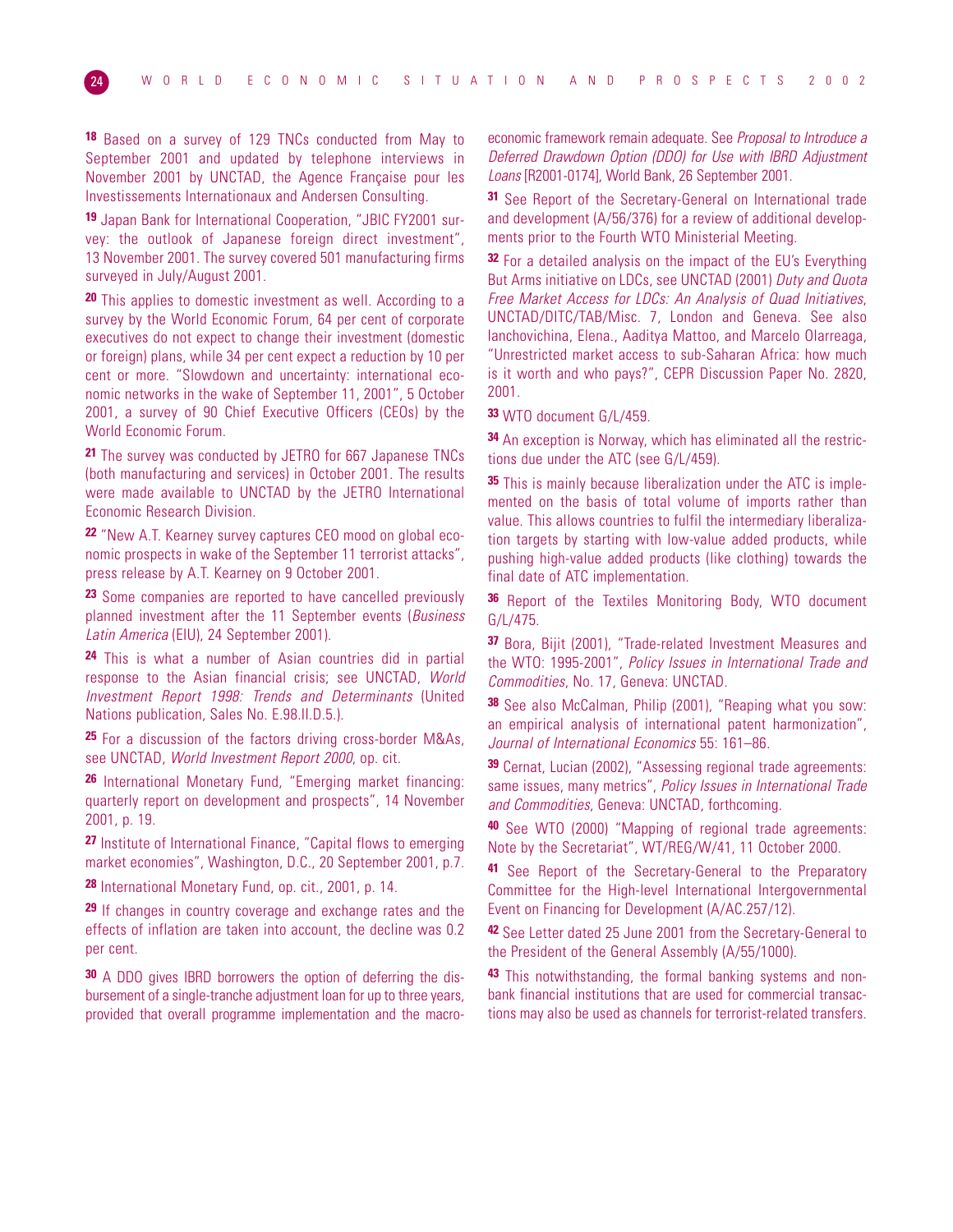# CHAPTER III: REGIONAL DEVELOPMENTS AND OUTLOOK

**After a generally positive year for many of the world's economies in 2000, there was an unexpectedly severe and widespread deterioration in 2001, with prospects of only a limited recovery in 2002. The slowdown began in the developed economies, particularly in North America, but quickly spread around the world through trade, finance and investment links. Most developing countries were affected, some severely, but the transition economies less so. In 2002, most economies are expected to share in the modest improvement in growth, with some of the developing countries rebounding the most.**

# DEVELOPED ECONOMIES

Most developed economies began to decelerate in mid-2000 and their average GDP growth fell from 3.5 per cent in 2000 to less than 1 per cent in 2001. With Japan sinking further into recession and North America and Western Europe staging only a modest recovery, a further slight weakening is expected for the year 2002 for the group as whole.

The decade-long economic expansion in **North America** came to an end with declines in GDP in both Canada and the United States in the second half of 2001 (see table A.2). The terrorist attacks on the United States in September 2001 aggravated the weakening that had already occurred in both countries but, by the end of the year, there were some signs that the economic slowdown would end in the spring of 2002 and be followed by a recovery. GDP growth for the region is estimated to have fallen to 1 per cent in 2001 (compared to 4 per cent in 2000) and is forecast to be only about 1¼ per cent in 2002.

The terrorist attacks had a substantial economic impact. The consequences included not only the human losses and the destruction of physical capital in the United States but also the widespread disruption of economic activity and the further and steep decline in both consumer and business confidence worldwide (see figure III.1).**1** Growth of GDP in the United States is estimated to have been reduced by over one percentage point in the third and fourth quarters. The economic losses for Canada were also sizeable due to its proximity to and close economic linkages with the United States.

Although the economic repercussions of the incident persist, there were some positive developments by yearend. For example, monetary policy had become aggressively accommodative, expansionary fiscal measures were being implemented, energy and other primary commodity prices had softened considerably and equity markets had rebounded, although tentatively. These factors are likely to stabilize the slowdown in the first quarter of 2002, with consumer and business confidence recovering gradually. Business investment is expected to begin to recover in mid-2002, as adjustment of excess capacity ends and corporate profits start to improve. The policy stimuli are crucial for ending the recession, but a solid recovery will depend largely on both private consumption and business investment regaining their full strength.

Consumer spending is expected to grow only moderately in 2002, as its major underlying determinants –real income, household wealth and labour market conditions– are not expected to fully recover the momentum lost in 2001. Net household wealth declined in 2001, as equity prices, measured on an annual basis, dropped for the second consecutive year. Unemployment rates have increased and are expected to continue rising until mid-2002. Additionally, household saving rates, which were at historical lows in the United States before the recession, are expected to increase during the recovery, further moderating consumption spending.

The recovery of business investment is expected to lag the other components of domestic demand. After a continued decline during 2001, business investment is not foreseen to experience tangible growth until mid-2002.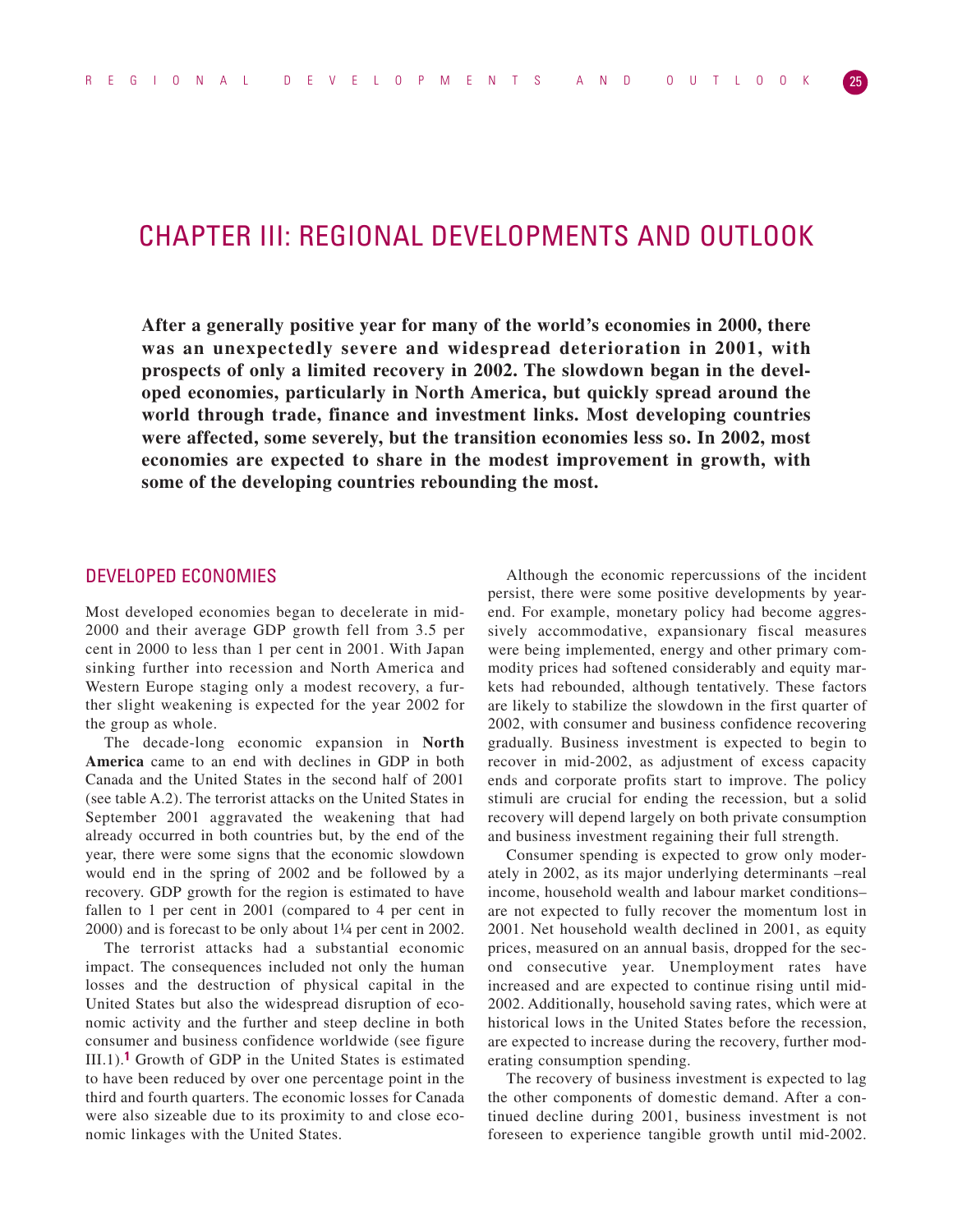

Figure III.1. CONSUMER CONFIDENCE IN MAJOR ECONOMIES, 1998-2001**<sup>a</sup>**

**Sources:** United States: The Conference Board; Japan: Economic and Social Research Institute; European Union countries: European Economy – Business and Consumer Surveys.

**<sup>a</sup>** For United States, measure is an index (1985=100); for Japan, measure is a composite index (percentage); for European Union, measure shows percentage of respondents to survey who expect an improvement minus percentage of those who expect a deterioration.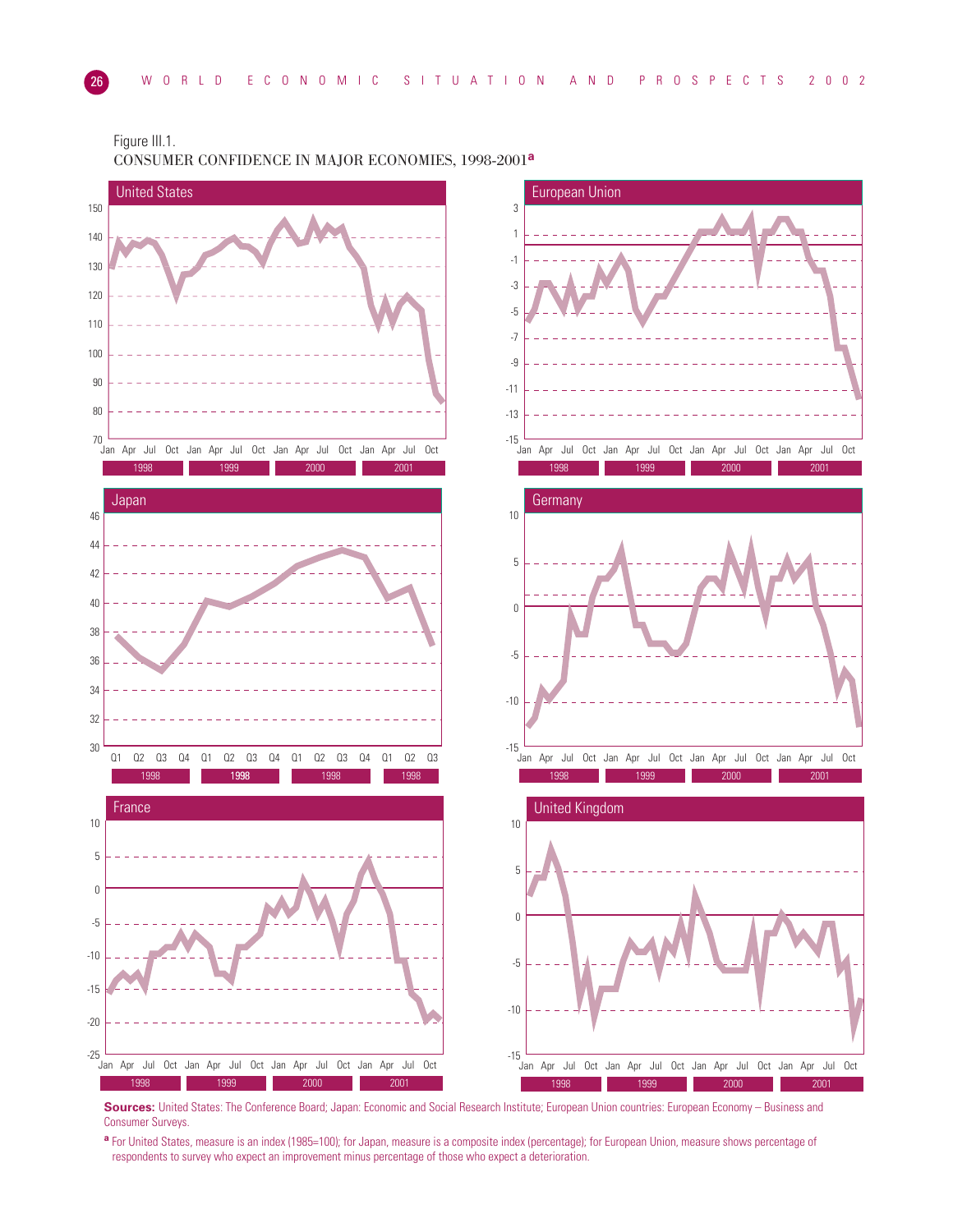The upturn of the ICT sector from its protracted global consolidation is one key determinant of the growth of business investment and computer-related spending is not expected to regain its pre-recession peak level (in nominal terms) in the next few years. However, just as most analysts failed to anticipate the rapid innovation and diffusion of ICT in the late 1990s, it is difficult to foresee the end of the consolidation and even more challenging to predict the emergence of the next cycle of innovation in the sector. Towards the end of 2001, there were signs of a deceleration in writing off inventory and in shedding excess capacity in the sector, signalling that consolidation may be coming to an end.

The recovery of corporate profits will be another stimulus to increased business investment. Profits have been declining sharply since mid-2000, but are expected to recover in the second half of 2002. Lower prices of energy and other commodities, reduced interest rates, fiscal stimuli, and the shedding of excess labour should all contribute to the revival of corporate profits. The external sector is not likely to make a significant contribution to recovery in the United States, as no major economic region shows any signs of a forthcoming increase in demand for North American exports.

Inflation has been declining in North America since mid-2001, and this trend is expected to continue in 2002. Core inflation in the United States is estimated to have been 2.7 per cent in 2001 and is forecast to fall to 2.2 per cent in 2002. In Canada, inflation is expected to be below 2 per cent in 2002. In contrast, unemployment, which increased to 5.7 per cent in the United States and to 7.5 per cent in Canada towards year-end, is expected to rise in both countries in 2002 (see table A.1).

With the nominal policy-targeted interest rate standing at 1.75 per cent in the United States—the lowest in four decades—and at 2.25 per cent in Canada at year-end, the corresponding real interest rates are around zero. The aggressive monetary easing has already had some effects on the economy, especially in such areas as equity prices, household mortgage refinancing and sales of automobiles; more sectors are expected to benefit from the low interest rates over time. Policy interest rates in both economies are expected to remain at year-end levels until mid-2002. In case of worse-than-expected developments in the region, however, further easing is possible.

Fiscal policies are also expected to remain expansionary in 2002, even though some specific stimulus measures in the United States were still under debate in December 2001. Tax cuts were implemented in both economies during 2001 and an increase in military spending and in other areas has been built into the budget of the United States for the fiscal year 2002. As a result of the recession and the expansionary policies, fiscal balances in both Canada and the United States deteriorated in 2001, and a further worsening is likely in 2002.

In **Western Europe**, many economies, except the United Kingdom, had joined the global contraction by the end of 2001. The manufacturing sector led the weakness, depressed by declines in exports and investment, but a deceleration in the service sector intensified in the last quarter. This weakness is expected to extend into 2002, but growth will begin to rebound in the second quarter and to accelerate as the year progresses. On an annual basis, GDP in the EU is estimated to have grown by 1.6 per cent in 2001 and is forecast to increase at about the same rate in 2002.

The slowdown in Western Europe was evident by the second quarter of 2001. Private consumption, while slowing, provided the main support for growth, despite the negative impact of both higher inflation and the stalling, or reversal, of the gains in employment in most countries. Consumption spending was also held back by the sharp decline in wealth as equity prices declined. Although historically less important in Western Europe than in the United States, wealth effects have increased in significance as share ownership has expanded across the region.

Rapidly decelerating world demand depressed European exports and discouraged investment expenditure more than expected. The relatively small share of Western European trade with the United States proved to be a poor indicator of Europe's insulation from the United States slowdown. Firstly, Europe's exposure was increased as the slowdown rapidly became more widespread. Secondly, if intra-company trade and trade in services are taken into account, the trade linkages are significantly stronger than indicated by merchandise trade data. Thirdly, the global decline in the ICT sector was exacerbated in Europe by the large debt incurred by many of the region's telecommunications companies in financing third generation mobile phone licenses. Additionally, investment by both European firms active in the United States and European subsidiaries of United States' companies was negatively affected by the poor profit prospects in the United States, while the declines in United States equity prices contributed to a substantial fall in prices on European stock exchanges during the year. As indicated above, the resulting wealth effect was one of the factors that depressed consumption expenditure. Finally, the external shock hit some countries particularly hard. This was especially true of Germany which, due to its size and the strength of its regional linkages, subsequently magnified the deceleration by transmitting it to the other economies of the region.

In mid-2001, there were signs of an improvement: industrial production for both the EU and the euro area rose in August and retail sales moved up as well. However, the terrorist attacks in September turned the situation around and led to a sharp deterioration in manufacturing, service sector and in consumer confidence, as well as in business sentiment. Pessimistic assessments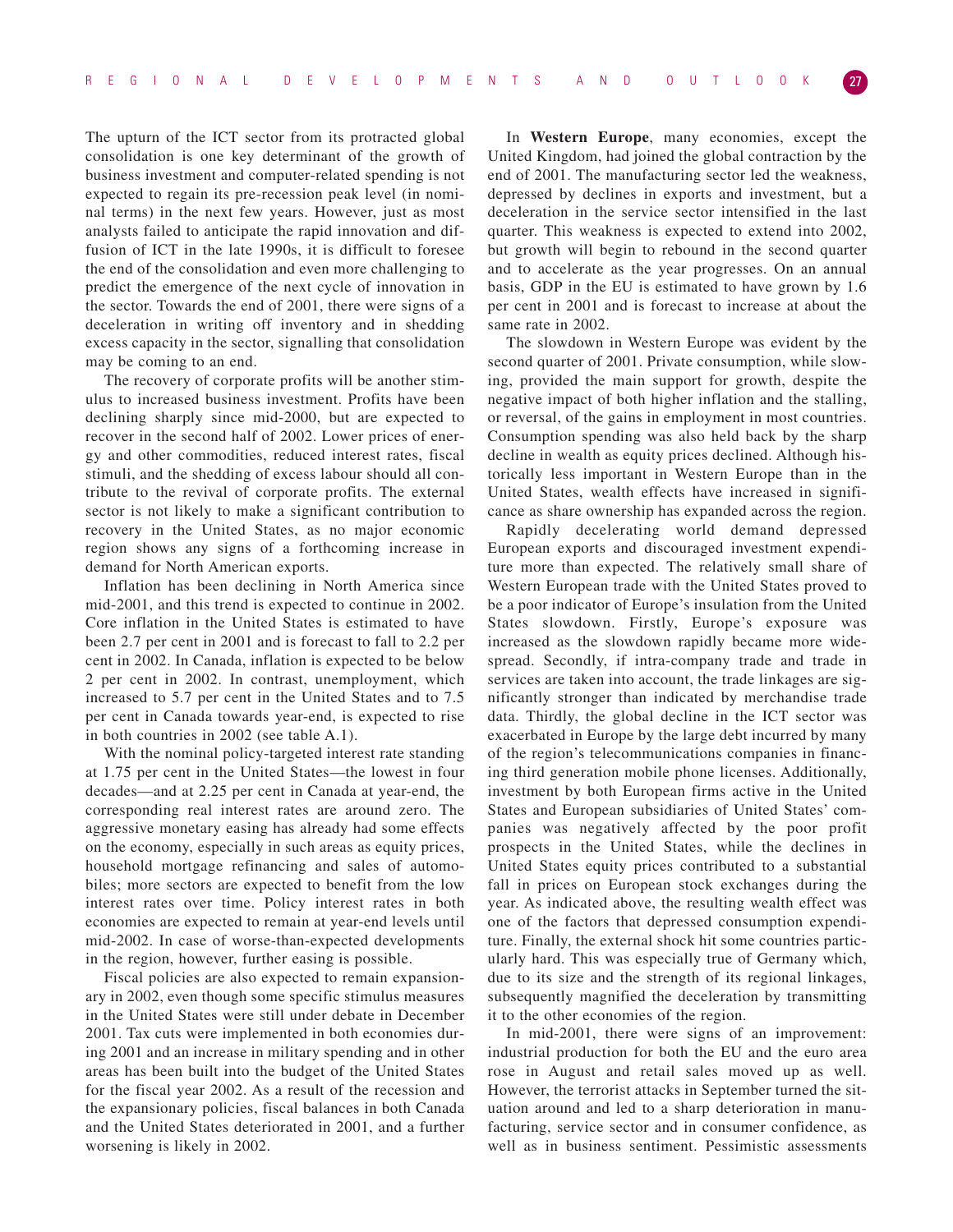following a dramatic event often represent an overreaction, with subsequent moderation in the coming months, but these various measures of confidence all continued to fall until December 2001.

Meanwhile, the improving employment situation came to an end in 2001. As of October 2001, the rate of unemployment for the EU had stalled at 7.7 per cent for several months. At the same time, unemployment had risen in a number of member countries, such as France and Germany. Due to the cyclically lagging nature of unemployment, and the poor economic outlook over the next two to three quarters, it is likely unemployment will rise further during 2002.

Inflation accelerated in the region during the first half of 2001, with the Harmonized Index of Consumer Prices (HICP) for the EU-12 rising to a peak of 3.4 per cent in May, while core inflation, which excludes energy, food, alcohol and tobacco, rose to 2.1 per cent. As these impulses worked their way through the system, inflationary pressures receded. The feed-through of earlier impulses, however, continued to push core inflation up (see figure III.2). In the outlook, continued economic weakness and the further dissipation of inflationary impulses from past supply shocks, together with the recent weakness in oil prices, should lead to a turnaround in core inflation and a continuation of the downward trend in HICP inflation, with both measures falling below 2 per cent by the beginning of 2002 and projected to remain below 2 per cent during 2002.

During the year, the European Central Bank (ECB) lowered its short-term interest rate four times, bringing the minimum bid rate to 3.25 per cent by the end of 2001

(see figure III.3). Despite this loosening, many observers have argued that the ECB has been too cautious. The policy environment has been highly contentious. On the one hand, both the HICP and core inflation have been above the euro area inflation target, justifying a cautious approach. On the other hand, since inflationary pressures were expected to recede in the near term, a more forwardlooking approach might be seen as justifying a loosening of policy.

Policy at the end of 2001was stimulative but not overly so. Nominal short-term rates had not reached the lowest level achieved during the previous slowdown (see figure III.3). On the other hand, real short-term rates had been below 2 per cent since the second quarter of 2001 and fell to about 1.5 per cent by year-end. This is similar to their level during the previous slowdown but still higher than those in the United States. This differential may be appropriate, however, because the United States is at the centre of current economic difficulties. Nonetheless, with inflation expected to decline an additional half a percentage point over the next few quarters, nominal rates in Europe would have to be lowered further in order to maintain the current policy stimulus. The ECB is therefore likely to lower rates by another 50 bps by the end of the first quarter of 2002, which would bring the minimum bid rate to 2.75 per cent. This is expected to be the end of the easing cycle, with rates rising again in the second quarter of 2002

The economic slowdown has affected the fiscal position of most countries in the region. A number of fiscal stimuli were already in the pipeline during early 2001 and the current fiscal position is supportive of growth. There

Figure III.2.



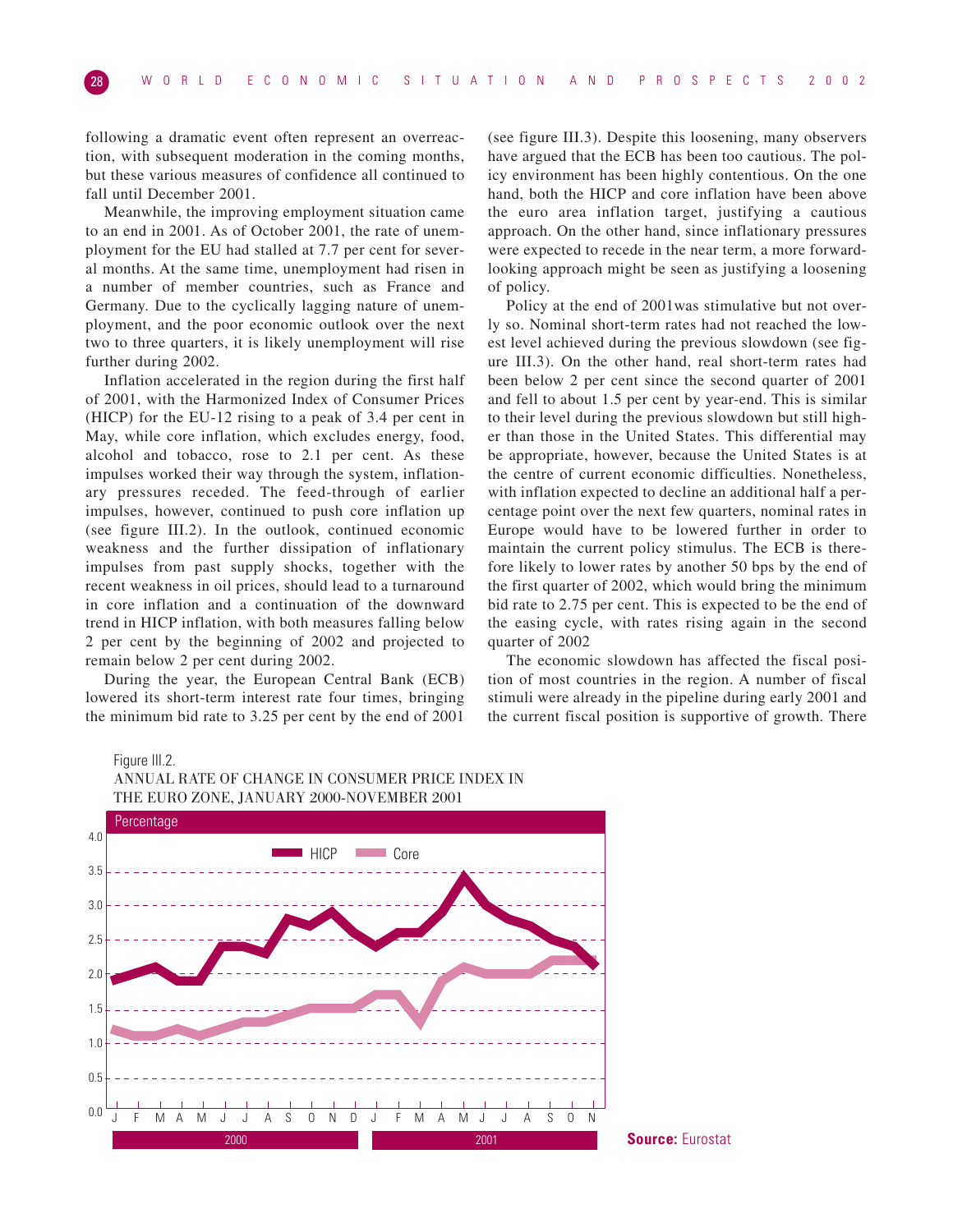

Figure III.3. EURO ZONE AND THE UNITED STATES: POLICY INTEREST RATES, JANUARY 1999-NOVEMBER 2001



seems to be little room for further stimulus but, since 11 September and given the expected further deterioration in growth, counter-cyclical fiscal policy has been actively discussed. Governments are likely to make maximum use of automatic stabilizers and avoid the introduction of new fiscal packages, although there are some exceptions.**2** Fiscal balances are therefore expected to continue to deteriorate into 2002, especially for the large countries but, as the recovery takes hold and, particularly in the medium term, further consolidation is expected.

On balance, the worsening economic conditions in Western Europe are expected to extend into the first quarter of 2002. However, net trade will begin to be less of a drag on growth, while domestic demand, supported by accommodatory fiscal policies and more stimulative monetary policy, will drive a modest rebound in growth in the second half of 2002.

Nevertheless, there are a number of reasons why the outcome may be less satisfactory. The possibility of continued slow growth in Germany is of particular concern. On the other hand, Germany could provide the key to a pickup in the euro area as a whole. In the past, the German economy proved to be highly responsive to external demand and monetary policy. Unemployment is another area of concern. Much of the improvement in consumer spending in Western Europe over the recent past has been rooted in the substantial and sustained improvement in labour markets. Even a small deterioration in employment could have a large negative impact.

The deepening slowdown in external demand since late 2000 has compounded many domestic structural problems in **Japan** and the economy is not expected to recover soon. Dragged down by a confluence of several adverse factors, GDP is estimated to have contracted by 0.7 per cent in 2001, while another decline of 1¼ per cent is forecast for 2002. Policy makers face a challenge in balancing apparently conflicting goals: economic recovery, a reduction in non-performing loans (NPLs), and structural fiscal reform. Measures for resolving bad loans and improving public finances may exacerbate the cyclical contraction in the short term. Meanwhile, various forms of monetary easing have so far had little effect in lifting the economy out of its deflationary trap.

The sharp decline in external demand has been the leading factor underlying the current contraction. The volume of Japanese exports is estimated to have dropped by 5 per cent in 2001, a marked contrast with the growth of 9.4 per cent registered in 2000. Due to the unfavourable outlook for global demand in the near term, Japanese exports are expected to remain depressed in 2002.

Additional weaknesses have emerged in other sectors of the economy. Business investment, for instance, which had been buoyed by the booming demand for ICT, has faltered. Business surveys in the second half of 2001 indicated that corporate investment plans for 2002 had been revised downwards because of the continuous decline in corporate profits and the consolidation in the ICT sector. Real business investment is expected to decline by 5 per cent in 2002, after an estimate of zero growth in 2001. Meanwhile, already sluggish household demand has weakened further due to the deterioration in both equity and labour markets. Finally, the large decline in government investment spending during the course of 2001 aggravated the situation. Government investment spend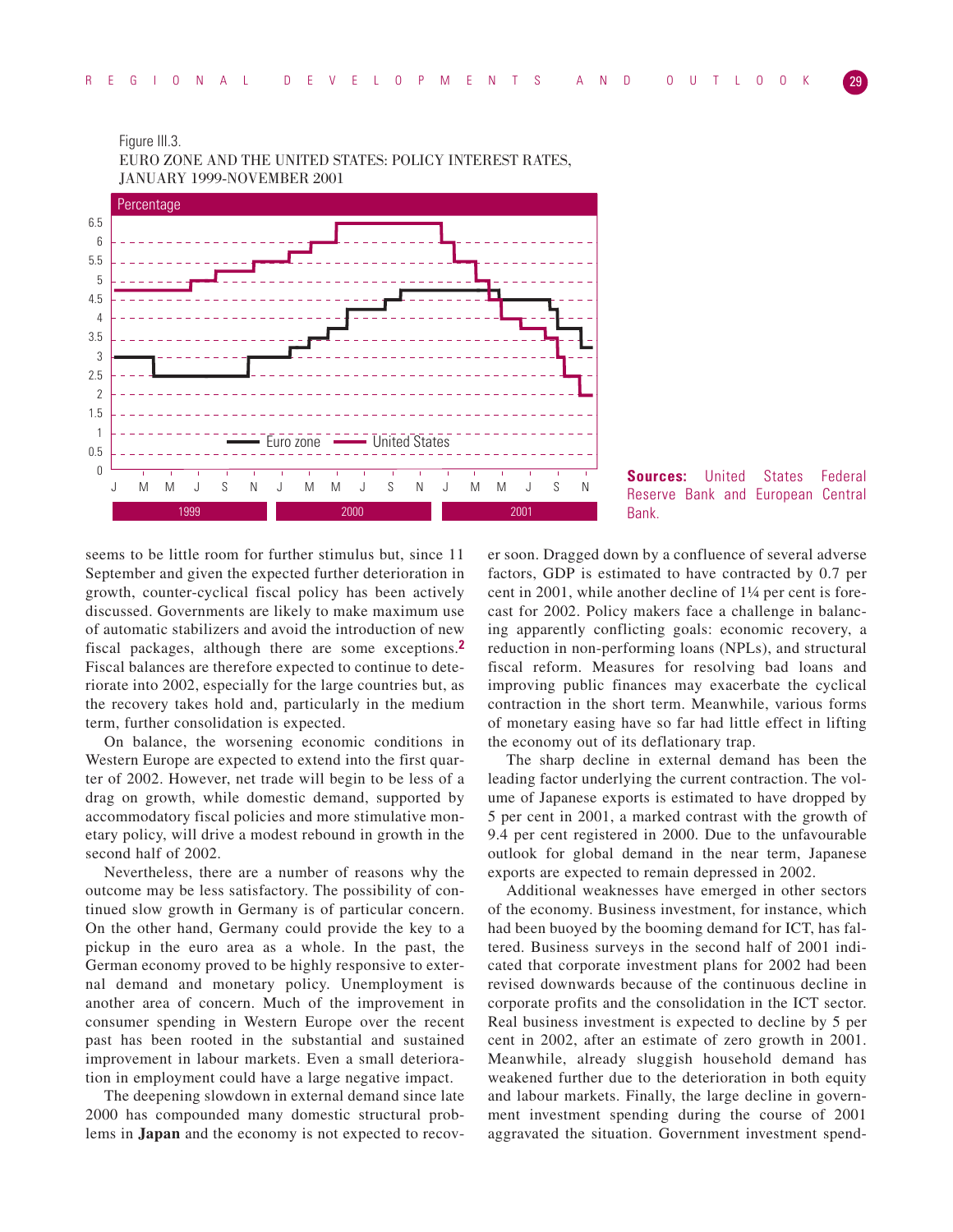ing in real terms is estimated to have declined by 4 per cent in 2001, and further reductions are expected in the next two years.

The unemployment rate climbed to an historical high of about 5.3 per cent by the end of 2001, while the ratio of job offers to applicants declined steadily. Amid the ongoing corporate restructuring, the employment situation is expected to remain unfavourable in the short run.

A deflationary trend has persisted in Japan for the past three years. With a widening gap between potential output and real demand, the deflationary spiral will remain as the crucial policy challenge. In addition to weak demand, other factors, such as declining prices of imports, market deregulation, technological innovation, and streamlining of distribution channels, are likely to continue exerting downward pressure on prices.

Japanese monetary authorities took various unorthodox measures during 2001. These included shifting the target of monetary policy from the overnight interest rate to the Central Bank's liquidity balance on money market operations; using the CPI as the guideline for monetary easing, at least until a sustainable positive annual CPI rate prevails (although a formal inflation-targeting framework was not adopted); and increasing the Central Bank's outright purchases of long-term government bonds to ensure a smooth supply of liquidity. After 11 September, the Central Bank provided more liquidity by substantially increasing the Bank's outstanding balance and by reducing the discount rate to virtually zero.

While Japanese monetary policy is expected to remain accommodative in the outlook, views are split on how to make monetary policy more effective in reversing the deflationary trend. Some analysts believe that with nominal interest rates close to zero, monetary policy may have reached its limits, and the revival of the economy should rely on structural reforms. Others, however, suggest that the Central Bank still has room to stimulate the economy by resorting to more orthodox measures, such as an increase in outright purchases of long-term government bonds, open market purchases of commercial and corporate loans, and direct inflation targeting.

Since April 2001 (the beginning of fiscal year 2001), Japan has redirected the focus of its fiscal policy away from traditional stimulus spending towards structural reforms.**3** In the latest committed supplementary budget, it includes direct spending of only 2.5 trillion yen (about \$20 billion) to be financed by the proceeds from the sales of shares of government-owned enterprises. With a cap of 30 trillion yen imposed on the issuance of government bonds, and a diminution of tax revenue because of a declining economic activity, fiscal policy is likely to remain austere in the near term.

Compared with many other developed economies, the economies of both **Australia** and **New Zealand** have weathered the global slowdown relatively well, but the adverse impact on their external sector and the effects of global contagion on confidence put more downward pressures on these economies towards the end of 2001.

In Australia, a recovery in housing construction supported domestic demand, and the weak Australia dollar partly held up the growth of exports. Nevertheless, because growth in many of its major trading partners was slowing, Australian exports weakened significantly at the end of 2001 and will remain weak in the first half of 2002. The Reserve Bank of Australia has been easing monetary policy and more cuts in interest rates are expected, given declining inflation and the large differentials with interest rates in the United States. GDP growth is estimated to have been about 2 per cent for 2001, and 2¼ per cent is expected for 2002.

New Zealand maintained strong export growth during most of 2001, particularly in value terms. A rise in international prices for its key export commodities (beef and diary products) in the first half of the year was the main reason, but the low value of the New Zealand dollar and the good economic performance of Australia also helped. As it approached year-end, the external environment became more adverse: international prices were falling, and tourism revenue was declining. GDP is estimated to have grown above 2½ per cent in 2001, but a slowdown is forecast for 2002.

# ECONOMIES IN TRANSITION

The economies in transition weathered the global slowdown relatively well in 2001, achieving their second best rate of overall growth since transition started. Economic reforms in some Central and Eastern European (CEE) countries and the continued strength of the Russian economy were the major factors behind this outcome. Domestic demand remained robust in most countries and helped to sustain growth. Nonetheless, as export demand faltered and commodity prices dropped, growth decelerated and will likely slide further in 2002.

Economic growth in **Central and Eastern Europe** faltered only slightly in 2001, despite the weakening of economic conditions in the EU, the region's major trading partner. A pick-up in domestic demand—boosted by high export revenues in 2000 as well as by expansionary fiscal policies—supported production in many of these economies. Poland was an exception, with sluggish growth largely due to the stringent policies introduced to correct the macroeconomic imbalances of 1998-1999. Domestic demand will continue to be the main support for growth in the near future, buttressed by domestic macroeconomic policies.

Factors in addition to domestic demand explain the relative resilience of the region in the face of the global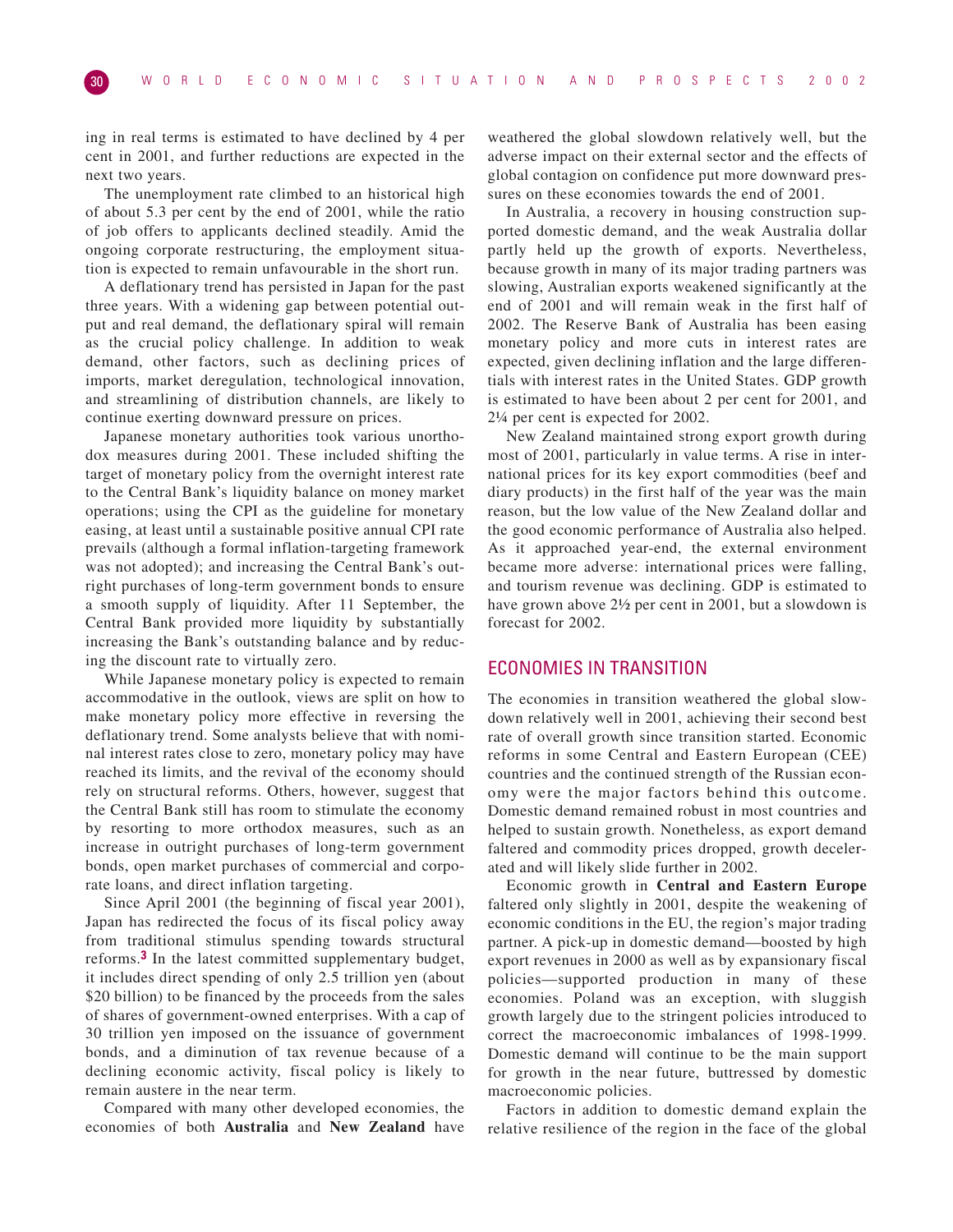slowdown. Exports remained robust for a number of reasons: the dependence of these economies on exports to the United States is minimal and the share of ICT products in exports is also small; most CEE countries have diversified their export markets both within the EU and to CIS countries; and several years of foreign investment, combined with economic reforms, have raised the "quality competitiveness" of the region's products. Foreign capital inflows, particularly FDI, have been attracted by prospects of EU accession. These inflows, especially greenfield investments, continued in 2001 and contributed to the growth in fixed investment, as well as cushioning the region from the volatility of financial markets. Provided growth in the EU picks up by the second half of 2002 and domestic spending strengthens, GDP for the region is expected to grow by 3 per cent, a similar rate to 2001. On the other hand, if the contraction in the EU persists, growth in CEE will be dampened.

The countries of South-eastern Europe, with the exception of the Former Yugoslav Republic of Macedonia, registered positive GDP growth in 2001, despite adverse shocks. Ethnic tension in Macedonia—besides adversely affecting the country's GDP growth—threatened stability in the entire Balkan region. In Albania, energy shortages disrupted industrial production. For this subregion, additional pressure resulted from the drop in Turkish import demand, which particularly affected Bulgarian exports. Some acceleration of consumption and investment spending is expected in Bulgaria in 2002, while Romania is likely to benefit from fresh loans from multilateral creditors. In Yugoslavia, the industrial sector continues to stagnate due to persistent supply-side problems. Nonetheless, the substantial debt relief resulting from the renegotiation with the Paris Club should alleviate some of the country's constraints in the near term.

Inflation in most CEE countries continued to decelerate in 2001. In a few countries, inflation remained at double-digit rates for a number of reasons, including increases in administered prices and continuing relative price adjustments. Further disinflation in the region is expected in 2002.

High rates of unemployment, especially in rural areas, remain a serious problem for Bulgaria, Poland, Slovakia and most of the former Yugoslav states. Continued restructuring of many sectors of these economies (for instance, the energy sector in Poland), the harder budget constraints faced by domestic companies and increased labour productivity in the industrial sector augur poorly for a reduction in unemployment in the near term.

Macroeconomic policies in CEE in 2001 varied. Monetary policy was tightened in the Czech Republic in July 2001, following concerns about inflation, but was eased by the end of 2001. Interest rates were cut in both Hungary and Poland, in the latter by a total of 750 basis points by the end of November. Nonetheless, real interest rates remain high in Poland. In the weaker external environment, these countries would like to loosen monetary policy in 2002 as a stimulatory measure. The expected further moderation in inflation should provide some room for further monetary relaxation, but the extent of the easing will be limited by the continuing fiscal—monetary dilemma in most of these countries, as central banks feel compelled to offset potential inflationary pressures resulting from the expansionary fiscal stance. Romania and Yugoslavia already have stubbornly high inflation rates and are committed to tight monetary policies. Monetary easing will also be constrained by the need to maintain interest rate spreads between the region and the euro zone in order to attract and keep foreign capital. Thus, interest rates may not move much lower than their current levels, with the likely exception of Poland.

Parliamentary elections will take place in some of these countries in 2002, and this may have been one of the reasons for the strong fiscal expansion throughout the region in 2001. Although expansionary fiscal measures are often financed by non-inflationary means (such as privatization receipts in the Czech Republic), such expenditures still pose a threat to macroeconomic stability. The fiscal position, therefore, remains one of the vulnerabilities of these economies.

The economies of the **Commonwealth of Independent States** (CIS) have fared even better than those of CEE in the slowing global economy. The outlook remains positive, but the high dependency on commodity exports, particularly on oil, poses a risk for the region.

The three largest CIS economies (Kazakhstan, the Russian Federation and Ukraine) are expected to slow in 2002 but to maintain relatively high rates of growth (see table A.3). Assisted by favourable oil prices, the state of the Russian economy has improved considerably. Growth has been accompanied by fiscal consolidation, macroeconomic stability and a decline in capital flight. The Ukrainian recovery also looks more sustainable and broadly based, with an increasing contribution from sectors other than steel (in particular food and machinery production, construction and agriculture). Growing domestic consumption—reflecting rising real incomes and an improved employment situation—has driven economic activity, while investment has been strong in both economies. The investment climate in the Russian Federation is likely to improve further in light of increased political stability and further progress in reforms.

Strong growth in Kazakhstan, driven by the oil sector, will continue in 2002. Exports will rise due to the increased capacity provided by the Caspian Pipeline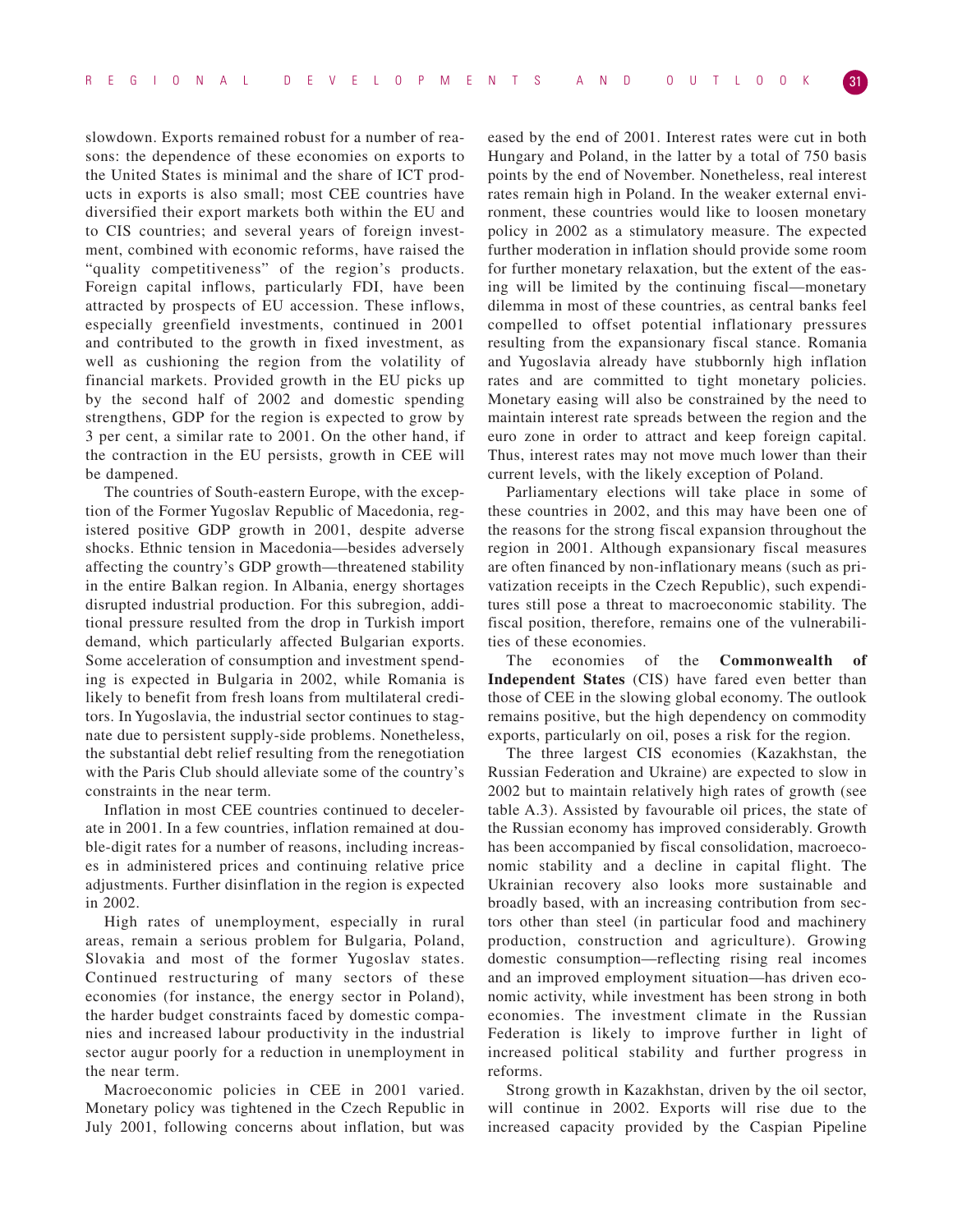Consortium (CPC) pipeline, which came on stream in September 2001, and by growing levels of FDI. The two other hydrocarbon-exporting countries of the region, Azerbaijan and Turkmenistan, are also expected to grow at a rapid rate, following strong performances in 2001. Investment in the oil sector will support growth in Azerbaijan, while Turkmenistan will benefit from continued strong demand from its major export partners, the Russian Federation and Ukraine.

Recent performance and prospects in the rest of the region vary. Two other commodity exporters, Kyrgyzstan and Tajikistan, recorded strong growth in 2001 due to recoveries in the production of gold and aluminum, respectively. However, with the drop in the prices of those commodities, growth in these economies will likely slow in 2002. In Georgia, GDP growth remained constrained by energy shortages, as well as insufficient investment and restructuring. Georgian output will be negatively affected in 2002 by the economic crisis and devaluation in Turkey, Georgia's major export market. Growth in Armenia is also expected to moderate in 2002 due to lower exports. Belarus, Uzbekistan and the Republic of Moldova were the poorest performers among the CIS countries in 2001. Falling investment rates and insufficient restructuring dampen the economic outlook for these countries.

Unemployment fell to 8.1 per cent of the labour force in the Russian Federation in September 2001, compared to 10.2 per cent a year previously. Ukraine also reported a significant drop in official unemployment. In other CIS countries, unemployment remains high, and small changes are difficult to interpret due to the limitations of the official data. For the first time since the Russian crisis in 1998, real wage rates increased substantially in most CIS countries in 2001. In the Russian Federation, for example, they rose by almost 18 per cent in the first seven months of the year.

Inflation in the CIS region continued to fall during 2001, as a result of tight monetary policies in most countries (with the exception of Belarus, Uzbekistan and Turkmenistan) and falling energy and food prices, the latter due to exceptionally good harvests in most parts of the region. In Belarus, inflation fell from the three- to the two-digit level. However, further improvement in this country is unlikely because of the Government's continued reliance on extra-budgetary funds to support economic growth. Inflation in the Russian Federation has also fallen but remains relatively high because of the Government's resistance to nominal appreciation of the currency, combined with insufficient sterilization of the large current-account surplus. Inflation in the Russian Federation should fall slightly in 2002 with the narrowing of the current-account surplus.

The relatively tight macroeconomic policies of 2001 are

likely to continue in the region. Belarus, Turkmenistan, and Uzbekistan are exceptions to this trend, as they will rely on monetary expansion to finance state-sponsored projects and to subsidize state-owed enterprises.

Fiscal balances deteriorated in most CIS countries in 2001 due to lower oil and commodity prices. The Russian Federation, however, was able to maintain its budget surplus, while also fully servicing its foreign debt, including a \$2.7 billion repayment to the IMF ahead of schedule. Its strong fiscal situation suggests that the country will also be able to service its debt in 2003, when payments peak at about \$19 billion. In some of the CIS countries, however, debt-servicing continues to be a large burden on the Government's finances and a factor behind their persistently high fiscal deficits.

For several Central Asian countries, in particular Uzbekistan and Tajikistan, adverse developments in Afghanistan are a potential downside risk. Uzbekistan may, on the one hand, face a financial burden related to security spending but, on the other hand, is likely to benefit from increased levels of international assistance.

Economic growth in the **Baltic countries** exceeded 5 per cent in 2001 (see table A.3), with a strong export performance and a sharp increase in industrial output in the first half of the year. Towards the end of 2001, however, the global slowdown affected these countries and economic activity in the region weakened in parallel with the East European countries. As in the case of Eastern Europe, the main channel was weaker import demand from the region's main trading partners.

Growth is expected to decelerate to about 4 per cent in 2002. Lower export revenues will undermine economic performance, but industrial output is expected to continue to grow moderately. Being small open economies, all three Baltic countries have business cycles synchronized with those of the EU, but anticipated inflows of FDI will likely sustain investment and growth in 2002.

The fixed exchange-rate regimes in the Baltic countries require prudent fiscal policies, especially in the light of anticipated weaker budget revenues in 2002 due to lower export earnings and the implementation of some tax reforms, such as the reduction in corporate income tax in Lithuania. This situation will complicate planned spending associated with prospective EU and NATO membership.

# DEVELOPING COUNTRIES

Growth in the developing countries fell to 2.3 per cent in 2001 from 5.8 per cent in 2000, abruptly halting their recovery from the crises of 1997-1998. The major reason for this outcome was the deterioration in the external environment; domestic factors had only a minor role in the majority of countries. All regions were affected by the global slowdown in one way or another. Countries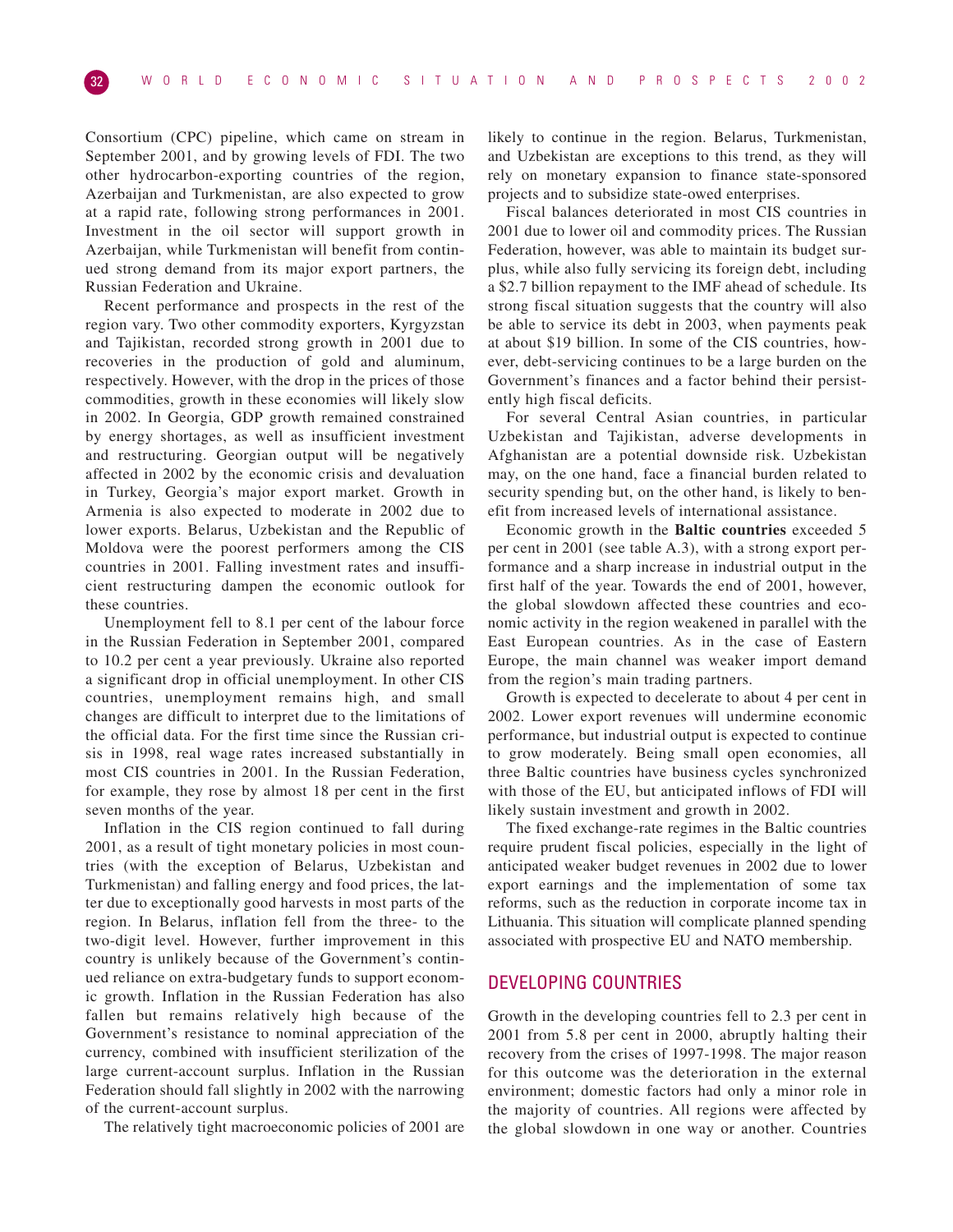that export ICT products suffered from the consolidation in the industry; countries that export commodities saw already low prices falling to even lower levels; and countries dependent on foreign finance experienced reduced inflows and higher costs of capital.

Growth is expected to recover to 3½ per cent in 2002, still well below the rate achieved in 2000 and the mid-1990s. The improvement will largely reflect improved domestic conditions, particularly in countries where agriculture generates a large share of GDP and in those few economies with leeway for policy stimulus. The external environment will provide little impetus because of the developed countries' slow recovery.

In **Africa,** growth in 2001, at 3.3 per cent, was almost unchanged from 2000 (see table A.5). Growth was supported by a recovery of agricultural output in several countries, although some others suffered from adverse weather conditions and lower agricultural output. Relatively high oil revenues supported domestic demand in oil-exporting countries. Meanwhile, the deepening global economic slowdown, reinforced by the terrorist attacks, weakened external demand, depressed foreign investor sentiment, reduced tourist arrivals, and lowered the prices of many commodities that the region exports. Political instability and violence, although reduced, continued to curtail economic activity in the region. In the outlook, another year of modest growth is expected, with GDP increasing by about 3½ per cent in 2002. The improvement primarily reflects domestic factors, such as more stable political conditions and continued increases in agricultural output, as well as sustained growth in oilexporting countries.

The economies of North Africa are being particularly affected by the slowdown in the EU. Such countries as Egypt, Tunisia, and Morocco depend greatly on export demand, tourism receipts and capital inflows from the EU. In the case of Morocco and Egypt, devaluations in 2001 may partially offset the fall in external demand. The drop in air travel will reduce tourism receipts, while North Africa's status as one of the major recipients of FDI in Africa makes the subregion vulnerable to an expected decline in foreign investment flows. As a result, growth in Morocco and Tunisia is expected to decelerate and output in Egypt to increase only marginally in 2002.

Following two years of expanded spending financed by increased revenues from the oil sector, prospects for the oil-exporting countries in Africa in 2002 are mixed. Although still benefiting from considerable inflows of revenue, lower oil prices, OPEC quotas, and a less favourable foreign investor sentiment are likely to dampen growth in the larger oil-exporting countries. Some of the smaller oil-exporting countries are expected to fare better as they are not bound by OPEC quotas and foreign investment continues to be attracted by these countries'

oil potential. For instance, increased output and exports are expected to sustain economic growth in the Sudan, which will also benefit from increased production of refined petroleum products.

In most non-oil commodity-exporting countries, growth is expected to improve in 2002. The decline in oil prices and a modest recovery in the prices of some key commodities, such as cocoa and cotton, should relax the import constraint in several of these countries. In such countries as the Central African Republic, Congo, Côte d'Ivoire, the Democratic Republic of Congo, Eritrea, Ethiopia and Guinea, moderating political instability or the cessation of violence should improve investor and consumer sentiment. Additionally, the resumption of official financial assistance to some countries will support increased public spending. Conversely, civil unrest may result from upcoming presidential and parliamentary elections in Kenya, Zambia and Zimbabwe, while the continuing land reform controversy in Zimbabwe is likely to have a destabilizing effect on travel, tourism and general economic activity in eastern and southern Africa in 2002.

Some countries, such as Benin, Ethiopia, Mali, Niger and Senegal, will benefit from debt relief under the Highly Indebted Poor Country (HIPC) debt initiative in 2002. In 2001, Mozambique and Tanzania became the third and fourth countries, respectively, to reach the HIPC "completion point". Mozambique will benefit from an estimated 73 per cent reduction in its external debt stock and a halving of its external debt servicing obligations. All HIPC beneficiaries will be able to free up budgetary funds for public expenditure and investment in accordance with the commitments undertaken in their Poverty Reduction Strategy Papers. The impact of the HIPC agreements should not, however, be over-estimated because several of these countries were in payment arrears, implying that the cash-flow relief will be less than appears from their original repayment agreements.

Among African oil-exporting countries, fiscal policies will remain relatively loose. In Egypt, financing of large infrastructure projects, pressure to maintain social spending, and payment of domestic debt arrears are expected to increase spending. In Nigeria, an oil-fuelled fiscal expansion is likely to maintain steam, while Algeria, in an effort to address social grievances, plans to increase public spending considerably in 2002.

In contrast, most African oil-importing countries have seen their fiscal positions strained over the past few years due to lower commodity prices and higher energy costs. This has imposed severe limits on public spending and has intensified efforts to increase fiscal revenues. Although no new shock is anticipated for the coming year, their fiscal situations are generally fragile. Many countries will continue to rely on budgetary assistance from external donors, with some relief expected from the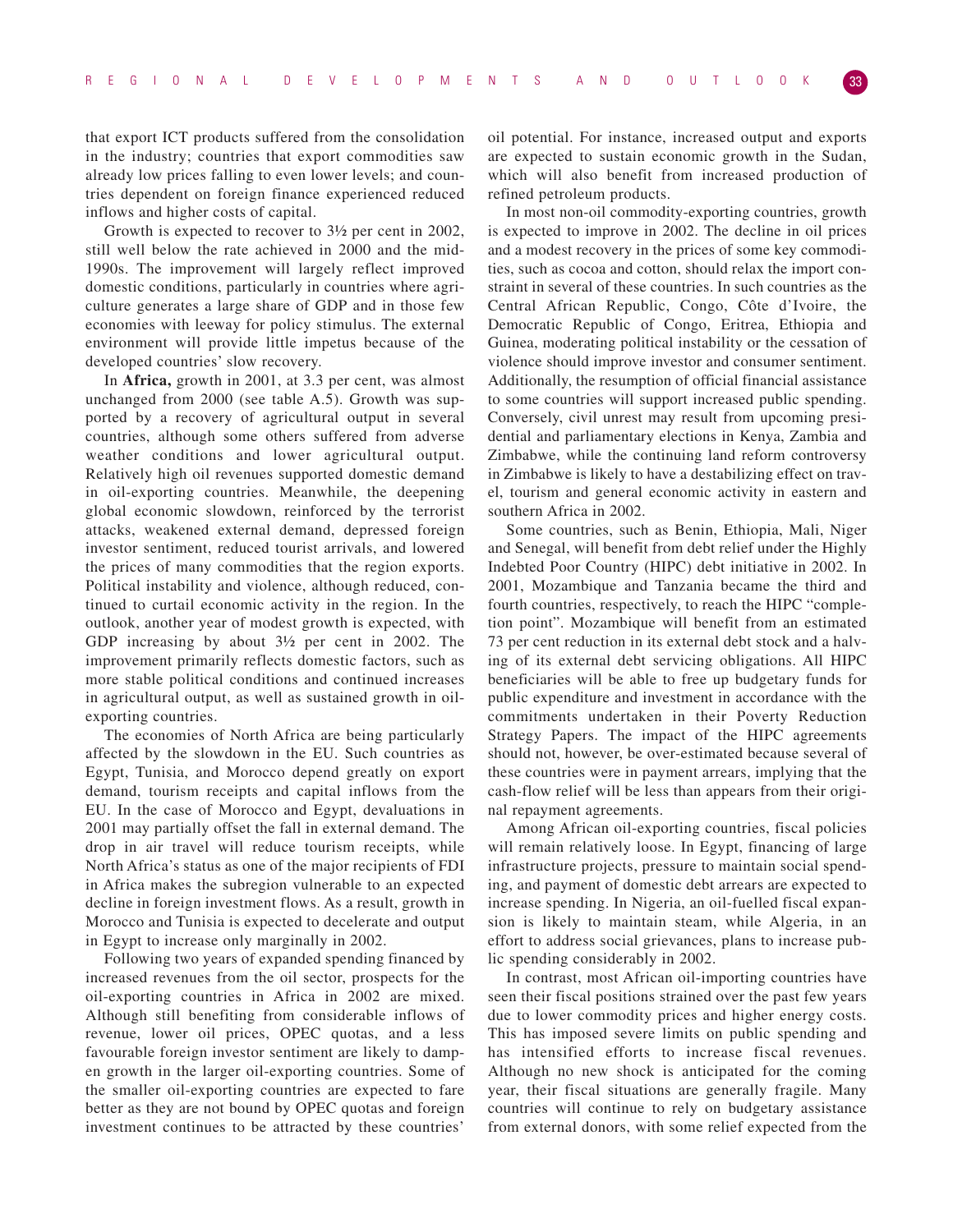implementation of the HIPC initiative in the countries concerned. Conversely, following several years of consolidation, fiscal policy in the Republic of South Africa will remain expansionary as the budget proposal for fiscal year 2002 anticipates increased social spending and infrastructure investment, as well as tax relief and incentive programmes.

Monetary policy is expected to remain tight in Africa, with a few exceptions. Most countries in the region aim their monetary policy towards maintaining a fixed or stable exchange rate against the euro, the dollar or a currency basket. For example, the two regional central banks in the CFA zone are expected to maintain tight monetary policy in order to keep inflation at low levels consistent with the exchange rate peg with the euro.

Economic growth in **East Asia** slowed down significantly in 2001 (see table A.5), with economies with a concentration on the ICT sector and a large exposure to the United States market suffering the most. Singapore and Taiwan Province of China fell into recession, while Malaysia was expected to be in the same situation by the end of the year. High oil revenues and the low value of the rupiah cushioned Indonesia, a more diversified net oilexporting country, from a further setback. In such countries as the Philippines and Thailand, domestic demand buffered the export decline and provided some support to economic growth (see figure III.4). Across the region, private investment slowed faster than consumption, while increases in public spending in several economies were insufficient to offset the negative external shock. Weakening exports and domestic demand led to a slowdown in virtually all sectors, except for agriculture. The negative repercussions of the terrorist attacks on air transportation and tourism especially affected Malaysia, Singapore and Thailand.

By mid-2002, a rebound in exports and stimulative policies are forecast to lead to a modest recovery in most of these economies. Additional fiscal measures introduced in several economies after the terrorist attacks are providing some support to domestic demand. Towards the end of 2001, the Republic of Korea exhibited signs suggesting that the slowdown was decelerating as policy stimuli started to take effect and the slump in the ICT sector began to ease. More generally, the policy measures that have been adopted will not be, in themselves, sufficient to generate a solid recovery. Due to the region's heavy export dependence, a durable recovery will hinge primarily on a rebound in exports, which, in turn, depends crucially on the recovery in the major industrial countries—the United States, in particular—as well as in the global electronics market. The recovery, therefore, is unlikely to be strong because the upturn in the United States is expected to be modest, with no growth in its import demand forecast for 2002.

Reflecting the slump in the manufacturing sector and corporate consolidation, the unemployment rate surged in most East Asian economies during 2001. In Taiwan Province of China, the unemployment rate rose to record levels (about 5.3 per cent in October 2001) and it also increased in Hong Kong SAR, partially reversing some of the gains registered in 2000. In the case of these two economies, the continuing relocation of manufacturing to mainland China contributed to rising unemployment. In contrast with other Asian countries, unemployment fell in the Republic of Korea, despite the sluggish economy. This decline reflects, on the one hand, growth in the labour-intensive service sector and an increased number of part-time (usually temporary) workers and, on the other hand, some withdrawal of female workers from the labour force.

Economic policy in East Asia turned increasingly progrowth during 2001 to cushion the effects of plunging exports: the Republic of Korea, Malaysia, Singapore, Taiwan Province of China, and Thailand introduced various stimulative fiscal measures during the year. As long as the slowdown continues and inflation remains benign, these economies are expected to maintain their expansionary policy stance.

Among East Asian economies, interest rate cuts were particularly sharp in the Philippines, as the country could not use fiscal stimulus due to its large fiscal deficit. Most other economies gradually lowered interest rates or kept them low. After 11 September, in line with the cuts in the United States, some countries lowered interest rates further. In the near term, most East Asian economies are likely to maintain their accommodative monetary policy stance. There are, however, two exceptions. Indonesia kept monetary policy tight and raised interest rates in 2001 due to concerns about inflation and pressures on its currency. Thailand also raised its benchmark interest rate in an attempt to stabilize its currency. Both countries are expected to maintain these policy stances in 2002.

In contrast with East Asia**, China** grew by 7.3 per cent in 2001. Domestic demand, particularly public investment, buttressed economic growth, offsetting a negative contribution to GDP from net exports. Capital spending on technological innovations, infrastructure and housing were the leading sub-components. The outlook for the Chinese economy remains robust, with GDP expected to grow by 7¼ per cent in 2002.

The poor prospects for global trade in the near future imply that growth in China in 2002 will have to rely heavily on domestic demand, and policy measures in the short run are likely to continue to stress boosting domestic demand. Meanwhile solid growth of consumer spending is expected to continue, even though it remains subject to a few potential weaknesses. The disposable income of rural residents—accounting for more than 60 per cent of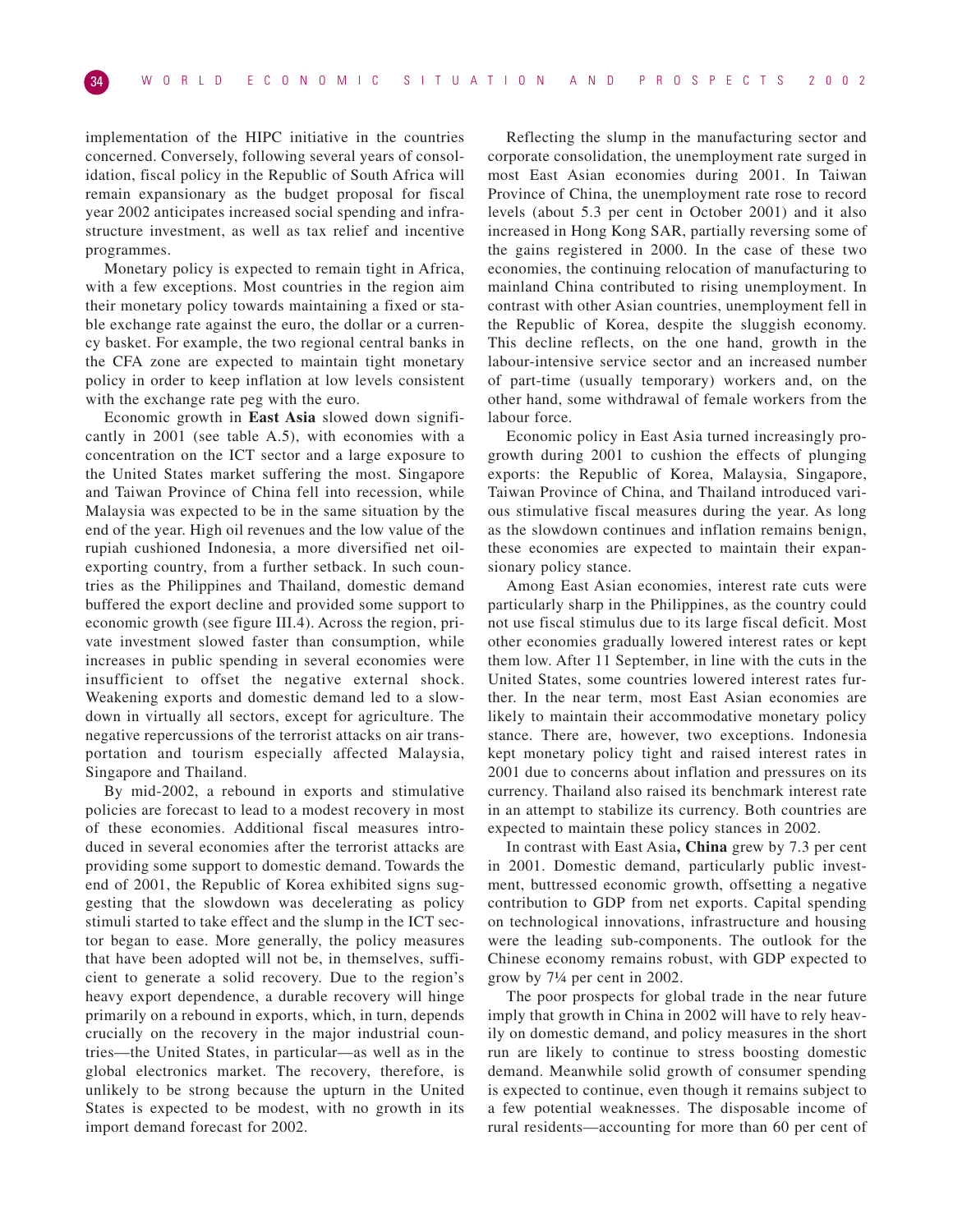# Figure III.4.

SELECTED DEVELOPING COUNTRIES: SEASONALLY ADJUSTED QUARTERLY RATE OF GROWTH OF REAL GDP, FIRST QUARTER 1999-THIRD QUARTER 2001



**Sources: Asian Development Bank and** national statistical offices.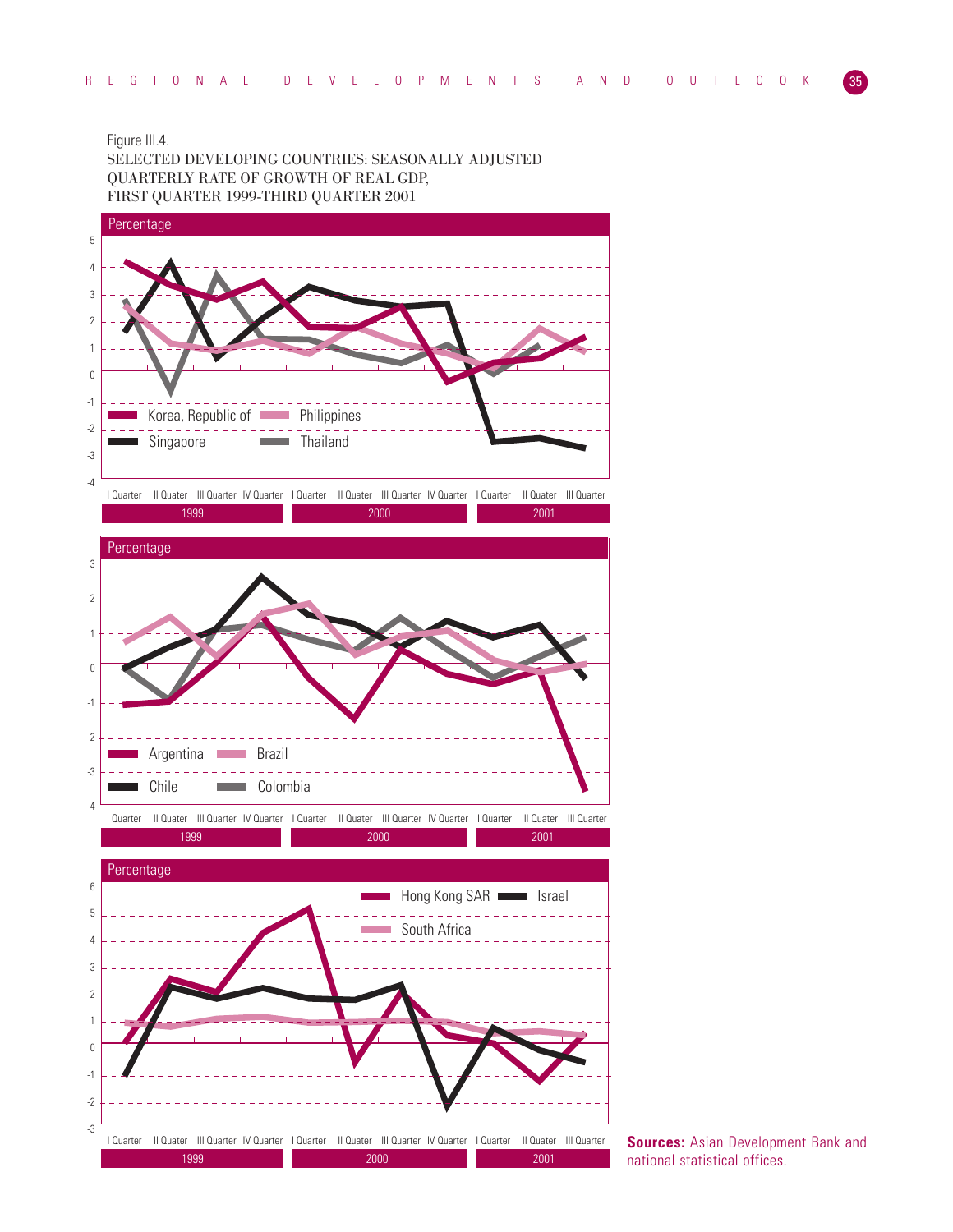total population—has increased more slowly than that of urban residents, with negative consequences for income distribution and demand. Additionally, the restructuring of the state sector has put pressure on the labour market, further reducing demand. In the longer term, however, the policy focus is expected to be on efficiency, or the quality of growth. Accession to the World Trade Organization (WTO), the staging of the Olympics in 2008, and the accelerating development of the inland areas in the west of China are expected to sustain strong growth of investment during the coming years.

Despite increased government spending over the past few years, China's fiscal position remains sound. Fiscal policy is expected to remain expansionary in 2002. Meanwhile, monetary policy has been accommodative, with interest rates having been maintained at low levels since mid-1999. Further monetary easing is expected, but the challenge will be to continue reforming the financial sector so that the effects of monetary easing can be fully channelled into the real sectors.

Growth in **South Asia** slowed—albeit less dramatically than in East Asia—to 4.6 per cent in 2001. While the main drag on growth during the year was the deteriorating external environment, domestic factors, such as political uncertainties, an increased oil bill, the fiscal debt burden, infrastructure bottlenecks and other structural problems also hampered growth. Additionally, poor weather hurt a number of countries, depressing agricultural output and constraining consumption early in the year. Barring further major exogenous shocks, GDP growth is expected to recover to around 5½ per cent in the region in 2002 (see table A.5).

Pakistan will continue to be vulnerable to the possibility of disruptions of economic activity and additional risks brought about by any persisting instability in neighbouring Afghanistan. Export orders have fallen, in part because of rising insurance costs. Moreover, any further need to host large populations of refugees or to maintain increased security costs will aggravate the country's already fragile fiscal position. For the region as a whole, workers' remittances, an important source of foreign exchange, may also be adversely affected. Additionally, weaker investor confidence will depress both FDI and other inflows of private external finance and create additional incentives for capital flight, leading to further pressures on the balance of payments.

There are, however, some offsetting factors. A number of countries that suffered a setback from adverse weather in early 2001 reaped more favourable harvests during the second half of 2001 and this will increase rural incomes and consumption. In some of these countries, growth will be supported by policy stimuli and increased foreign assistance—including preferential trade treatment, concessional finance and debt relief, this will be the case par-

ticularly in Pakistan. By reducing the import bill and inflation, lower oil prices will also be conducive to growth. Nonetheless, these external factors are likely to have only a modest positive impact on most of these countries in the near term and are unlikely to be sufficient to set the region on a sustainable recovery; strong export growth is also necessary, but is likely to prove difficult to achieve.

Fiscal policy in most South Asian countries has been expansionary, despite their large fiscal deficits and the need to improve their fiscal positions. Due to their slowing economies and the increased security requirements in the region, however, these countries are under pressure to increase public spending. The fiscal situations in India and Sri Lanka remain precarious, notwithstanding their reform efforts. They are aiming to reduce their budget deficits through increased revenues, but this is a difficult task in a slowing economy. Pakistan has been complying with IMF-agreed targets and is likely to receive substantial external support, including some debt forgiveness and concessional loans; this may ease the tightness in its budget and enable it to increase development spending, although not immediately.

Monetary policy in South Asia has responded to both inflationary and currency pressures as necessary. Several countries cut interest rates in the second half of 2001. Further monetary easing is possible if inflation and exchange rates remain stable.

**Western Asia** confronted three major adverse events in 2001, two of them home-grown. First, Turkey plunged into profound financial and currency crises, which took the economy into a deep economic recession (see table A.6). Second, the increased violence between Israel and Palestine continued unabated throughout 2001. It caused growth in Israel to decelerate sharply and the Palestinian economy to collapse. The human toll was high, physical infrastructure and housing were destroyed and the number of displaced persons rose. Third, oil output declined and oil prices weakened due to sluggish global demand. As a result, growth in the region decelerated from 6.3 per cent in 2000 to 0.8 per cent in 2001. The economic outlook for 2002 seems more favourable and growth is expected to accelerate to about 3½ per cent (see table A.5).

Much of this expected upturn reflects the recovery in Israel and Turkey. In Turkey, after a large devaluation of its currency, high interest rates, and a sharp contraction in credit provision due to the banking crisis, growth is expected to return in 2002.**4** Domestic demand will support the recovery, but investment will remain subdued. The sharp devaluation of the lira makes Turkish products very competitive in external markets so that exports should contribute to growth, despite the sluggish import demand from the EU—the country's largest export market. Tourism earnings, which grew strongly in 2001, are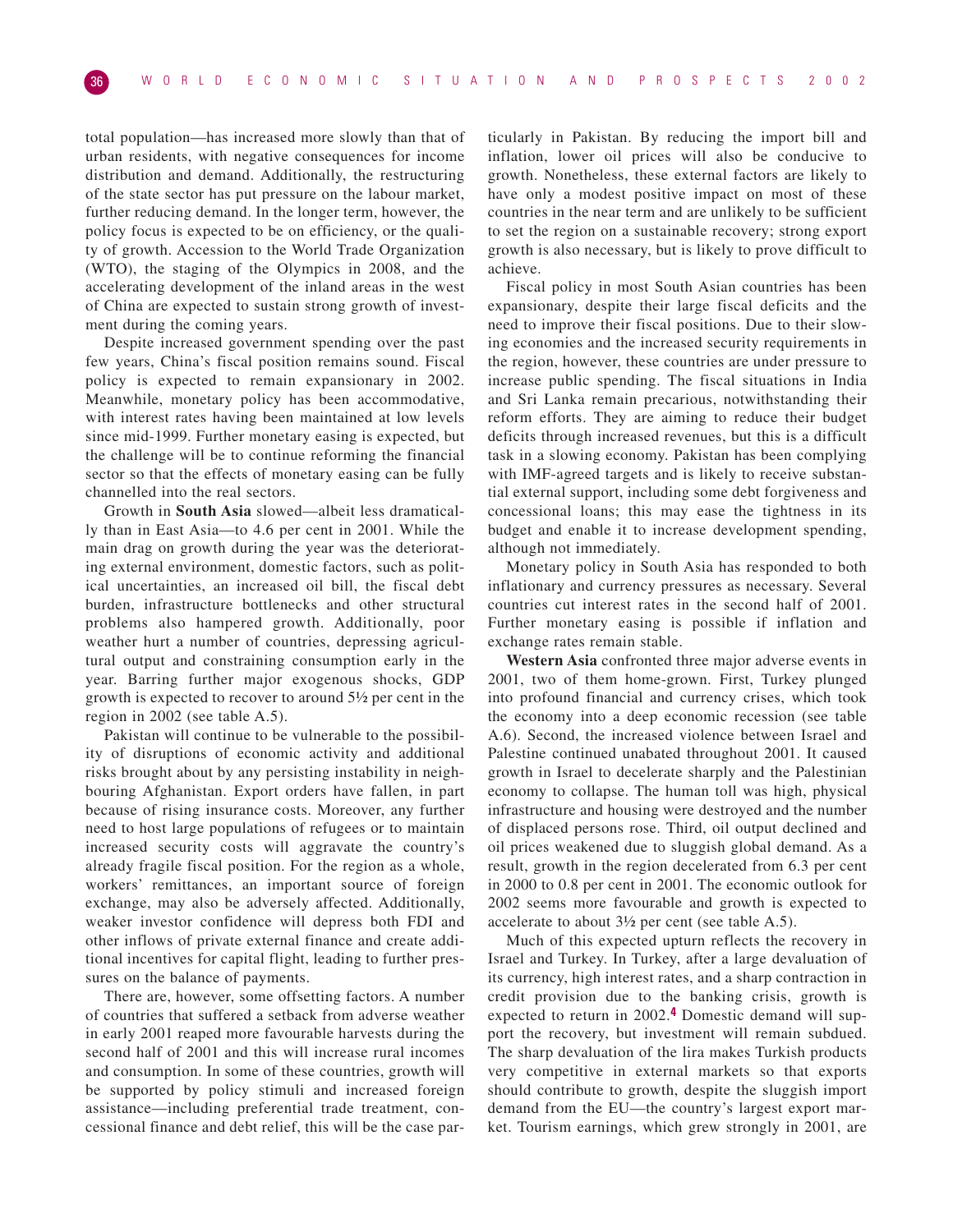expected to decline in 2002 due to concerns generated by the terrorist attacks.

The increased violence and political unrest in Israel has had devastating effects on tourism and on unskilledlabour intensive sectors, such as agriculture and construction. The growth of exports (particularly of high technology products) decelerated and the economy entered a recession (see figure III.4). Growth is expected to pick up modestly in 2002, supported by expansionary macroeconomic policies, but this forecast is subject to considerable downside risks. Meanwhile, Palestine's economic prospects for 2002 remain bleak. With poverty rates having increased dramatically in 2001, domestic demand will continue to decline in 2002 as private and public consumption contract. As a result, the economic recession is expected to deepen, causing social conditions in the territories to worsen further.

Growth in the oil-exporting countries will depend on developments in both oil prices and quotas. Due to revised OPEC quotas, these countries' oil output is expected to be lower in 2002 and oil prices are forecast to decline further (see chapter II). Reduced oil revenues will constrain the growth prospects of the oil-exporting countries in the region. Nevertheless, growth in some of these countries will accelerate marginally due to the renewed vigour of the non-oil sector.

These countries are expected to increase public outlays marginally in 2002. Capital expenditures on infrastructure and industrial projects will expand, which in turn may crowd-in private investment. Monetary policy in most of these countries will remain unchanged in 2002, with the currency peg against the dollar supported by current-account surpluses and abundant foreign reserves and assets. Because of these pegs, interest rates in most of those countries have declined along with those in the United States and will continue to follow United States rates.

In **Latin America**, the sharp deceleration of the region's major economies and a deepening recession in Argentina reduced GDP growth to 0.5 per cent in 2001. Growth is expected to improve in 2002, but only to 1¼ per cent.

In 2001, the region suffered the impact of weakened external demand, a poorer external financial environment, including more costly finance and reduced capital inflows, and worsened terms of trade, as commodity prices fell. GDP growth decelerated sharply in Mexico, the Dominican Republic and other economies in Central America and the Caribbean, which have a large exposure to the United States market. Chile and Colombia were hard hit by the lower prices of copper and coffee, respectively (see figure III.4). Additionally, tight macroeconomic policies in some key economies of the region and a severe energy crisis in Brazil constrained domestic demand and contributed to the low growth. Among the larger economies, only Ecuador and Venezuela maintained or improved growth in 2001, in both cases supported by internal demand and relatively strong oil revenues.

The terrorist attacks adversely affected the region's economies, both by accentuating negative trends already present in the external environment and by further reducing opportunities for growth in the near term. For instance, the sharp decline in tourism is damaging Caribbean economies substantially. Such factors will continue to affect the region's economies well into 2002 when it is expected that the external environment will become more conducive to growth. Internal demand in most countries is likely to either grow only moderately or remain constrained due to conservative monetary and fiscal policies.

The outcome of the crisis in Argentina, which is now entering its fourth year of recession, is an important source of uncertainty for Latin America in 2002. The country fell into a vicious cycle of depressed internal demand, deflation and deep fiscal crisis, coupled with an unsustainable external debt and reduced international competitiveness. However, there were limited policy options under the existing monetary framework. Persistent declines in tax revenues amid a deepening recession meant that the zero-deficit budget target agreed with the IMF could not be met. This prompted the IMF and other international financial institutions to suspend disbursements to Argentina. Bank controls were imposed in order to safeguard the domestic banking system as deposits were withdrawn. A major reduction of the country's debt burden seems to be a necessary condition for Argentina to resume growth.

The Argentinean crisis has also resulted in rising sovereign debt spreads and exchange rate volatility across the entire region, with the Brazilian economy in particular feeling the effects of contagion, as the real depreciated sharply and financing costs increased. Nonetheless, as the crisis unfolded, the contagion in financial markets seemed to be contained. The Brazilian currency regained some of its value in November, while other countries in the region, Chile and Mexico for instance, were able to access capital markets successfully even as the Argentinean crisis intensified.**5** Nonetheless, the management and eventual solution of the Argentinean crisis will influence external financing conditions—and therefore growth prospects, given the region's dependence on foreign savings—for all of Latin America in 2002.

Lower economic growth brought to a halt any improvement in employment in the region in 2001. High unemployment remains a key factor behind weak internal demand in countries across the region. In countries such as Argentina, Colombia, and Chile, open urban unemployment is at least 15 per cent. Job losses have taken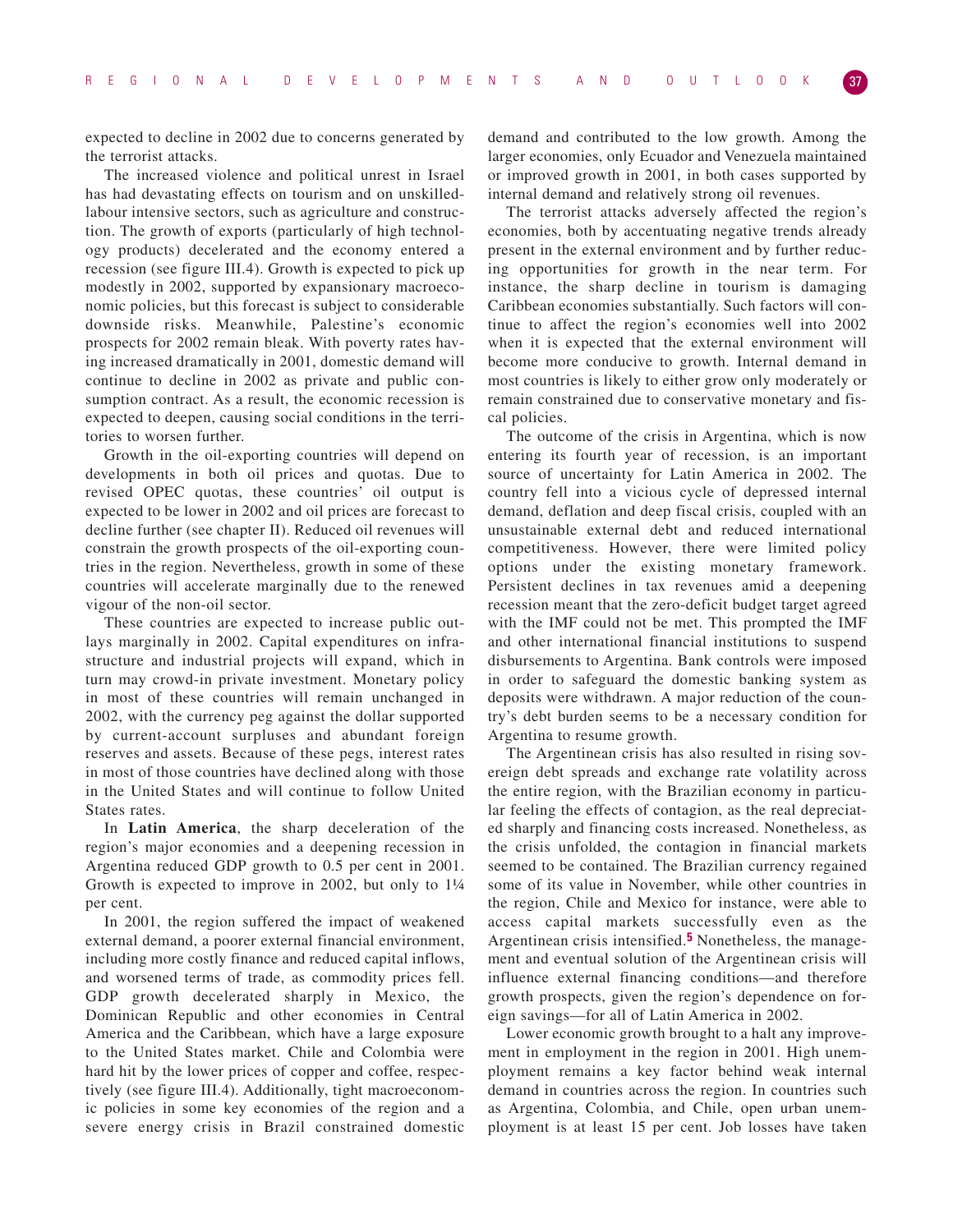place in the Mexican export-oriented manufacturing sector, particularly during the second half of 2001, and have already started to spread to other sectors of the economy.

With the exceptions of Argentina and Brazil and, to a lesser extent, Mexico, monetary policies in Latin America were flexible in 2001. In the absence of internal inflationary pressures, they aimed to support more vigorous growth. While a tight monetary stance is likely to remain in place in Argentina and in Brazil for most of 2002, other countries are likely to take a more accommodative stance.

A number of economies in the region have adopted restrictive fiscal policies and these are expected to continue in 2002. Brazilian authorities, for instance, increased the primary deficit target to compensate for the negative impacts of the depreciation of the currency and of higher domestic interest rates on the cost of debt-servicing obligations. Argentina adopted a zero-deficit fiscal policy in July 2001, but it proved difficult to implement. The outbreak of the economic crisis in the country at the end of 2001 suggests that its fiscal policy will have to remain restrictive for some time to come.

# **Notes**

**1** For a United Nations assessment of the economic consequences of the attacks, see "Global economic slowdown aggravated by attacks on the United States", 11 October 2001 (available at www.un.org/esa/analysis)

**2** For instance, France has already announced an employment programme.

**3** For details, see World Economic and Social Survey 2001 (United Nations publication, Sales No. E.01.II.C.1), p. 79.

**4** Ibid., pp. 113-115, for an analysis of the Turkish crisis.

**5** Chile's bonds were priced at 256 bps over 10-year United States' Treasury bonds, slightly above the rate for the country's previous 10-year bond sold in 1999. Mexico's bonds were priced at 347 bps over Treasuries that have a similar maturity date.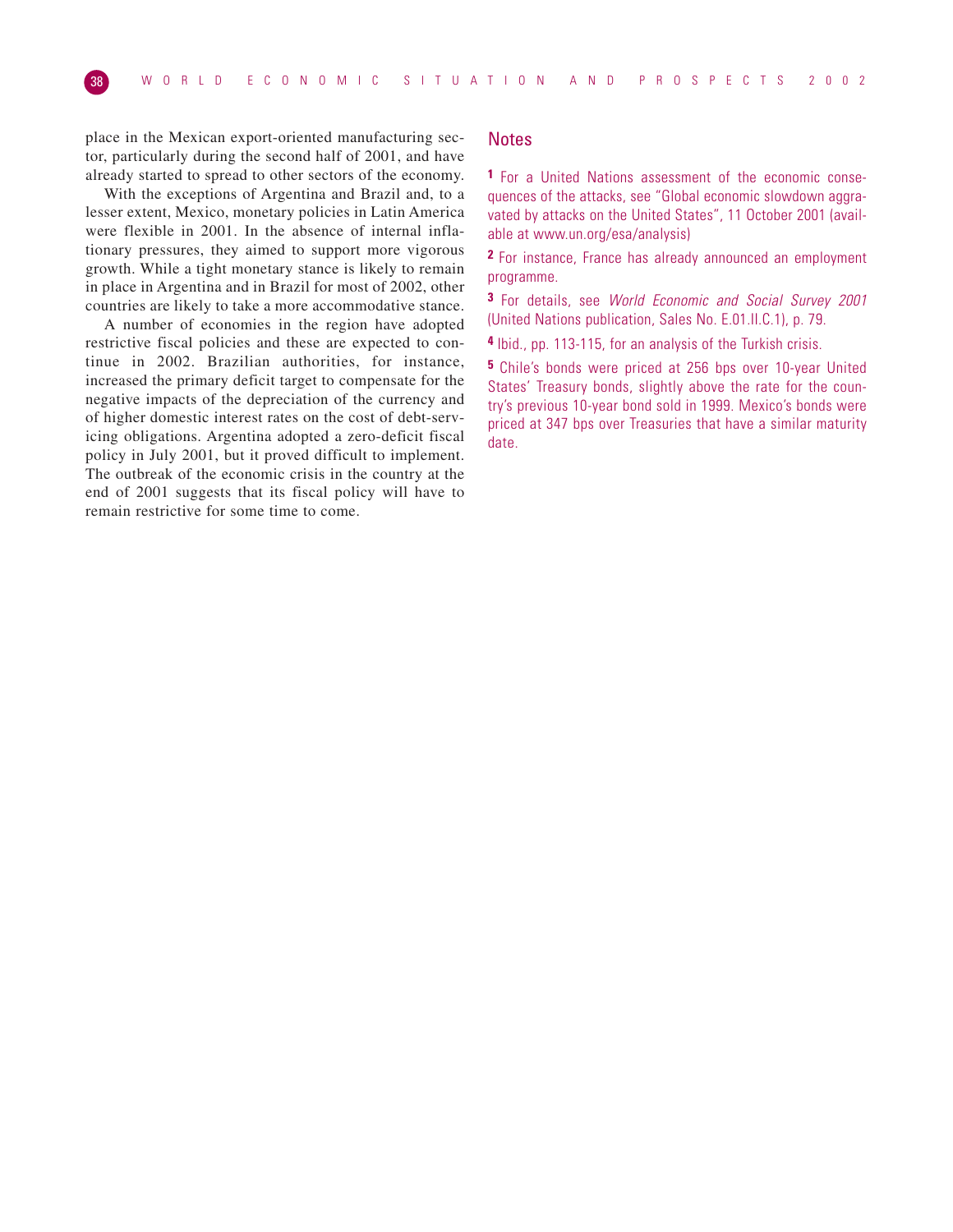# LIST OF TABLES

# **I. GLOBAL OUTPUT AND MACROECONOMIC INDICATORS** *Page* **2021 2022 12:00 Page**

|  | A. 1 Developed market economies: rates of growth of real GDP and rates of inflation and unemployment, 2000-2002 41 |  |
|--|--------------------------------------------------------------------------------------------------------------------|--|
|  |                                                                                                                    |  |
|  | A. 3 Economies in transition: rates of growth of real GDP and rates of inflation and unemployment, 2000-2002 43    |  |
|  |                                                                                                                    |  |
|  |                                                                                                                    |  |
|  |                                                                                                                    |  |
|  |                                                                                                                    |  |
|  |                                                                                                                    |  |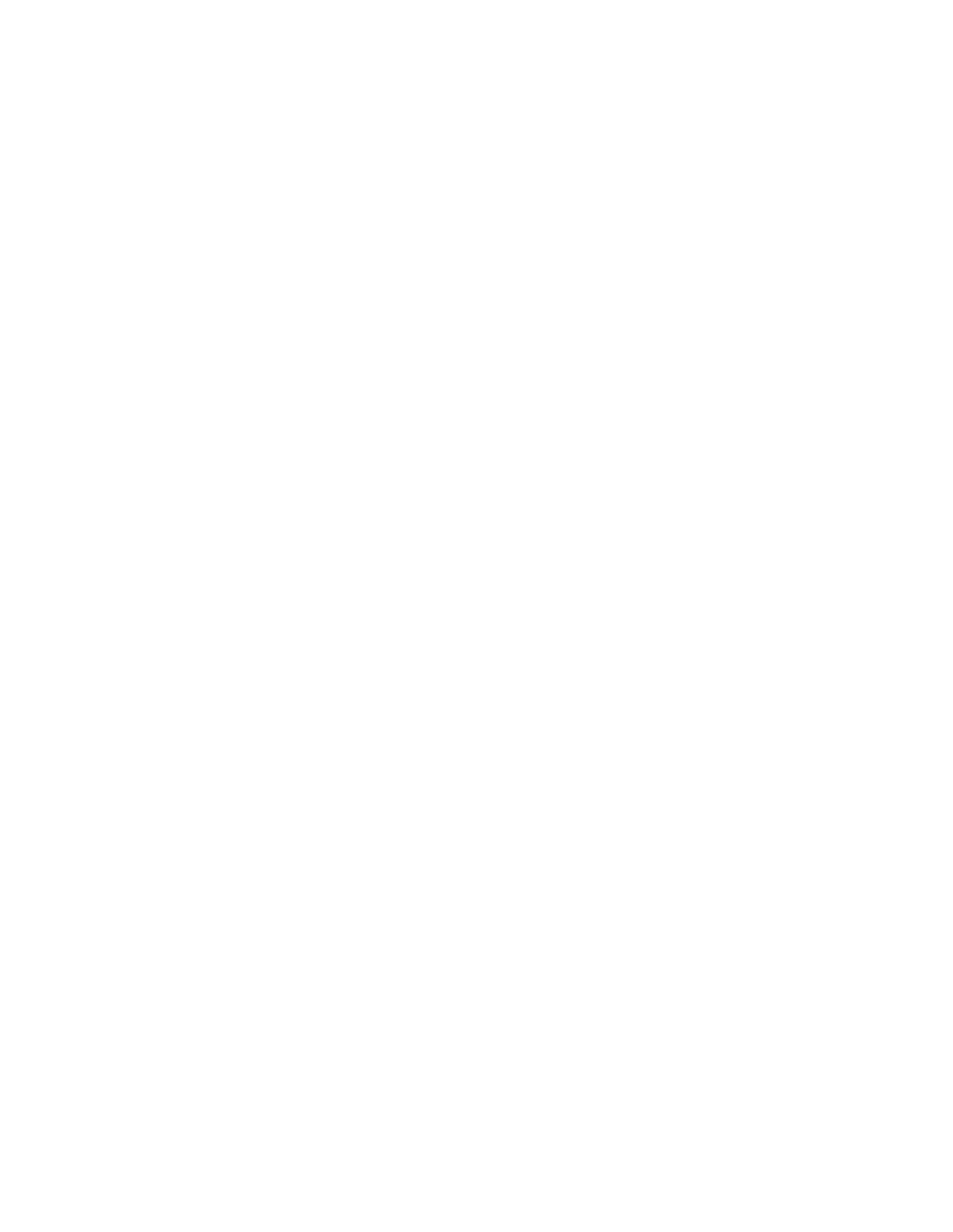# Table A.1. DEVELOPED MARKET ECONOMIES: RATES OF GROWTH OF REAL GDP AND RATES OF INFLATION AND UNEMPLOYMENT, 2000-2002

Annual percentage change

|                           | Growtha |        |                   |        | Inflationb |                | Unemploymentc, d,e |       |                   |  |
|---------------------------|---------|--------|-------------------|--------|------------|----------------|--------------------|-------|-------------------|--|
|                           | 2000    | 2001f  | 2002 <sub>9</sub> | 2000   | 2001f      | 2002g          | 2000               | 2001f | 2002 <sub>9</sub> |  |
|                           |         |        |                   |        |            |                |                    |       |                   |  |
| Developed economies       | 3.5     | 0.9    | $\frac{3}{4}$     | 2.0    | 2.1        | $1\frac{1}{2}$ | 6.0                | 4.5   | 5                 |  |
| <b>United States</b>      | 4.1     | 1.0    | $1\frac{1}{4}$    | 3.4    | 3.1        | $\overline{2}$ | 4.0                | 4.8   | $6\frac{1}{4}$    |  |
| Canada                    | 4.4     | 1.5    | $1\frac{1}{2}$    | 2.7    | 2.7        | $1\frac{3}{4}$ | 6.8                | 7.0   | 8                 |  |
| Japan                     | 2.4     | $-0.7$ | $-1\frac{1}{4}$   | $-0.7$ | $-0.4$     | $\overline{0}$ | 4.7                | 5.0   | 6                 |  |
| Australia                 | 3.3     | 1.9    | $2\frac{1}{4}$    | 4.5    | 3.5        | $2\frac{1}{4}$ | 6.3                | 6.7   | $6\frac{1}{2}$    |  |
| New Zealand               | 3.8     | 2.5    | $\overline{2}$    | 2.7    | 2.7        | $2\frac{1}{4}$ | 6.0                | 5.3   | $5\frac{3}{4}$    |  |
| <b>EU-15</b>              | 3.4     | 1.6    | $1\frac{1}{2}$    | 2.3    | 2.6        | $1\frac{3}{4}$ | 8.2                | 7.8   | 8                 |  |
| <b>EU-12</b>              | 3.5     | 1.6    | $1\frac{1}{2}$    | 2.3    | 2.7        | $1\frac{3}{4}$ | 8.9                | 8.5   | 83/4              |  |
| Austria                   | 3.3     | 1.4    | $1\frac{3}{4}$    | 2.4    | 2.6        | $1\frac{1}{2}$ | 3.7                | 3.9   | 4                 |  |
| Belgium                   | 4.0     | 1.2    | $1\frac{1}{2}$    | 2.5    | 2.6        | $1\frac{1}{2}$ | 7.0                | 6.9   | $\overline{7}$    |  |
| Finland                   | 5.9     | 1.0    | $\overline{2}$    | 3.4    | 2.6        | $1\frac{3}{4}$ | 9.7                | 9.2   | $9\frac{1}{2}$    |  |
| France                    | 3.4     | 2.0    | $1\frac{1}{2}$    | 1.7    | 1.9        | $1\frac{1}{2}$ | 9.5                | 8.9   | $9\frac{1}{2}$    |  |
| Germany                   | 3.1     | 0.8    | 1                 | 1.9    | 2.5        | $1\frac{1}{2}$ | 7.9                | 7.8   | 81/4              |  |
| Greece                    | 4.1     | 4.0    | 4                 | 3.2    | 3.5        | 3              | 11.4               | 11.2  | 11                |  |
| Ireland                   | 11.5    | 6.0    | $3\frac{1}{2}$    | 5.6    | 5.2        | $3\frac{3}{4}$ | 4.2                | 3.8   | $4\frac{3}{4}$    |  |
| Italy                     | 2.9     | 1.8    | $1\frac{1}{4}$    | 2.5    | 2.8        | $1\frac{3}{4}$ | 10.5               | 9.6   | $9\frac{3}{4}$    |  |
| Luxembourg                | 4.5     | 3.4    | $3\frac{3}{4}$    | 3.1    | 2.7        | $2\frac{1}{4}$ | 2.4                | 2.4   | $2\frac{3}{4}$    |  |
| <b>Netherlands</b>        | 3.5     | 1.5    | $1\frac{1}{2}$    | 2.5    | 4.5        | $2\frac{1}{4}$ | 2.9                | 2.5   | $2\frac{3}{4}$    |  |
| Portugal                  | 2.8     | 1.7    | $1\frac{1}{2}$    | 2.9    | 4.3        | $2\frac{3}{4}$ | 4.1                | 4.2   | $4\frac{1}{2}$    |  |
| Spain                     | 4.1     | 2.5    | $\overline{2}$    | 3.4    | 3.7        | $2\frac{1}{2}$ | 14.1               | 13.2  | 13½               |  |
| Other EU                  | 3.0     | 1.9    | $\overline{2}$    | 2.6    | 2.1        | $1\frac{3}{4}$ | 5.5                | 5.1   | $5\frac{1}{4}$    |  |
| Denmark                   | 2.9     | 0.7    | $2\frac{1}{4}$    | 2.9    | 2.3        | $\overline{2}$ | 4.7                | 4.6   | $4\frac{3}{4}$    |  |
| Sweden                    | 3.6     | 1.2    | $1\frac{1}{2}$    | 1.0    | 2.7        | $2\frac{3}{4}$ | 5.9                | 5.2   | $5\frac{1}{2}$    |  |
| United Kingdom            | 2.9     | 2.2    | $\overline{2}$    | 2.9    | 1.9        | $1\frac{1}{2}$ | 5.5                | 5.1   | $5\frac{1}{4}$    |  |
| <b>Other Europe</b>       | 3.2     | 1.4    | $1\frac{3}{4}$    | 2.1    | 2.4        | $2\frac{1}{2}$ | 2.7                | 2.5   | $2\frac{3}{4}$    |  |
| Iceland                   | 5.0     | 1.5    | $-1/2$            | 5.2    | 7.2        | 6              | 1.4                | 1.5   | $2\frac{1}{2}$    |  |
| Malta                     | 4.7     | 3.0    | $2\frac{1}{4}$    | 2.4    | 2.5        | $2\frac{1}{2}$ | 4.5                | 4.5   | 5                 |  |
| Norway                    | 2.7     | 1.6    | $2\frac{1}{2}$    | 3.1    | 3.2        | 33/4           | 3.5                | 3.5   | $3\frac{1}{2}$    |  |
| Switzerland               | 3.4     | 1.2    | $1\frac{1}{2}$    | 1.6    | 1.9        | $1\frac{3}{4}$ | 2.2                | 2.0   | $\overline{2}$    |  |
| Memo item:                |         |        |                   |        |            |                |                    |       |                   |  |
| Major developed economies | 3.4     | 0.8    | $\frac{3}{4}$     | 1.9    | 1.9        | $1\frac{1}{4}$ | 5.7                | 6.2   | $\overline{7}$    |  |

**Source**: UN/DESA, based on IMF, International Financial Statistics and OECD.

**a** Data for country groups are weighted averages, where weights for each year are the previous year's GDP valued at 1995 prices and exchange rates in United States dollars.

**b** Data for country groups are weighted averages, where weights for each year are 1995 GDP in United States dollars.

**c** Unemployment data are standardized by OECD for comparability among countries and over time in conformity with the definitions of the International Labour Office (see OECD, Standardized Unemployment Rates: Sources and Methods (Paris, 1985)).

**d** Data for country groups are weighted averages, where labour force is used for weights.

**e** Greece and Malta are not standardized.

**f** Partly estimated.

**g** Forecasts.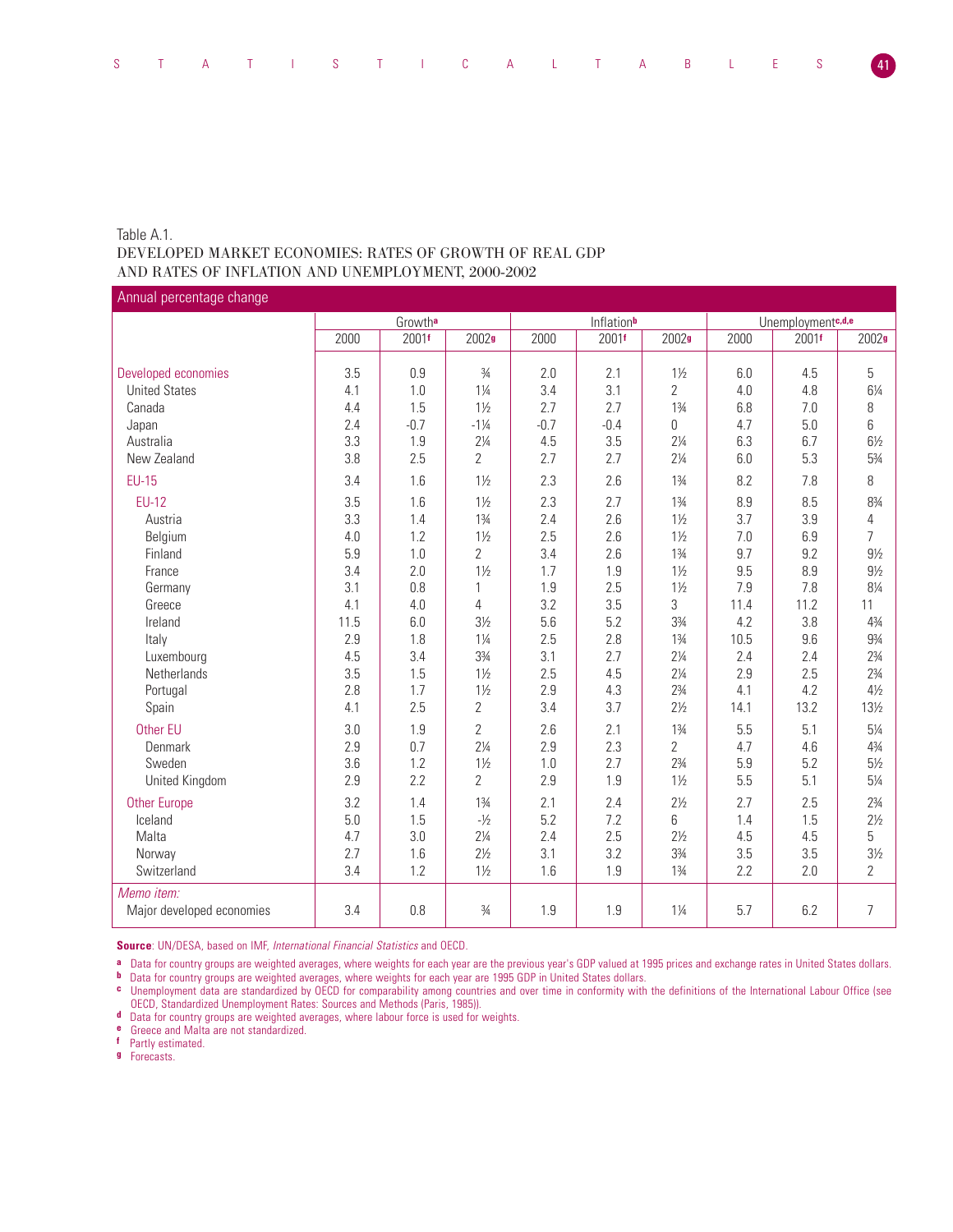# Table A.2. MAJOR INDUSTRIALIZED COUNTRIES: QUARTERLY INDICATORS, 1999-2001

| Annual percentage change  |        |                                    |                                       |                |                                                                        |                                        |                                               |                |        |               |                         |  |
|---------------------------|--------|------------------------------------|---------------------------------------|----------------|------------------------------------------------------------------------|----------------------------------------|-----------------------------------------------|----------------|--------|---------------|-------------------------|--|
|                           |        | 1999 quarters                      |                                       |                |                                                                        | 2000 quarters                          |                                               |                |        | 2001 quarters |                         |  |
|                           |        | $\mathbf{  }$                      | $\begin{array}{c} \hline \end{array}$ | $\overline{N}$ |                                                                        | $\mathbf{I}$                           | $\mathbb{H}$                                  | $\overline{N}$ |        | Ш             | $\overline{\mathbb{H}}$ |  |
|                           |        |                                    |                                       |                |                                                                        |                                        | Growth of gross domestic product <sup>a</sup> |                |        |               |                         |  |
|                           |        |                                    |                                       |                | (percentage change in seasonally adjusted data from preceding quarter) |                                        |                                               |                |        |               |                         |  |
| Canada                    | 4.8    | 3.3                                | 6.5                                   | 5.1            | 5.1                                                                    | 4.7                                    | 4.9                                           | 2.6            | 2.5    | 0.4           | $-0.8$                  |  |
| France                    | 2.8    | 3.6                                | 4.1                                   | 4.6            | 2.6                                                                    | 2.9                                    | 3.6                                           | 3.0            | 1.6    | 0.8           | 2.0                     |  |
| Germany                   | 3.2    | $-0.4$                             | 3.6                                   | 3.6            | 4.1                                                                    | 4.9                                    | 1.2                                           | 0.8            | 1.6    | $-0.1$        | $-0.4$                  |  |
| Italy                     | 1.9    | 2.3                                | 3.0                                   | 3.8            | 4.1                                                                    | 1.1                                    | 1.9                                           | 3.3            | 2.7    | 0.0           | 0.8                     |  |
| Japan                     | 1.9    | 6.3                                | $-0.3$                                | $-5.8$         | 10.0                                                                   | 0.5                                    | $-2.7$                                        | 2.6            | 4.1    | $-4.8$        | $-2.2$                  |  |
| United Kingdom            | 0.4    | 2.3                                | 5.1                                   | 3.2            | 1.6                                                                    | 3.4                                    | 2.8                                           | 2.0            | 2.8    | 1.7           | 2.4                     |  |
| <b>United States</b>      | 3.5    | 2.5                                | 5.7                                   | 8.3            | 4.8                                                                    | 5.6                                    | 2.2                                           | 1.0            | 1.3    | 0.2           | $-1.3$                  |  |
| Memo items:               |        |                                    |                                       |                |                                                                        |                                        |                                               |                |        |               |                         |  |
| Major developed economies | 2.8    | 3.2                                | 3.7                                   | 3.4            | 5.6                                                                    | 3.6                                    | 1.1                                           | 1.8            | 2.2    | $-0.9$        | $-0.8$                  |  |
| Euro zone                 | 3.2    | 2.0                                | 4.1                                   | 4.1            | 3.6                                                                    | 2.8                                    | 2.4                                           | 2.4            | 2.0    | 0.4           | 0.4                     |  |
|                           |        | Unemployment rateb                 |                                       |                |                                                                        |                                        |                                               |                |        |               |                         |  |
|                           |        | (percentage of total labour force) |                                       |                |                                                                        |                                        |                                               |                |        |               |                         |  |
| Canada                    | 7.9    | 7.8                                | 7.6                                   | 7.0            | 6.8                                                                    | 6.7                                    | 6.9                                           | 6.9            | 7.0    | 7.0           | 7.1                     |  |
| France                    | 11.7   | 11.5                               | 11.2                                  | 10.8           | 10.2                                                                   | 9.7                                    | 9.4                                           | 8.9            | 8.7    | 8.5           | 8.6                     |  |
| Germany                   | 8.8    | 8.7                                | 8.8                                   | 8.7            | 8.1                                                                    | 8.0                                    | 7.8                                           | 7.7            | 7.8    | 7.8           | 7.9                     |  |
| Italy                     | 11.6   | 11.4                               | 11.3                                  | 11.1           | 11.0                                                                   | 10.6                                   | 10.3                                          | 10.0           | 9.7    | 9.5           | 9.4                     |  |
| Japan                     | 4.6    | 4.7                                | 4.7                                   | 4.6            | 4.8                                                                    | 4.7                                    | 4.6                                           | 4.8            | 4.7    | 4.9           | 5.1                     |  |
| United Kingdom            | 6.4    | 6.1                                | 6.0                                   | 5.9            | 5.8                                                                    | 5.6                                    | 5.4                                           | 5.3            | 5.1    | 5.0           | 5.1                     |  |
| <b>United States</b>      | 4.3    | 4.3                                | 4.2                                   | 4.1            | 4.1                                                                    | 4.0                                    | 4.0                                           | 4.0            | 4.2    | 4.5           | 4.8                     |  |
| Memo items:               |        |                                    |                                       |                |                                                                        |                                        |                                               |                |        |               |                         |  |
| Major developed economies | 6.3    | 6.2                                | 6.2                                   | 6.0            | 5.9                                                                    | 5.8                                    | 5.7                                           | 5.6            | 5.6    | 5.8           | 6.0                     |  |
| Euro zone                 | 10.3   | 10.0                               | 9.9                                   | 9.7            | 9.3                                                                    | 9.0                                    | 8.8                                           | 8.6            | 8.4    | 8.4           | 8.3                     |  |
|                           |        |                                    |                                       |                |                                                                        | Growth of consumer prices <sup>c</sup> |                                               |                |        |               |                         |  |
|                           |        |                                    |                                       |                | (percentage change from preceding quarter)                             |                                        |                                               |                |        |               |                         |  |
| Canada                    | 0.8    | 4.4                                | 2.9                                   | 1.3            | 2.2                                                                    | 3.5                                    | 3.9                                           | 2.7            | 0.9    | 6.9           | 0.5                     |  |
| France                    | 0.1    | 2.4                                | $-0.3$                                | 1.7            | 2.3                                                                    | 2.3                                    | 1.3                                           | 1.7            | $-0.1$ | 5.3           | 0.4                     |  |
| Germany                   | 0.1    | 2.2                                | 1.7                                   | $-0.1$         | 3.5                                                                    | 1.5                                    | 3.4                                           | 0.9            | 4.3    | 4.1           | 0.6                     |  |
| Italy                     | 1.4    | 2.3                                | 1.8                                   | 2.7            | 2.5                                                                    | 2.9                                    | 2.4                                           | 2.9            | 3.4    | 3.5           | 1.4                     |  |
| Japan                     | $-3.9$ | 1.3                                | $-1.2$                                | 0.0            | $-2.7$                                                                 | 1.1                                    | $-1.0$                                        | 0.7            | $-1.2$ | $-0.3$        | $-1.1$                  |  |
| United Kingdom            | $-1.7$ | 4.3                                | 0.3                                   | 3.0            | 1.6                                                                    | 7.7                                    | 0.6                                           | 2.5            | $-0.5$ | 5.1           | 0.1                     |  |
| <b>United States</b>      | 1.6    | 3.9                                | 2.5                                   | 2.5            | 4.0                                                                    | 4.3                                    | 3.2                                           | 2.2            | 3.9    | 4.2           | 0.7                     |  |
| Memo items:               |        |                                    |                                       |                |                                                                        |                                        |                                               |                |        |               |                         |  |
| Major developed economies | $-0.3$ | 2.9                                | 1.1                                   | 1.5            | 1.8                                                                    | 3.1                                    | 1.8                                           | 1.7            | 2.0    | 3.2           | 0.2                     |  |
| Euro zone                 | 1.2    | 2.7                                | 1.2                                   | 1.2            | 2.7                                                                    | 1.9                                    | 4.2                                           | 2.3            | 2.6    | 5.3           | 0.7                     |  |

**Source**: UN/DESA, based on data of IMF, International Finacial Statistics; Organisation for Economic Cooperation and Development (OECD) and national authorities.

**a** Expressed at annual rate (total is weighted average with weights being annual GDP valued at 1995 prices and exchange rates).

**b** Seasonally adjusted data as standardized by OECD.

**c** Expressed at annual rate.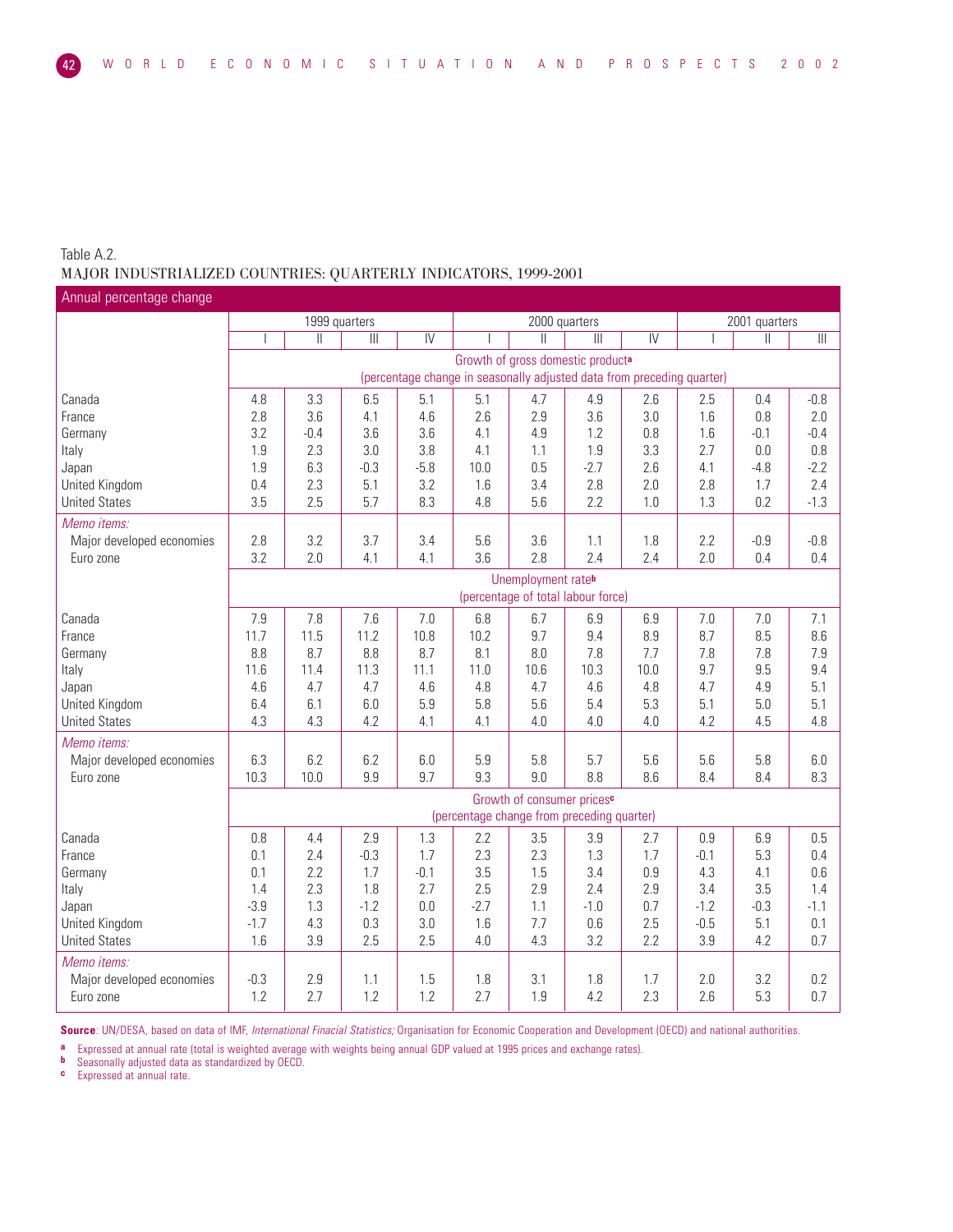# Table A.3. ECONOMIES IN TRANSITION: RATES OF GROWTH OF REAL GDP AND RATES OF INFLATION AND UNEMPLOYMENT, 2000-2002

Annual percentage change

|                                   |      | Growtha           |                |        | Inflationb        |                   |                      | Unemployment <sup>c</sup> |                      |
|-----------------------------------|------|-------------------|----------------|--------|-------------------|-------------------|----------------------|---------------------------|----------------------|
|                                   | 2000 | 2001 <sub>d</sub> | 2002e          | 2000   | 2001 <sub>d</sub> | 2002 <sup>e</sup> | 2000                 | 2001 <sub>d</sub>         | 2002 <sup>e</sup>    |
|                                   |      |                   |                |        |                   |                   |                      |                           |                      |
| Economies in transition           | 6.0  | 4.3               | 33⁄4           | 19.2   | 14.8              | 123/4             | $\ddot{\phantom{a}}$ | $\ddot{\phantom{a}}$      | $\ddot{\phantom{a}}$ |
| <b>Central and Eastern Europe</b> |      |                   |                |        |                   |                   |                      |                           |                      |
| and Baltic States                 | 4.0  | 2.9               | $\sqrt{3}$     | 12.2   | 9.1               | $7\frac{1}{4}$    | $\ddotsc$            | Ω.                        | $\ddot{\phantom{a}}$ |
| Central and Eastern Europe        | 3.9  | 2.8               | 3              | 12.7   | 9.3               | $7\frac{1}{2}$    | $\ddotsc$            | ÷.                        | $\ldots$             |
| Albania                           | 7.8  | 6.8               | 6              | 0.0    | 3.0               | $3\frac{1}{2}$    | 16.9                 | 15.1                      | 15                   |
| Bulgaria                          | 5.8  | 3.5               | 4              | 10.4   | 7.3               | $5\frac{1}{2}$    | 16.9                 | 16.8                      | 153⁄4                |
| Croatiaf                          | 3.7  | 3.9               | $2\frac{3}{4}$ | 6.2    | 5.4               | $4\frac{1}{2}$    | 22.6                 | 21.5                      | 20                   |
| Czech Republic                    | 2.9  | 3.6               | 4              | 3.9    | 4.8               | $4\frac{1}{4}$    | 8.8                  | 8.5                       | $8\frac{1}{4}$       |
| Hungary                           | 5.2  | 3.7               | 33⁄4           | 9.8    | 8.3               | 6                 | 6.4                  | 6.5                       | 63/4                 |
| Poland                            | 4.0  | 1.7               | $\overline{2}$ | 10.1   | 5.6               | $4\frac{1}{2}$    | 16.1                 | 18.1                      | 181/2                |
| Romania                           | 1.6  | 4.3               | 3              | 45.6   | 35.0              | 261/2             | 10.5                 | 9.2                       | 9                    |
| Slovakia                          | 2.2  | 2.7               | $3\frac{1}{2}$ | 12.0   | 7.4               | $6\frac{1}{2}$    | 18.6                 | 18.3                      | 181/4                |
| Slovenia                          | 4.6  | 3.3               | 33/4           | 8.9    | 8.3               | $6\frac{1}{2}$    | 12.0                 | 11.1                      | 11                   |
| The former Yugoslav Republic      |      |                   |                |        |                   |                   |                      |                           |                      |
| of Macedoniaf                     | 5.1  | $-4.0$            | $\overline{2}$ | 10.6   | 5.8               | 63/4              | 44.9                 | 43.0                      | 42                   |
| Federal Republic of Yugoslavia    | 7.0  | 4.0               | 6              | 75.7   | 90.0              | 30                | 26.6                 | 27.8                      | 26                   |
| <b>Baltic States</b>              | 5.4  | 5.1               | 4              | 2.3    | 2.8               | 3                 | $\ddotsc$            | $\ddot{\phantom{1}}$      | u.                   |
| Estonia                           | 6.4  | 4.3               | 4              | 4.0    | 5.6               | $4\frac{1}{2}$    | 7.3                  | 7.4                       | $7\frac{1}{4}$       |
| Latvia                            | 6.6  | 6.5               | 43/4           | 2.6    | 2.6               | 3                 | 7.8                  | 7.7                       | $7\frac{1}{2}$       |
| Lithuania                         | 3.9  | 4.6               | $3\frac{1}{2}$ | 1.0    | 1.4               | $2\frac{1}{2}$    | 12.6                 | 12.1                      | 12                   |
| Commonwealth of                   |      |                   |                |        |                   |                   |                      |                           |                      |
| <b>Independent States</b>         | 7.9  | 5.5               | $4\frac{1}{4}$ | 24.1   | 18.8              | 163⁄4             | $\ddotsc$            | Ω.                        |                      |
| Armenia                           | 6.0  | 5.5               | 6              | $-0.8$ | 4.1               | 4                 | $\sim$               | $\ddot{\phantom{a}}$      | $\ddot{\phantom{a}}$ |
| Azerbaijan                        | 11.1 | 8.5               | $7\frac{1}{2}$ | 2.0    | 1.6               | $2\frac{1}{2}$    | $\ddot{\phantom{a}}$ | $\ddot{\phantom{a}}$      | $\ddot{\phantom{a}}$ |
| <b>Belarus</b>                    | 5.8  | 2.5               | $2\frac{1}{2}$ | 169.0  | 70.0              | 80                | $\sim$               | $\ddotsc$                 | $\ddotsc$            |
| Georgia                           | 1.8  | 3.5               | 4              | 4.0    | 5.5               | $4\frac{1}{2}$    | $\ddotsc$            | Ω.                        | Ω.                   |
| Kazakhstan                        | 9.6  | 10.0              | 7              | 13.0   | 9.0               | 7                 | $\sim$               | $\ddot{\phantom{a}}$      | $\ddot{\phantom{a}}$ |
| Kyrgyzstan                        | 5.0  | 6.0               | 4              | 19.0   | 8.0               | $\overline{7}$    | $\ddot{\phantom{a}}$ | ÷.                        | $\ddot{\phantom{0}}$ |
| Republic of Moldova               | 1.9  | 5.0               | $3\frac{1}{2}$ | 31.0   | 12.0              | 10                | $\ddotsc$            | $\ddotsc$                 | ÷.                   |
| <b>Russian Federation</b>         | 8.3  | 5.2               | $\overline{4}$ | 20.0   | 18.5              | 16                | $\ddotsc$            | $\ddot{\phantom{a}}$      | $\ddot{\phantom{0}}$ |
| Tajikistan                        | 8.3  | 7.0               | $7\frac{1}{2}$ | 24.0   | 40.0              | 12                | $\sim$               | $\sim$                    | $\ddot{\phantom{1}}$ |
| Turkmenistan                      | 17.6 | 16.0              | 12             | 7.0    | 11.0              | 15                | $\ddot{\phantom{a}}$ | $\ddotsc$                 | $\ddotsc$            |
| Ukraine                           | 5.8  | 8.0               | 5              | 28.0   | 12.3              | 11                | $\ddotsc$            | $\ddotsc$                 | $\ddotsc$            |
| Uzbekistan                        | 4.0  | 4.0               | 3              | 25.0   | 26.0              | 22                | $\ddot{\phantom{a}}$ | $\ddot{\phantom{a}}$      | $\ddotsc$            |

**Sources**: UN/DESA and Economic Commision for Europe.

**a** Data for country groups are weighted averages, where weights for each year are the previous year's GDP valued at 1995 prices and exchange rates in United States dollars.

**b** Data for country groups are weighted averages, where weights for each year are 1995 GDP in United States dollars.

**c** Because of comparability problems, data for the Commonwealth of Independent States are not given.

**d** Partly estimated.

**e** Forecasts.

**f** For Croatia and The former Yugoslav Republic of Macedonia: retail prices are used for inflation.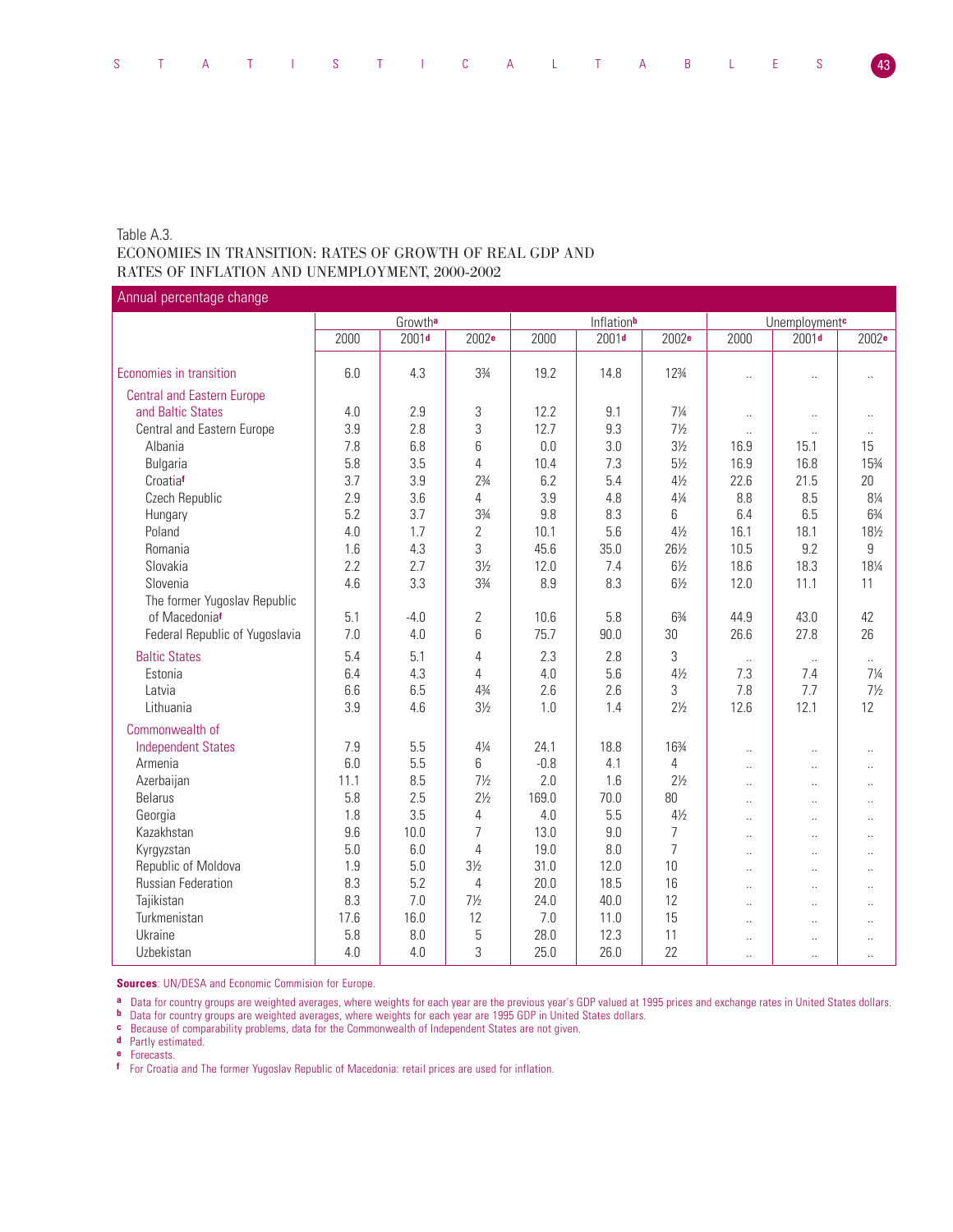# Table A.4. ECONOMIES IN TRANSITION: QUARTERLY INDICATORS, 1999-2001

| Annual percentage change  |        |        |                |               |                                            |                                        |       |                |      |               |                         |
|---------------------------|--------|--------|----------------|---------------|--------------------------------------------|----------------------------------------|-------|----------------|------|---------------|-------------------------|
|                           |        |        | 1999 quarters  |               |                                            | 2000 quarters                          |       |                |      | 2001 quarters |                         |
|                           |        | Ш      | $\mathbf{III}$ | $\mathsf{IV}$ |                                            | Ш                                      | Ш     | $\overline{N}$ |      | Ш             | $\overline{\mathbb{H}}$ |
|                           |        |        |                |               | Rates of growth of gross domestic producta |                                        |       |                |      |               |                         |
| <b>Belarus</b>            | 0.7    | 3.1    | 2.2            | 7.2           | 6.5                                        | 2.3                                    | 6.4   | 7.9            | 2.2  | 4.2           | $\ddotsc$               |
| Czech Republic            | $-2.0$ | $-1.1$ | 0.4            | 1.1           | 3.2                                        | 2.4                                    | 2.4   | 3.8            | 4.1  | 3.9           | $\ddotsc$               |
| Hungary                   | 3.2    | 3.3    | 4.2            | 5.9           | 6.5                                        | 5.6                                    | 4.5   | 4.2            | 4.4  | 4.0           | $\ddotsc$               |
| Kazakhstan                | $-7.4$ | $-3.9$ | 6.3            | 15.3          | 9.4                                        | 11.8                                   | 11.0  | 6.5            | 11.2 | 16.6          | $\ddotsc$               |
| Poland                    | 1.6    | 2.9    | 5.0            | 6.2           | 5.9                                        | 5.0                                    | 3.1   | 2.4            | 2.3  | 0.9           | $\ddotsc$               |
| Romania                   | $-4.2$ | $-3.0$ | $-1.3$         | $-1.5$        | 1.2                                        | 2.0                                    | 2.2   | 1.3            | 4.8  | 5.1           | $\ddotsc$               |
| <b>Russian Federation</b> | $-2.7$ | 2.2    | 10.8           | 10.5          | 9.0                                        | 8.6                                    | 8.8   | 6.8            | 4.9  | 5.3           | $\ddotsc$               |
| Ukraine                   | $-4.7$ | $-1.6$ | 0.2            | 3.1           | 5.5                                        | 4.5                                    | 5.7   | 6.5            | 7.7  | 9.1           | $\ddotsc$               |
|                           |        |        |                |               |                                            | Growth of consumer prices <sup>a</sup> |       |                |      |               |                         |
| <b>Belarus</b>            | 248.2  | 311.5  | 345.1          | 275.6         | 227.4                                      | 196.1                                  | 175.8 | 124.0          | 83.3 | 70.6          |                         |
| Czech Republic            | 2.9    | 2.3    | 1.2            | 1.9           | 3.6                                        | 3.8                                    | 4.1   | 4.3            | 4.2  | 5.1           | 5.4                     |
| Hungary                   | 9.6    | 9.3    | 10.8           | 10.9          | 10.0                                       | 9.2                                    | 9.9   | 10.5           | 10.4 | 10.6          | 8.7                     |
| Kazakhstan                | $-0.2$ | 5.5    | 12.1           | 16.4          | 20.4                                       | 13.7                                   | 10.1  | 10.4           | 9.1  | 9.7           | 8.1                     |
| Poland                    | 6.1    | 6.4    | 7.5            | 9.4           | 10.4                                       | 10.1                                   | 10.9  | 9.2            | 6.8  | 6.6           | 4.8                     |
| Romania                   | 35.5   | 43.3   | 49.6           | 53.2          | 53.8                                       | 44.6                                   | 44.9  | 41.6           | 40.1 | 36.9          | 31.8                    |
| <b>Russian Federation</b> | 102.7  | 116.8  | 98.1           | 47.5          | 25.4                                       | 19.9                                   | 18.8  | 19.8           | 22.3 | 24.5          | 21.1                    |
| Ukraine                   | 21.2   | 25.4   | 26.0           | 18.7          | 25.1                                       | 27.4                                   | 31.1  | 28.9           | 19.4 | 14.5          | 8.9                     |

**Sources**: UN/DESA and ECE.

**a** Percentage change from the corresponding period of the preceding year.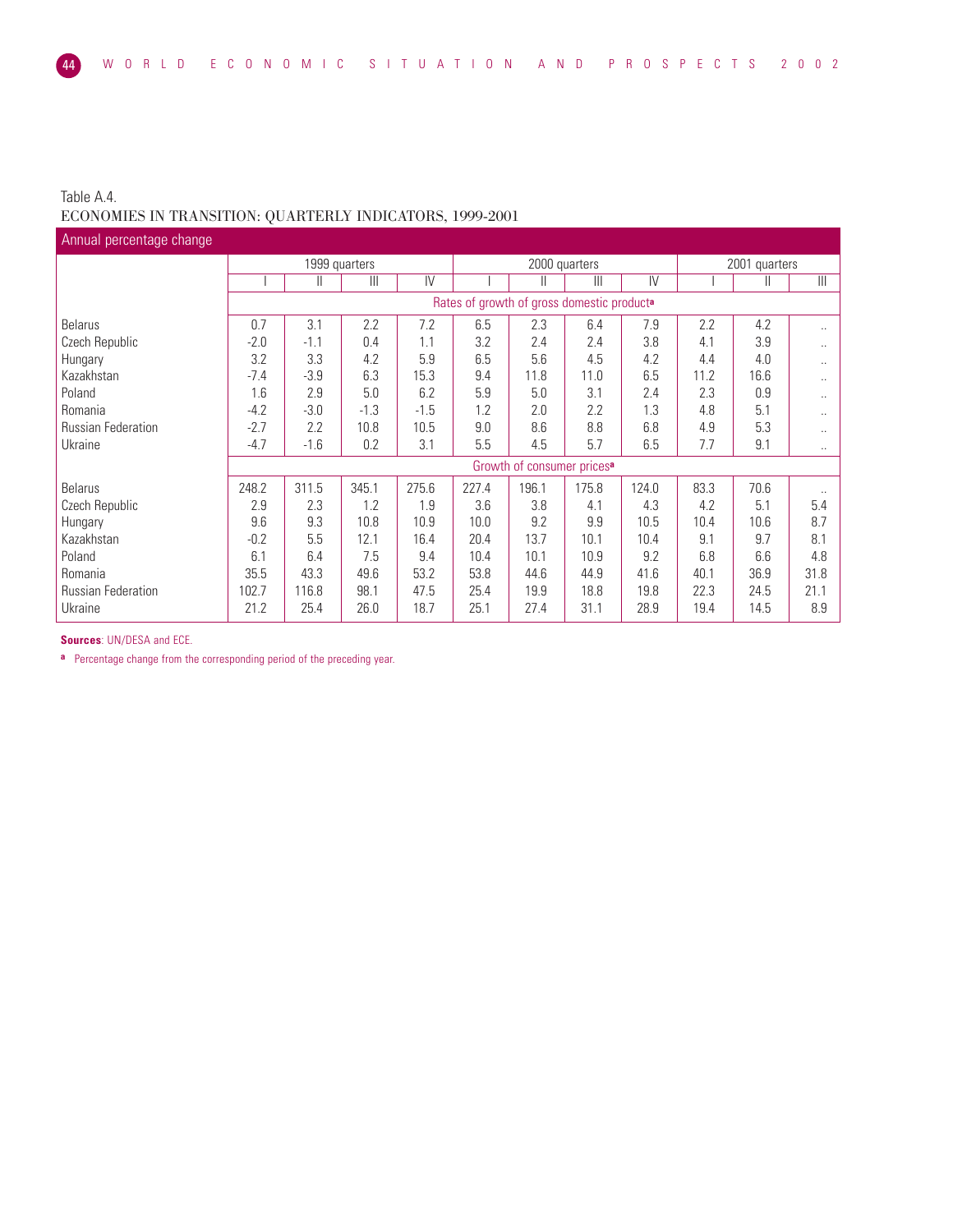# Table A.5.

# DEVELOPING COUNTRIES: RATES OF GROWTH OF REAL GDP AND RATES OF INFLATION, 2000-2002

| Annual percentage change                                                  |            |                   |                                  |                        |                   |                                  |
|---------------------------------------------------------------------------|------------|-------------------|----------------------------------|------------------------|-------------------|----------------------------------|
|                                                                           |            | Growtha           |                                  |                        | Inflationb,c      |                                  |
|                                                                           | 2000       | 2001 <sub>d</sub> | 2002 <sup>e</sup>                | 2000                   | 2001 <sup>d</sup> | 2002 <sup>e</sup>                |
| Developing countries <sup>f</sup><br>of which:                            | 5.8        | 2.3               | $3\frac{1}{2}$                   | 5.7                    | 5.9               | 4                                |
| Latin America and the Caribbean<br>Net fuel exporter                      | 3.9<br>5.5 | 0.5<br>0.9        | $1\frac{1}{4}$<br>2              | 7.4<br>$\ddotsc$       | 5.6               | 4                                |
| Net fuel importer                                                         | 3.3        | 0.3               | $\mathbf{1}$                     | $\ldots$               | $\ldots$          | Ω.                               |
| Africa                                                                    | 3.4        | 3.3               | $3\frac{1}{2}$                   | 5.6                    | 7.2               | 7                                |
| Net fuel exporter<br>Net fuel importer                                    | 3.5<br>2.9 | 3.4<br>3.2        | $3\frac{1}{2}$<br>$3\frac{1}{2}$ | $\ddotsc$<br>$\ddotsc$ | $\ldots$          | $\ddot{\phantom{0}}$<br>$\ldots$ |
| <b>Western Asia</b>                                                       | 6.3        | 0.8               | $3\frac{1}{2}$                   | 18.3                   | 18.3              | 19                               |
| Net fuel exporter                                                         | 6.3        | 4.3               | 4                                | $\ddotsc$              |                   |                                  |
| Net fuel importer                                                         | 6.3        | $-4.4$            | $2\frac{3}{4}$                   | $\ldots$               | $\ddotsc$         | $\ddotsc$                        |
| <b>Eastern and Southern Asia</b>                                          | 7.2        | 3.5               | 5                                | 1.7                    | 3.0               | $\boldsymbol{0}$                 |
| Region excluding China<br>of which:                                       | 6.9        | 1.8               | 33/4                             | 2.2                    | 3.8               | $3\frac{1}{2}$                   |
| East Asia                                                                 | 7.3        | 0.9               | $3\frac{1}{4}$                   | 1.7                    | 3.6               | 3                                |
| South Asia                                                                | 5.7        | 4.6               | $5\frac{1}{2}$                   | 4.0                    | 4.3               | $4\frac{3}{4}$                   |
| Memo items:<br>Sub-Saharan Africa (excluding<br>Nigeria and South Africa) | 2.6        | 3.3               | $4\frac{1}{4}$                   | 10.5                   | 11.0              | 10½                              |
| Least developed countries                                                 | 4.7        | 4.8               | 5                                | 5.6                    | 6.8               | $7\frac{1}{4}$                   |
| Major developing economies                                                |            |                   |                                  |                        |                   |                                  |
| Argentina                                                                 | $-0.5$     | $-4.0$            | $-4\frac{1}{2}$                  | $-0.9$                 | $-1.0$            | $-1\frac{1}{2}$                  |
| <b>Brazil</b>                                                             | 4.5        | 1.5               | $\overline{2}$                   | 7.0                    | 6.5               | $4\frac{1}{2}$                   |
| Chile                                                                     | 5.4        | 3.0               | $3\frac{1}{4}$                   | 3.8                    | 3.6               | 4                                |
| China                                                                     | 8.0        | 7.3               | $7\frac{1}{4}$                   | 0.3                    | 1.0               | $\frac{3}{4}$                    |
| Colombia                                                                  | 2.8        | 2.0               | $2\frac{1}{2}$                   | 9.5                    | 8.0               | $7\frac{3}{4}$                   |
| Egypt                                                                     | 5.1        | 2.5               | 3                                | 2.7                    | 2.8               | 5                                |
| Hong Kong SARs                                                            | 12.1       | 0.0               | $1\frac{1}{2}$                   | $-3.7$                 | $-1.5$            | $-1$                             |
| India                                                                     | 6.0        | 4.7               | $5\frac{1}{2}$                   | 4.0                    | 4.1               | $4\frac{1}{2}$                   |
| Indonesia                                                                 | 4.8        | 3.0               | $3\frac{1}{2}$                   | 3.7                    | 11.1              | $9\frac{1}{2}$                   |
| Iran (Islamic Republic of)                                                | 6.1        | 4.2               | $3\frac{1}{2}$                   | 14.5                   | 13.4              | 16                               |
| <b>Israel</b>                                                             | 6.0        | 0.2               | $1\frac{3}{4}$                   | 1.1                    | 1.6               | $2\frac{1}{2}$                   |
| Korea, Republic of                                                        | 8.8        | 2.5               | 4                                | 2.3                    | 4.4               | 3                                |
| Malaysia                                                                  | 8.3        | 0.3               | $2\frac{3}{4}$                   | 1.5                    | 2.0               | $1\frac{3}{4}$                   |
| Mexico                                                                    | 6.9        | 0.0               | $1\frac{1}{2}$                   | 9.5                    | 6.4               | $4\frac{3}{4}$                   |
| Nigeria                                                                   | 3.8        | 3.0               | 3                                | 6.9                    | 21.1              | 17                               |
| Pakistan                                                                  | 3.9        | 3.4               | $4\frac{1}{4}$                   | 4.4                    | 5.2               | 6                                |
| Peru                                                                      | 3.6        | $-0.5$            | $3\frac{1}{2}$                   | 3.8                    | 1.0               | $\overline{2}$                   |
| Philippines                                                               | $4.0\,$    | $3.0\,$           | $4\frac{1}{4}$                   | 4.4                    | 6.1               | $5\frac{1}{4}$                   |
| Saudi Arabia                                                              | 4.5        | 1.3               | $2\frac{1}{2}$                   | $-0.8$                 | $0.0\,$           | 1                                |
| Singapore                                                                 | $9.9\,$    | $-3.2$            | $\overline{2}$                   | 1.4                    | 1.2               | $\frac{3}{4}$                    |
| South Africa<br>Taiwan Province of China                                  | 3.4<br>5.9 | 2.6               | $2\frac{3}{4}$<br>$\mathfrak{Z}$ | 5.3                    | 6.0               | 53/4                             |
| Thailand                                                                  | 4.4        | $-2.5$<br>1.4     | $2\frac{1}{4}$                   | 1.3<br>1.5             | 0.3<br>1.9        | 1<br>$2\frac{3}{4}$              |
| Turkey                                                                    | 7.1        | $-8.5$            | $3\frac{1}{4}$                   | 54.9                   | 54.2              | 53                               |
| Venezuela                                                                 | 3.2        | $3.0\,$           | $2\frac{1}{2}$                   | 16.2                   | 12.0              | 12                               |
|                                                                           |            |                   |                                  |                        |                   |                                  |

**Source**: UN/DESA, based on IMF, International Financial Statistics.

**a** Data for country groups are weighted averages, where weights for each year are the previous year's GDP valued at 1995 prices and exchange rates in United States dollars.

**b** Data for country groups are weighted averages, where weights for each year are 1995 GDP in United States dollars.

**c** For Africa and sub-Saharan Africa, the Democratic Republic of the Congo is excluded.

**d** Partly estimated.

**e** Forecasts.

**f** Covering countries that account for 98 per cent of the population of all developing countries.

**g** Special Administrative Region of China.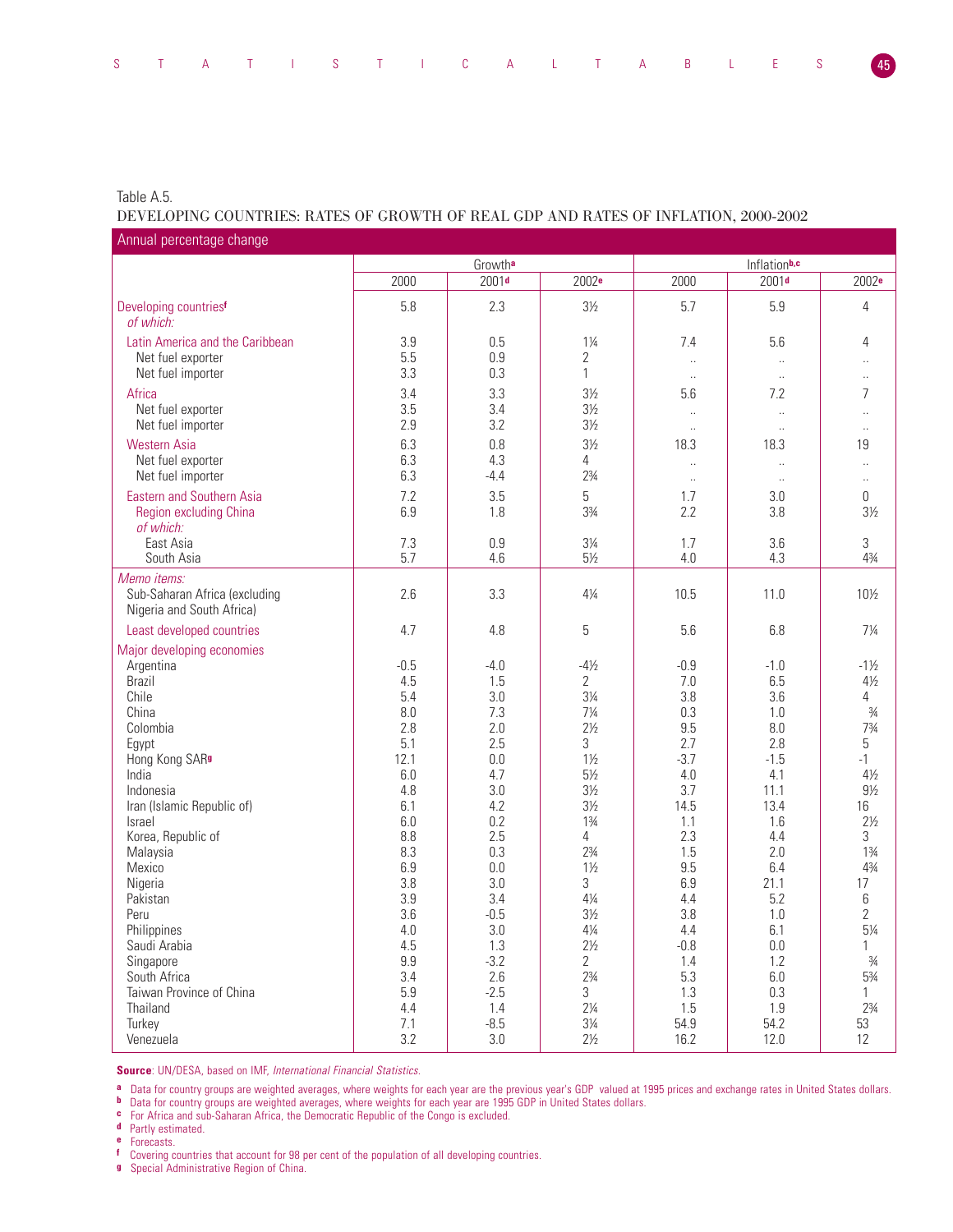# Table A.6. MAJOR DEVELOPING COUNTRIES: QUARTERLY INDICATORS, 1999-2001

1999 quarters 2000 quarters 2000 quarters 2001 quarters 2001 quarters 2001 quarters I II III IV I II III IV I II III Rates of growth of gross domestic product**<sup>a</sup>** Argentina -2.5 -4.9 -5.1 -0.9 -0.2 -0.4 -0.6 -1.9 -2.0 -0.2 -4.9 Brazil 0.7 -0.4 -0.4 3.5 5.3 4.4 4.2 3.7 4.3 2.1 0.5 Chile -2.8 -3.7 -1.8 4.0 5.5 6.0 5.6 4.5 3.5 3.4 ... China 8.3 7.6 7.4 7.1 8.1 8.2 8.2 8.0 8.1 7.9 7.6 Colombia | -5.7 | -6.8 | -3.6 | -1.0 | 2.4 | 3.4 | 3.1 | 2.1 | 1.8 | 1.6 | .. Ecuador -5.4 -7.2 -8.0 -8.5 -2.2 2.0 3.6 6.0 7.8 6.8 .. Hong Kong SAR**<sup>b</sup>** -2.9 1.2 4.1 9.2 14.1 10.7 10.8 7.0 2.3 0.5 .. India 5.9 7.3 6.2 6.1 6.0 6.1 6.2 5.0 3.8 4.4 .. Indonesia -4.1 3.5 2.4 5.0 4.2 5.2 4.4 5.2 3.2 3.5 3.6 Israel 1.7 2.7 3.4 4.7 7.7 7.2 7.7 3.1 2.4 0.5 .. Korea, Republic of 15.8 | 11.2 | 13.0 | 13.0 | 12.6 | 9.7 | 9.2 | 4.6 | 3.7 | 2.7 | .. Malaysia -0.9 5.1 8.8 11.2 11.7 8.0 7.6 6.3 3.1 0.5 -1.3 Mexico 1.8 3.1 4.3 5.2 7.7 7.6 7.3 5.1 1.9 0.0 -1.6 Philippines 1.6 5.0 3.0 4.6 3.5 3.2 4.7 4.0 3.2 3.2 2.9 Singapore 1.3 6.9 7.4 7.7 9.8 8.4 10.3 11.0 4.7 -0.9 -5.6 South Africa 1.1 1.5 2.6 3.3 3.3 3.5 3.4 3.2 2.8 2.5 1.9 Taiwan Province of China | 4.2 | 6.4 | 4.7 | 6.4 | 7.9 | 5.1 | 6.7 | 3.8 | 0.9 | -2.4 | -4.2 .. | 1.8 | 1.9 | 1.9 | 1.9 | 1.8 | 1.9 | 1.9 | 1.9 | 1.9 | 1.9 | 1.9 | 1.9 | 1.9 | 1.9 | 1.9 | 1.9 | Turkey -9.1 -1.7 -6.0 -3.4 5.6 6.4 7.8 8.3 -2.1 -8.9 -7.1 Venezuela | -8.5 | -7.4 | -4.3 | -4.1 | 1.1 | 2.7 | 3.4 | 5.6 | 3.8 | 2.9 | .. Growth of consumer prices**<sup>a</sup>** Argentina 0.0 -1.1 -1.8 -1.8 -1.3 -1.1 -0.8 -0.6 -1.4 -0.1 .. Brazil 2.3 3.3 5.5 8.4 7.9 6.6 7.6 6.2 6.2 7.1 6.6 Chile 3.8 3.9 3.2 2.5 3.2 3.6 4.0 4.6 4.0 3.6 3.6 China -1.4 -2.2 -1.2 -0.8 0.1 0.1 0.3 0.9 1.4 0.5 -1.0 Colombia 16.7 9.9 9.1 9.6 9.0 10.6 9.4 8.9 8.6 8.3 8.9 Ecuador 45.6 54.6 54.0 53.8 83.2 96.5 104.8 97.3 67.6 39.6 28.9 Hong Kong SAR<sup>b</sup> | -1.8 | -4.0 | -5.9 | -4.2 | -5.0 | -4.5 | -2.9 | -2.5 | -2.0 | -1.4 | .. India 9.0 7.1 2.8 0.5 3.7 5.3 4.1 3.0 2.9 2.7 .. Indonesia 55.9 30.9 6.6 1.7 -0.6 1.1 5.7 8.8 9.3 11.1 .. Israel 7.3 5.9 6.0 1.9 1.5 2.0 1.0 0.0 -5.7 -5.2 .. Korea, Republic of 0.7 0.7 0.6 0.7 1.3 1.5 1.4 3.2 2.9 4.2 5.3 4.3<br>Malaysia 1.5 4.0 2.7 2.3 2.1 1.6 1.4 1.5 1.7 1.5 1.6 . Malaysia 4.0 2.7 2.3 2.1 1.6 1.4 1.5 1.7 1.5 1.6 .. Mexico 18.6 17.9 16.5 13.7 10.5 9.5 9.0 8.9 7.4 6.9 .. Philippines 10.0 | 10.0 | 6.8 | 5.5 | 4.5 | 3.0 | 3.9 | 4.5 | 5.9 | 6.8 | 6.6 | 6.4 Singapore -0.7 0.0 0.3 0.5 1.1 0.8 1.5 2.0 1.7 1.7 .. South Africa 8.5 7.3 3.3 2.0 2.8 4.9 6.6 7.0 7.5 6.3 .. Taiwan Province of China 0.7 -0.1 0.3 0.0 0.9 1.4 1.1 1.5 0.6 0.0 0.0 Thailand 2.7 -0.4 -1.0 0.1 0.8 1.6 2.2 1.6 1.4 2.5 1.6 Turkey 64.4 63.7 64.9 66.1 68.8 61.7 52.7 42.3 35.6 52.3 .. Venezuela 29.1 23.9 22.2 20.1 18.2 17.1 15.6 14.2 12.6 12.4 12.7 Annual percentage change

**Source:** IMF, International Financial Statistics and national authorities.

**a** Percentage change from the corresponding quarter of the previous year.<br>**b** Special Administrative Begion of China

**Special Administrative Region of China.**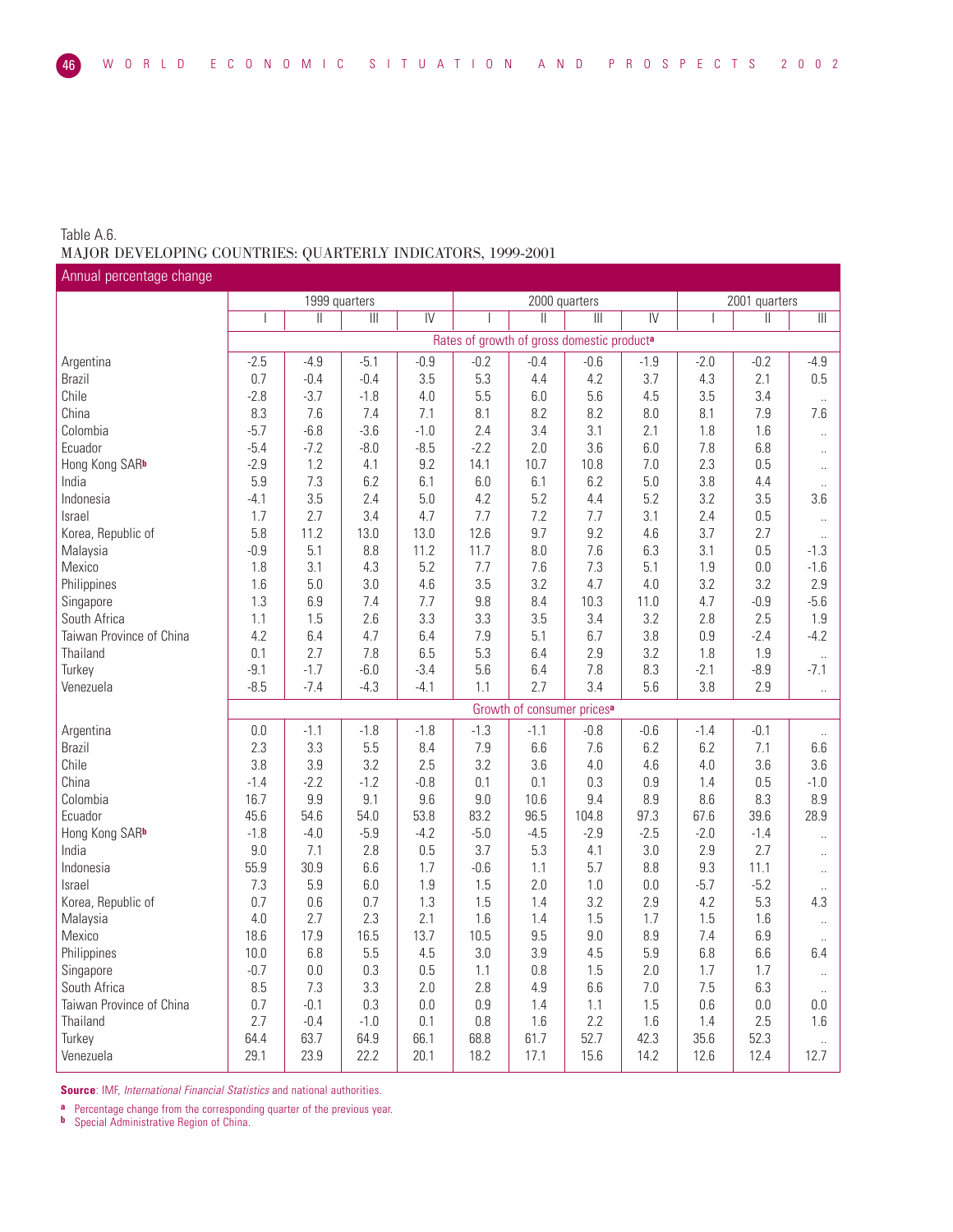# Table A.7. WORLD TRADE: RATES OF GROWTH OF VOLUMES, 2000-2002

Volume of exports<sup>a</sup><br>
2001<sup>b</sup> 2002<sup>c</sup><br>
2000 2001<sup>b</sup> 2000 2001**<sup>b</sup>** 2002**<sup>c</sup>** 2000 2001**<sup>b</sup>** 2002**<sup>c</sup>** World 11.5 0.8 2¾ 11.3 0.9 3¼ Developed economies 10.3 10.3 0.4 1<sup>1</sup>/<sub>2</sub> 1<sup>9</sup> 9.1 0.3 2 of which : North America 9.9 -2.7 ½ 11.8 -3.8 -½ Western Europe 10.6 2.8 21/2 7.6 2.7 31/2<br>
Japan 10.9 31/2 31/2 10.9 0.3 -1/4 Japan 10.9 -2 10.9 0.3 -14 -44 -44 -5.0 -5.0 -2 -2 -2 10.9 0.3 -14 Economies in transition 16.1 16.1 16.1 16.4 1734 16.0 16.1 11.3 13 91/2 Central and Eastern Europe 20.5 11.2 10<sup>1</sup>/<sub>2</sub> 15.2 11.3 10<br>
Commonwealth of Independent States 10.0 5.0 4 15.0 12.0 8 Commonwealth of Independent States Annual percentage change

**Sources**: United Nations and IMF.

**a** Growth of country groups are weighted average, where weights for each year are the previous year's trade valued at 1995 prices and exchange rates in United States dollars.

Developing Countries 13.7 | 0.5 | 5 | 16.8 | 0.8 | 5¼ Latin America and the Caribbean 11.0 2.5 5 14.0 3.0 6<sup>1</sup>/<sub>2</sub> 11.0 11.0 11.0 11.0 11.0 11.0 12.5 14.0 15<sup>1</sup>/<sub>2</sub> 15 14.6 14 Africa 7.3 2.5 3¾ 7.5 4.6 4 Western Asia -19.9 -4.0 ½ 20.2 0.3 4 Eastern and Southern Asia<br>
China<br>
China<br>
21.5 0.3 5<sup>1/2</sup> 18.3 -0.4 5<sup>1/2</sup><br>
21.0 5.0 8 31.0 11.3 10 China 31.0 5.0 8 31.0 11.3 10

**b** Partly estimated.

**c** Forecast, partly based on Project LINK..